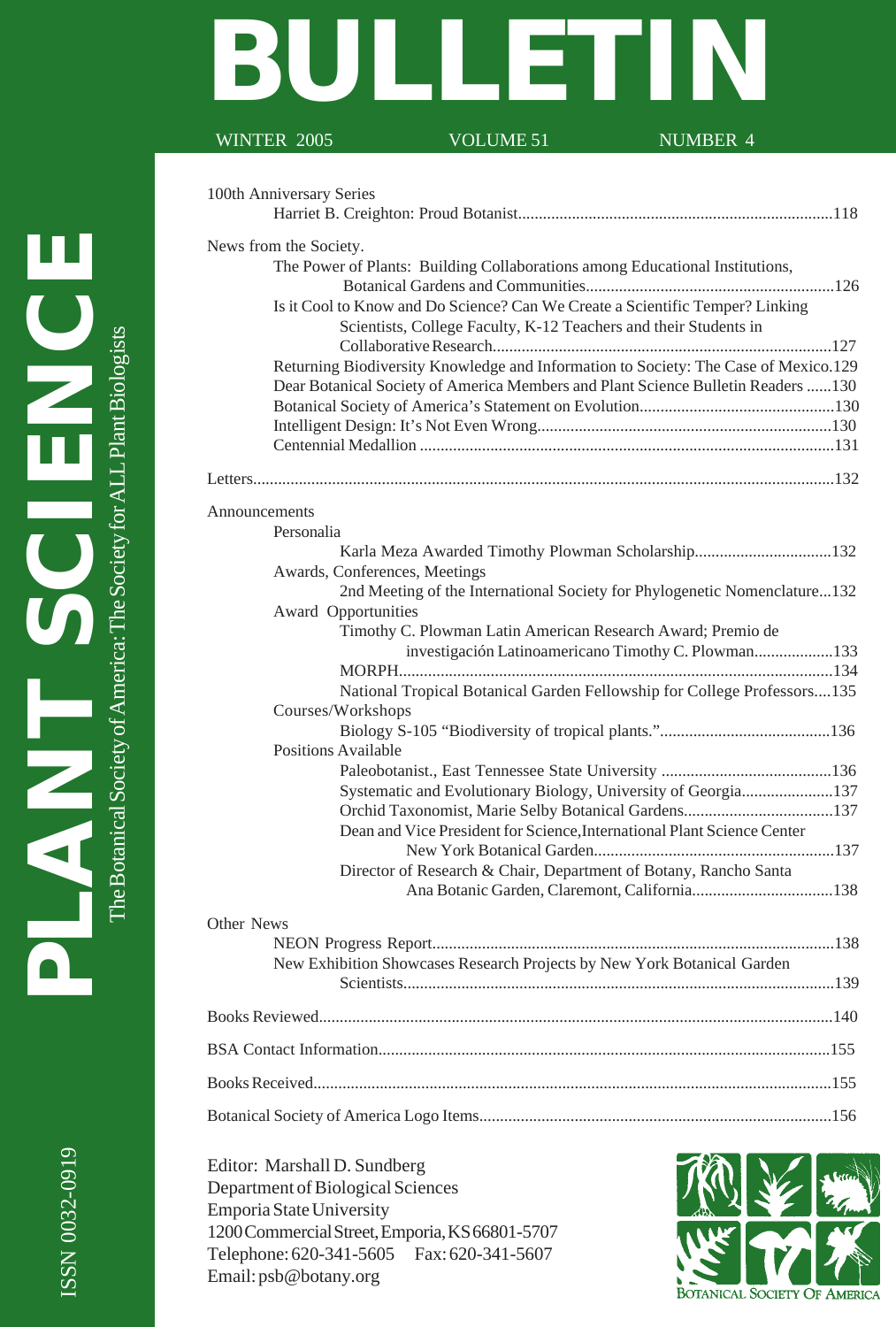This is the last issue of Plant Science Bulletin before we begin the Botanical Society's Centennial Year. What better way is there to prepared for the celebration than to highlight the career of one of our most distinguished former members, especially if she happened to be President of the Botanical Society of America during our 50th year? I originally invited Dr. Lee Kass to write a shorter piece about Harriet Creighton to give us a sense her personality as well as her scholarship. Lee, who is chairperson of the BSA Historical Section, has presented us with a piece of her own scholarship that goes well beyond my original request. I am proud to be affiliated with the organization to which Creighton was so dedicated. I'm sure you'll feel the same way!

-Editor

#### **100th Anniversary Series HARRIET B. CREIGHTON: PROUD BOTANIST**

Harriet Creighton (1909-2004) was the third woman elected to the presidency (1956) and the first woman secretary (1950-54) of the Botanical Society of America (BSA). Creighton's many contributions to the BSA and to botanical education are often overshadowed by her most cited work, the first demonstration of cytological and genetical crossingover in *Zea mays* (McClintock 1931, Creighton and McClintock 1931, Coe and Kass 2005a). The investigation was part of Creighton's dissertation research project (Creighton 1933) at Cornell University (1929-1934), under the guidance of her collaborator, Dr. Barbara McClintock, who had suggested the problem. Their study provided additional confirmation of the chromosome theory of inheritance for which Thomas Hunt Morgan would win a Nobel Prize in 1933.

While a graduate student in 1973, I was first introduced to Creighton during the Thirteenth International Congress of Genetics in Berkeley, CA.

Years later, in the context of interviewing Creighton about her work with McClintock, I experienced her outgoing and generous nature (Kass 1994, 1996). In long, beautifully printed, hand-written letters, she carefully answered my many questions about early investigations in maize cytogenetics, and about students and faculty in Cornell's Departments of Botany and Plant Breeding, including insights on policies and procedures for gaining academic jobs and rank in the early 20th century (Kass 2001, Kass 2003, Kass *et al*. 2005, Kass 2005). She also gave me her own cherished copies of celebrated works by Lester W. Sharp (Fotheringham 1928) and Alan C. Fraser (Emerson *et al.* 1935), members of her Ph.D. committee.

Creighton recalled that Margaret Clay Ferguson (1863-1951), her undergraduate Professor of Cytology at Wellesley College, encouraged her to study at Cornell University. Ferguson had received her B.S. (1899) and Ph.D. from Cornell (Ferguson 1901), and was the first woman president of the BSA (1929). Creighton returned to Wellesley as a member of their faculty, where she enthusiastically continued Ferguson's commitment to the botanical sciences, endeavored to expand her programs in botany, and encouraged the Department and Trustees to name the Wellesley greenhouse complex in her honor (Creighton 1947).

Although she was pleased and proud to discuss McClintock's early contributions to science, recognized much later by her 1983 Nobel Prize winning research, Creighton denied that she had made much of a scientific contribution herself. As early as 1938, Creighton is listed in *American Men of Science* (Cattell and Cattell 1938:307).She was not starred, however, among the top ranking 1,000 scientists in the United States, as were her mentors, Ferguson (starred in Botany, 1910) and McClintock (starred in Botany, 1944) (Rossiter 1982:293). It was only after her death that I gained access to her *CV* and Publications List, which were generously

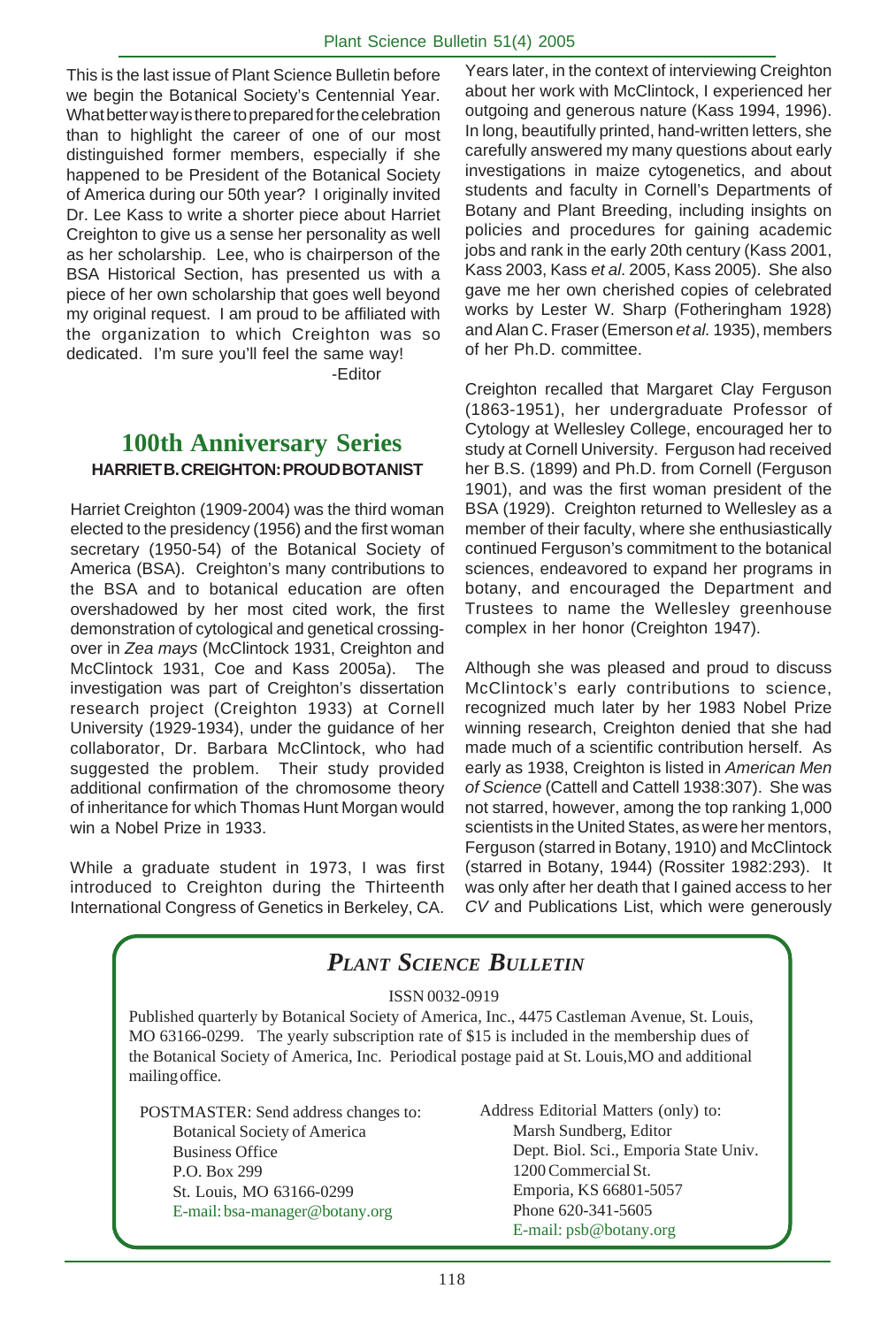provided by the Wellesley College archives (WCA). Creighton's publications and early contributions to maize genetics may be found in issues of *Proceedings of the National Academy of Sciences (PNAS)*, *Maize Genetics Cooperation News Letter*, *Records of the Genetics Society of America*, and citations to her works appear in many books and journals, whose authors also acknowledge her for sharing data.

Her major contributions to our field, however, are her behind-the-scenes participation on many national science education committees for the BSA, the American Institute of Biological Sciences (AIBS), and the National Science Foundation's National Research Council (NSF/NRC) (Faculty File, WCA). Much of her involvement on these committees has been described in the pages of the *Plant Science Bulletin* (*PSB1* ), of which she was a founding member. Additionally, Creighton served on the *PSB* editorial board (1955-1959), was acting editor (1956), and had graciously accepted editorial responsibilities in May 1958, when founding editor Harry J. Fuller took ill. She wrote articles encouraging innovation in teaching (Creighton 1956, 1958), and in her retiring presidential address, she encouraged her fellow botanists to be as proud as she was of their botanical roots, and challenged them with the call "Botanists of the World, Unite! and Get Going" (Creighton 1957).

#### **Early Achievements, 1929-1940**

*The Cornell Years:* Creighton was born in Delavan, Illinois on June 29, 1909. At age 20 she graduated from Wellesley College (A.B. 1929), and accepted an assistantship (1929-1932) in General Botany with Loren C. Petry, Professor of Paleobotany in the Department of Botany, College of Agriculture, at Cornell University. Creighton's mother accompanied her to Ithaca, where Barbara McClintock took the young graduate student under

her wing (Figure 1). It was McClintock, Creighton told me, who suggested that she pursue a Doctorate in Cytology with L.W. Sharp and to bypass the Masters degree, which she had considered doing initially. McClintock, an Instructor and Sharp's teaching assistant, introduced Creighton to Sharp at his home, where he was recovering from a broken toe.

Creighton was familiar with Sharp's recently published textbook, *Introduction to Cytology* (Sharp 1926), and expected to meet a stodgy grey-haired professor. Instead, she was pleasantly surprised to find a young man with a crew cut, who loved music and had a wonderful sense of humor. His hoax of the woofen-poof bird, *Eoörnis pterovelox gobiensis*, published the previous year under the pseudonym A. C. Fotheringham (1928), was the talk of the department. She was present when Sharp read with disbelief its review published in *The Quarterly Review of Biology* (Pearl 1930). He truly believed that the reviewer had been taken-in, she recalled laughingly, until he reached the end of the summary, where it was made clear that the so called serious review was a spoof in itself.

Sharp was Vice-president of the BSA when Creighton arrived at Cornell in 1929, and he was elected President the following year. L.H. Bailey, Dean of the College of Agriculture, had been President in 1926, and Karl M. Wiegand, Chair of the Department, would be elected President in 1938. George F. Atkinson, first President of the BSA (1907), was a Cornellian, and other Botany Department faculty members were affiliated and would become officers of the Society (BSA 2005:234); most faculty members in the Plant Breeding Department had also joined.

McClintock suggested Creighton's minor subject areas, Plant Physiology and Genetics, and the Professors whom she should include on her committee, Otis F. Curtis, a member of the Botany

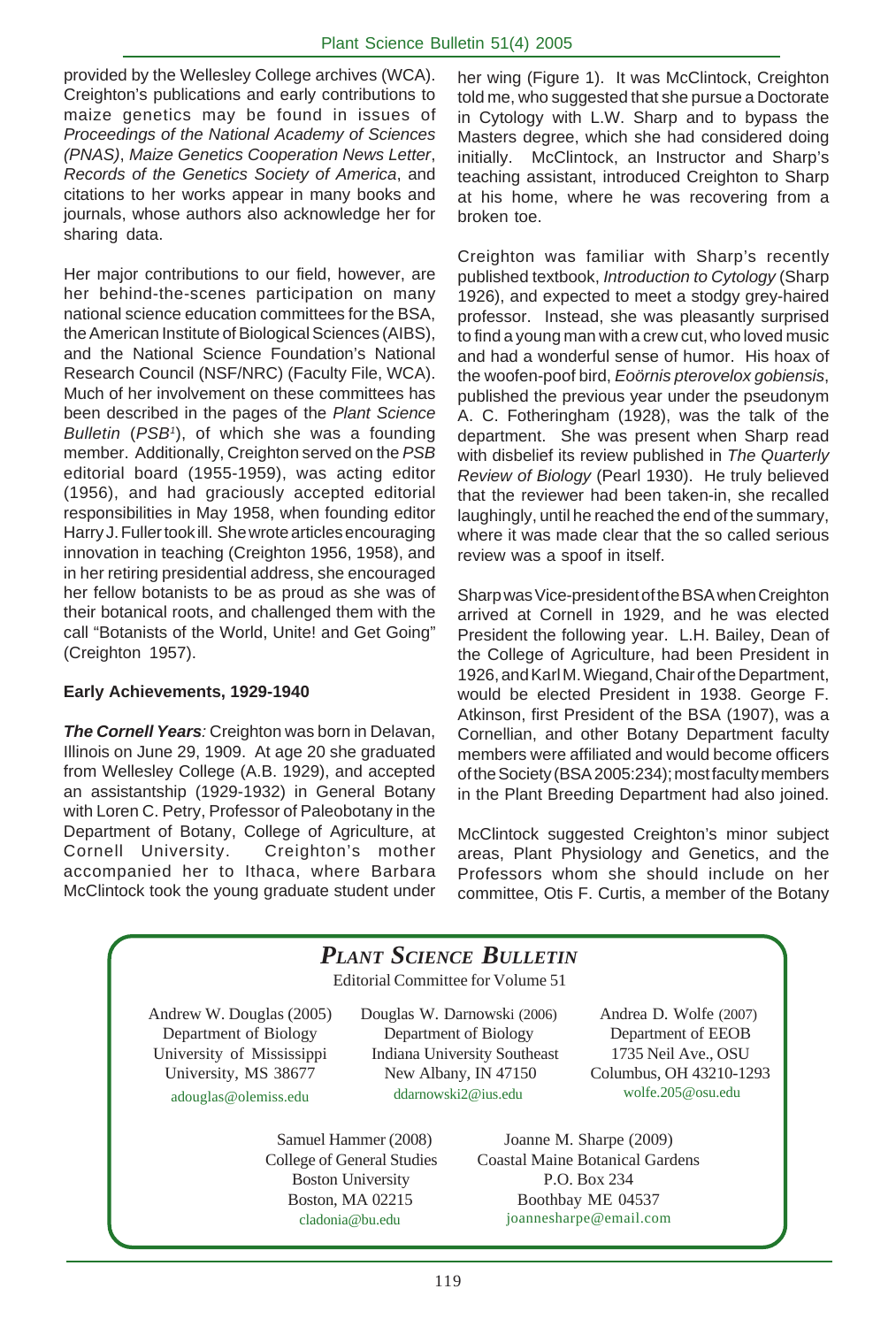Department, and Alan C. Fraser, in the Plant Breeding Department. In 1929, Creighton learned many new plant cytological techniques from McClintock, and met Charles Burnham, a National Research Council (NRC) Fellow who had arrived that summer at Cornell from Wisconsin to work with Rollins A. Emerson, the head of the Plant Breeding Department. They worked together in close quarters in Sharp's Cytology Laboratory in Stone Hall, where Creighton shared a desk with future Nobel Laureate, George W. Beadle (Creighton 1992, Burnham 1992, Kass and Bonneuil 2004).

Emerson and Beadle, his student, had initiated the *Maize Genetics Cooperation News Letter* in April 1929 (Kass *et al.* 2005; Coe and Kass 2005b), where students of maize genetics shared their unpublished data. Cooperation among students was fostered in Sharp's laboratory and encouraged by Emerson, who also established the Maize Genetics Cooperation at Cornell (Kass *et al*. 2005). This cooperative spirit shaped Creighton's view of joint efforts and ethical practice in science (Letter, Creighton to Kass, 27 Feb. 1995; Kass 2001).

Emerson also encouraged faculty and graduate students in the Departments of Botany and Plant Breeding to attend Synapsis Club meetings. Creighton went regularly with her major professor and graduate student colleagues. The club sponsored weekly dinners with speakers, held special social gatherings, and organized a bowling league on which Creighton was a star performer (Synapsis Club Records, Cornell University Archives). Creighton was quite athletic. She played tennis regularly with her graduate student colleagues, and was renowned for climbing the buildings at Cornell. When I asked her about a story I had heard regarding McClintock climbing up the Plant Science Building to get into her office when she had forgotten her key, Creighton said emphatically that it was she who had climbed to the second floor of the building, entered through the window, and unlocked the door. She added: "That building was just meant to be climbed."

In their study of the cytological basis of crossingover, Creighton used a semisterile corn stock with a prominent knob at the tip of the short arm of chromosome 9, and having a piece of chromosome 8 attached (a translocation). Burnham had brought the stock with him from Wisconsin and generously shared it with them (McClintock 1930, McClintock 1931, Creighton and McClintock 1931, Kass and Bonneuil 2004, Coe and Kass 2005a). McClintock had applied Belling's chromosome squash technique to the anthers in this strain of corn, and first clearly observed corn chromosomes at the pachytene stage (McClintock 1930, Kass 2003).

Creighton took advantage of this new technique and by April 1931, had limited data to support a claim for a correlation of "genetical and cytological crossing over." Morgan, who had learned of their results during a spring lecture tour at Cornell, encouraged them to publish immediately (Coe and Kass 2005a, see also Keller 1983).



FIGURE 1. Barbara McClintock and Harriet Creighton at Cornell University, June 1930 (reprinted with permission from Kass 2003, *Genetics*).

Creighton became Sharp's assistant in Cytology when McClintock left Cornell to begin her NRC Fellowship at Missouri in June of 1931. They corresponded regularly regarding their upcoming publications (McClintock 1931, Creighton and McClintock 1931), which were submitted by Emerson in July and published in the August PNAS (Coe and Kass 2005a). Unfortunately, none of their letters about these critical papers have been saved (Postcard, Creighton to Kass, 8 Dec. 1996), but Emerson's correspondence is in the Cornell University Archives. Creighton granted permission to reprint their article in a number of collected readings in Biology, and a diagram from their paper was reproduced in many biology and genetics textbooks (Coe and Kass 2005a; Faculty File, WCA).

At the 6th International Congress of Genetics, at Cornell in 1932, they collaboratively presented evidence for 4-strand crossing over in corn (Creighton and McClintock 1932). Creighton continued to contribute unpublished data to the *Maize Genetics Cooperation News Letter*, and published new findings on deficiencies on chromosome 9 of corn (Creighton 1934).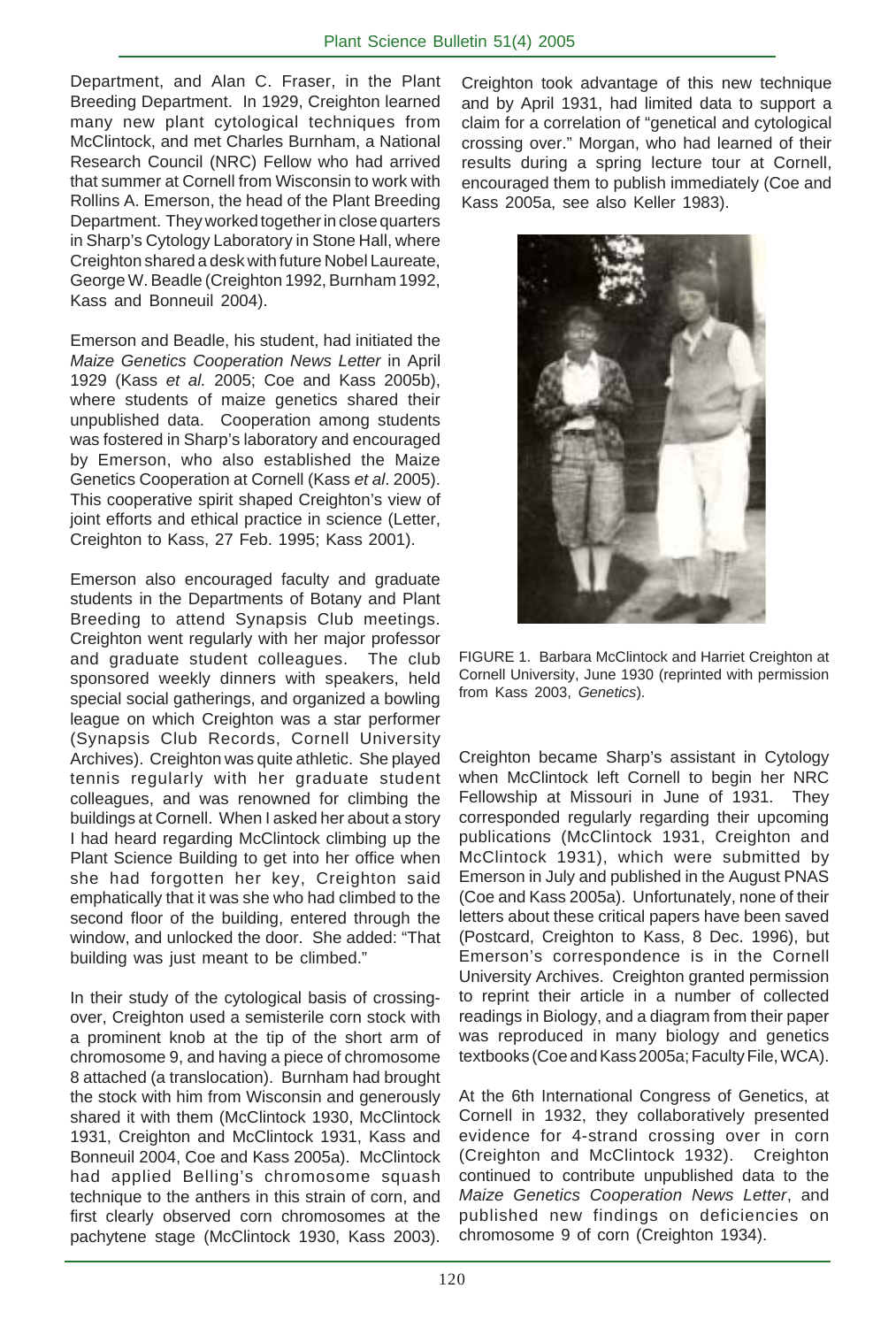As a graduate student, Creighton was elected to the Women's Scientific Fraternity, *Sigma Delta Epsilon* (Graduate Women in Science) in 1930. Their motto was "United in Friendship through Science," and their goal was to promote interest in science and to advance the participation and recognition of women in science. The Alpha Chapter had been established at Cornell in 1921, and Creighton later became an officer of the National organization (Second Vicepresident, 1948-49; First Vice-president 1949-50; National President 1950) and also chaired their Research Awards Committee (1968-1969). In 1931, she was elected to the Cornell Chapter of the honorary scientific society, *Sigma Xi*, which had been founded at Cornell in 1886; and to *Phi Kappa Phi*, in 1932, whose mission is "To recognize and promote academic excellence in all fields of higher education and to engage the community of scholars in service to others."

Creighton completed her thesis in 1933 (Creighton 1933) and remained in the Botany Department at Cornell as an Instructor of cytology and microtechnique (1932-1934), until accepting a job at Connecticut College for Women (CCW) in 1934 (Cattell 1944:383; Letter, Creighton to P. Davies, 6 May 1993).

*CCW Botanist, 1934-1940***:** Creighton was an Instructor in Botany at CCW from 1934 to 1938. She was promoted to Assistant Professor in 1938 (Barnhart 1965:394), on the basis of years of service both at Cornell and CCW. She explained that the rules for promotion and tenure were different at that time (Letter, Creighton to Kass 27 Feb. 1995), and I subsequently learned that not all academic institutions followed AAUP guidelines for tenure and promotion, which were in flux during this era (Kass 2003, Kass 2005).

With McClintock, she published (1935) a corroboration of their investigations of cytological crossing over, and gave papers at meetings of the Genetics Society of America (see their *Records* for abstracts of her papers). Creighton worked collaboratively with G.S. Avery, P.R. Burkholder, and others at Connecticut College, on a translation and revision of Peter Boysen-Jensen's (1883-1959) *Growth Hormones in Plants*, which was expanded to include 188 new contributions to the literature and 40 additional illustrations (Avery *et al*. 1936). With Avery, Burkholder, and others at Connecticut College, she also conducted a series of plant physiology experiments that were mainly published in the *American Journal of Botany* (*AJB*) between 1936 and 1941. Creighton called these her ABC papers, because the 11 papers published with Avery, Burkholder, and others had the authors'

names listed in alphabetical order (at Avery's insistence, she recalled).

#### **Contributions 1940-1974**

*Wellesley College, Associate Professor to Department Chair:* Creighton jumped at the chance to return to her alma mater as a member of their faculty. In 1940, she was appointed Associate Professor of Botany at Wellesley, elected a Fellow of the AAAS, and reviewed manuscripts for the *AJB*. In addition to teaching, she continued to conduct research on corn, and in 1941, she was invited to spend the summer at Cold Spring Harbor with McClintock and other guest investigators who studied plant genetics (Kass 2005).

Soon after the U.S. entered World War II, Mildred McAfee, President of Wellesley College, recruited Creighton for the WAVES (Women Accepted for Volunteer Emergency Service). According to Naval history (http://www.history.navy.mil), McAfee was sworn in as a Naval Reserve Lieutenant Commander, the first female commissioned officer in the U.S. Navy history, and the first Director of the WAVES, the women's branch of the Navy. The Navy had accepted a large number of enlisted women and needed Commissioned Officers to supervise them. The WAVES performed previously atypical duties such as communications, intelligence, science and technology. Creighton was granted a leave of absence for war service (1943-May 1946) and rose to the final rank of Lieutenant Commander.

Creighton loved to travel. At the conclusion of the war, she and Gertrude Dever, a friend she had met in the WAVES, embarked on a cross-country adventure in an old multi-colored jalopy, making stops along the way in New Orleans and Mexico (Wellesley Club News 2005). Upon returning to Wellesley, she was appointed Chair of her Department. After recommending that the Wellesley Greenhouses be named for Ferguson, she followed in the footsteps of her mentor, and enthusiastically supported Wellesley's Arboretum, Botanic Gardens and The Ferguson Greenhouses as "premier educational sites" and was committed to maintaining them as such (Biographical File, WCA). In 1946, she initiated Garden Day, where local garden clubs were invited to Wellesley to view the greenhouse and gardens. This eventually led to the founding of the Wellesley College Friends of Horticulture (WCFH) in 1982, whose members raised funds for the renovation of the Ferguson Greenhouses, completed ten years later. The Harriet B. Creighton Room at the Visitor Center of the Margaret C. Ferguson Greenhouses was dedicated to honor her years of service to the Botany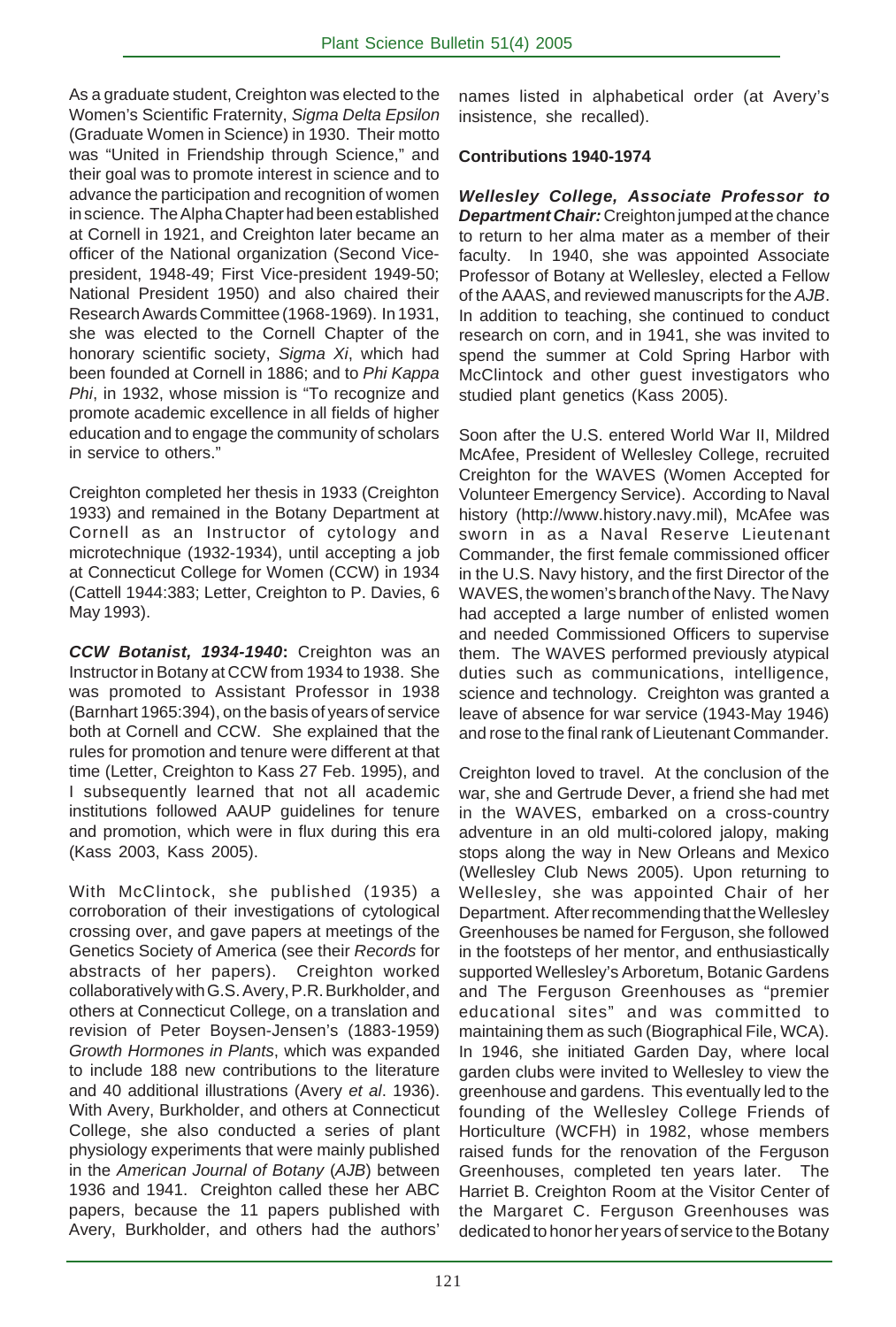Department and her ongoing support for the College's Botanic Gardens. It was in this room where I first interviewed Creighton, and photographed her outside of the building (Figures 2 & 3).

While carrying a full teaching load and guiding the department at Wellesley, she also served as Secretary of the BSA Teaching Section (1948-1951), was a member of the AAAS Council (1949-1951), and was elected Secretary of the BSA in 1950. The latter office had previously been filled by Petry and A. J. Eames, her former Cornell teachers, and Avery and Burkholder, former colleagues at Connecticut College (BSA 2005:235).



FIGURE 2. Harriet Creighton outside the Margaret C. Ferguson Greenhouses, Wellesley College, 1994 (Photograph by author).

She was promoted to Professor of Botany in 1952. That year she was a Fulbright Lecturer in Genetics and Plant Physiology (with 4 months of research), at the University of Western Australia, Perth, and at Adelaide University, which fulfilled her desire for travel abroad. This experience was so rewarding that seven years later she again went abroad as a Fulbright Lecturer in Genetics (with 3 months for research) at the National University of Cuzco, Peru.

In 1955, Creighton was named the Ruby F.H. Farwell Professor of Botany, in acknowledgement of her outstanding success at Wellesley. In that year she was also elected Vice-president of the BSA, served on the *PSB* editorial board (through 1959) and participated (through 1958) in an NSF Panel for the selection of Predoctoral Fellows. She also served

as a Member-at Large for the 14th -16th (1955- 1957) Symposium of the Society for Developmental Biology.

As BSA President, Creighton had the honor of presenting Certificates of Merit to 50 distinguished scientists for their contributions to botany, at the 50th anniversary Golden Jubilee Merit Citations award banquet, held on August 29, 1956, at the University of Connecticut, Storrs (*PSB*, Oct. 1956, pgs.1-2). Among those first honored were George W. Beadle, her graduate school colleague; Edgar Anderson, with whom she had cooperated at Cold Spring Harbor in the summer of 1941; and nine BSA past Presidents, including Anderson, and Katherine Esau, the second woman elected President of the society. At that time, the society also announced its plan to present certificates to additional botanists in succeeding years.

The following year, at the BSA annual banquet, held at Stanford University, Creighton's former mentor, Barbara McClintock, received a Certificate of Merit, as a pioneer in the use of chromosomal aberrations for the purpose of genome analysis, important contributions to the theory of gene structure, and "world leader in the broad field of cytogenetics" (*PSB*, Jan. 1958, pp.5-6). Creighton must have felt proud of McClintock, and the other plant geneticists so honored that night, as she delivered the retiring past-President's address (Creighton 1957). "If we would put together all the findings of all kinds of botanist, we would be proud enough of the results that we would not be ashamed of being called botanist," she assured her audience. Some investigators, she emphasized, call themselves "pure botanists," while others work on applied problems, "yet all study plants and are, therefore, botanists." But some, she noted, do not want to be called a "botanist." She suggested that we use the word botany and make clear that botany includes the study of all plants, and "call ourselves botanists with some pride in our voices. ... We have to change the climate of opinion concerning botany," she said. "We have to sell ourselves, and then the educated and intelligent public, that we are students of plants and that plants are important in the modern world. ... Botanists of the World, Unite!" she urged, then added, "and Get Going!"

*Professor Creighton's commitment to Botanical Education:* "Creighton was an amazing teacher," wrote one of her former students in a note appearing in the *WCFH Spring 2004 News,* devoted to her memory. Clearly she was dedicated to her profession, which is demonstrated by her leadership in the BSA and her active participation on national committees for botanical education. As a member of the Society's Education Committee, she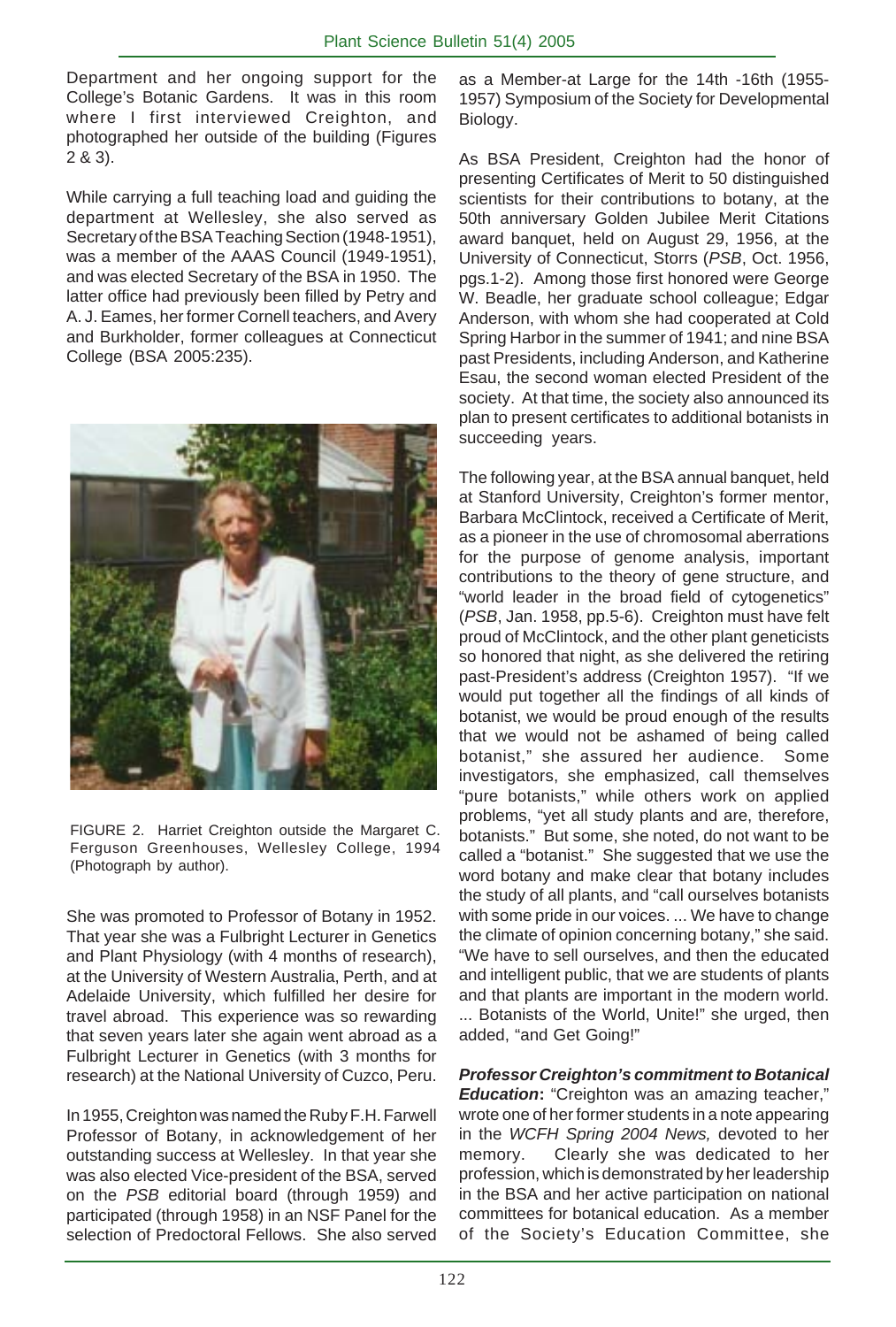supported their proposal to the National Science Foundation (NSF) for a Summer Institute for Botany teachers from small colleges to be held at Cornell in 1956. NSF notified President Creighton in December 1955, of the \$31,400 Award for their first supported Summer Institute for college teachers. Institute Director H.P. Banks (Cornell University), Past President Ralph Wetmore (1953; Harvard University), and Creighton made the stipend awards to 50 college teachers to acquaint them with current work in the field (*PSB*, Oct. 1956, p.12).

Creighton continued serving on NSF Panels for Summer Institutes for College and High School Teachers of Biology through 1959. She was one of the outstanding lecturers who participated in the NSF-supported Summer Institute for College Botany Teachers, sponsored by the BSA, and sustained at Indiana University in 1959 (*PSB*, Dec. 1958, p. 3). Concurrently, she was a member of the NSF Committee on Teaching Biology (1956-1957), and was invited to join the AIBS Committee on Education and Professional Recruitment's Steering Committee (1956-1966) for the *Secondary School Film Series* (*PSB*, April 1959, pp. 1-3), in which she played a "teacher" in several individual films (Faculty File, WCA). While editor of *PSB*, Creighton (1958) encouraged writers and publishers of Botany and Biology text books to "experiment with texts that are really a third arm of a course, the first two being the teacher and the organisms studied in the field and laboratory."

Creighton was secretary (1960-1963) of Section G (Botanical Sciences) of the AAAS, and concurrently chaired the BSA's Committee on Education for two years (1960-1962). The Committee studied the Role of Botany in America, and she helped to formulate their recommendations concerning High School Biology Courses, Introductory Courses in Biology, and the "Facts and Principles that should be taught" (*PSB*, March 1958, pp. 1-2). They sent an open invitation to BSA members requesting that they prepare a series of articles on botanical subjects, particularly for teachers of biology in secondary schools and colleges, for publication in *Turtox News*. Chair Creighton was responsible for editing all manuscripts contributed by members of the society (*PSB*, May 1961, p 8).

As part of her responsibilities for the BSA Education Committee, Creighton was a botanical consultant (1961-1969) to A. J. Nystrom and Co. (Chicago), who produced 12 teaching charts (with transparencies for overhead projection) and 8 models of plant structure, which she had designed (Faculty File, WCA; *PSB,* Dec. 1963, p4). They anonymously published eight booklets (prepared by Creighton between 1963 through 1968), each

comparable to a short chapter of a textbook, to accompany each of the botanical teaching models (Faculty File, WCA).

Rossiter (1995:304) has documented the underrecognition of women scientists, who in the 1950 and 1960s were "practically invisible to the public, to other scientists, and to each other." Creighton's early scientific achievements are well recorded; and her behind-the-scenes efforts towards academic and public education were recognized by her peers, if one considers it an honor to chair committees and to be elected a society officer. These contributions, however, were probably mostly invisible to the public.

**Research interests and further responsibilities**: Along with her teaching and committee responsibilities, Creighton pursued research on the genetics of *Petunia* flowers, which she presented independently, and with students, at the annual meetings of the Genetics Society of America (GSA) in the 1940s. Later, she became interested in the horticultural aspects of *Begonia*. Those studies were presented at the BSA, and published in *The Begonian* during the 1960 and 1970s. To keep current in her field, she spent a sabbatical year in the Botany Department at the University of California, Berkeley (Sept.-Dec. 1966) and at the Cell Research Institute of the University of Texas in Austin (Jan-June 1967).

In the early 1960s, she was President of the Wellesley Chapter of the Society of *Sigma Xi*. She regularly attended annual meetings of the BSA and the GSA, and when possible, drove to Long Island, NY, for the Cold Spring Harbor Symposium. She traveled to India as a consultant for NSF (1968, 1969) and also accepted committee assignments from the GSA. While an editorial board member (1969-1975) of the *Journal of College Science Teaching*, she reviewed more than 30 manuscripts beginning with Volume 1. Additionally, she refereed book manuscripts and journal articles, and published many book reviews.

A year before retirement, she joined the Historical Section of the BSA (1973) and was its representative to the Executive Committee. In keeping with her principles, she also offered a class on Basic Botany and Horticulture for the Massachusetts Horticultural Society, and gave a National Science Teachers Association workshop for high school teachers on the use of plants for experiments in their classes. Her energy seemed boundless.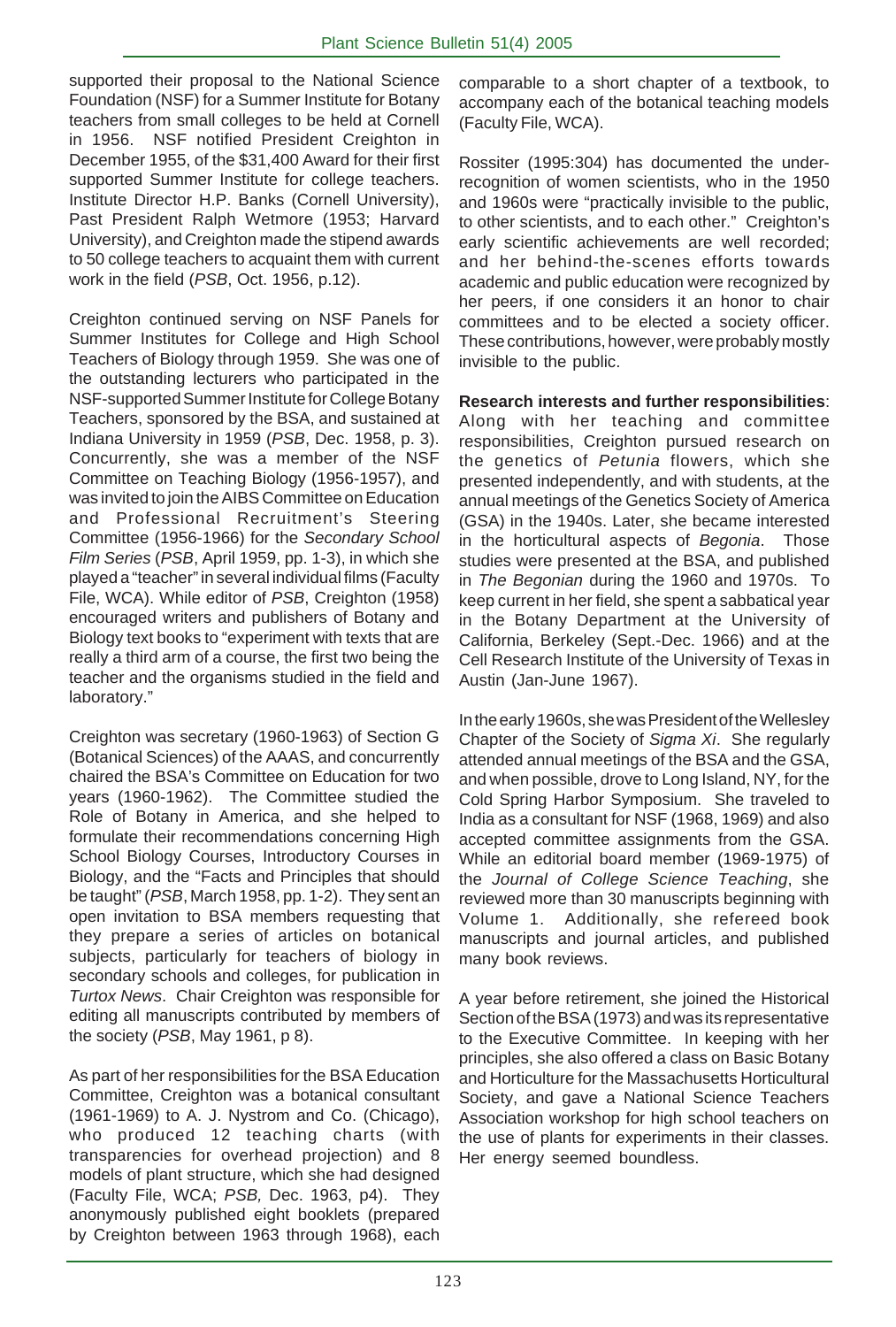#### **The Retirement Years 1974-2004, and beyond**

**Honors and Recognition:** Creighton kept busy after her 1974 retirement as Ruby F.H. Farwell Professor Emerita. Possessing exceptional institutional memory, she was consulted on all aspects of Wellesley College life; wrote the chapter on "The Grounds" for the centennial volume *Wellesley College 1875-1975, A Century of Women*; and as a member of the Wellesley Campus Master Plan Committee (1998), recalled each transformation made since her first day on campus in 1925 (Biographical Files, WCA). The Massachusetts Horticultural Society honored her with the Large Gold Medal of their society in 1985, for her botanical expertise and "horticultural concern in the community." Public recognition had been achieved at last. In 1994, The Wellesley College Alumnae Association recognized her with the Syrina Stackpole Award for "dedicated service and exceptional commitment to Wellesley College."

**Posthumous honors:** Creighton died at age 94, on January 9, 2004 (The Wellesley Townsman, 22 Jan. 2004, p. 34). That year, the Wellesley College Botanical Greenhouse Fund, established by Her legacy of contributions to Botany in the 20th century has persisted and sustained the broad field of Plant Biology. Let us dedicate this issue of the *Plant Science Bulletin* in honor of Harriet Baldwin Creighton to celebrate with pride the Golden Jubilee Anniversary of the publication she co-founded 50 years ago.

#### **Acknowledgments**

I thank the staff of the Wellesley College Archives and the L.H. Bailey Hortorium Library for providing valuable resources for this study; W.B. Provine and C. Uhl for use of their libraries; Shawn Krosnick for sharing files on M.C. Ferguson; Faculty and Staff of the Department of Plant Biology, Cornell University, for logistical support, especially Sherry Vance for preparing the images; I am grateful to E.H. Coe, R.E. Dirig, R.E. Hunt, R.P. Murphy C. Uhl and R. Whalen, for helpful suggestions on revising the manuscript; and special appreciation to BSA Past President Judy Jernstedt for suggesting the topic.

#### -Lee Kass

Literature Cited

Cattell, J.M. and J. Cattell (eds.). 1938. *American Men of Science, a Biographical Directory*, 6th Ed. The Science Press, Lancaster, PA.

Cattell, J. (ed.). 1944. *American Men of Science, a Biographical Directory*, 7th Ed. The Science Press, Lancaster, PA.

Barnhart, J.H. 1965. *Biographical Notes Upon Botanists*. Vol. 1-3. G.K. Hall and Co. Boston, MA.

Botanical Society of America (BSA). 2005. *Membership Directory and Handbook, 2005*. Saint Louis, MO.

Burnham, C. 1992. Barbara McClintock: Reminiscences, pp. 19-24 *in* N. Fedoroff and D. Botstein (eds.) *The Dynamic Genome: Barbara McClintock's Ideas in the Century of Genetics.* Cold Spring Harbor Laboratory Press, Plainview, New York.

Avery, G.S. Jr., and P.B. Burkholder, in collaboration with H.B. Creighton and B.A Scheer. 1936. Translation and revision of Peter Boysen-Jensen's (1883-1959) *Growth Hormones in Plants*. McGraw-Hill Book Company, Inc, New York.

Coe, E. and L.B. Kass. 2005a. Proof of physical exchange of genes on the chromosomes. *Proc. Natl. Acad. Sci*. USA 102(19): 6641-6656.

and \_\_\_\_\_\_. 2005b. Maize Genetics Cooperation News Letter Files: Expanded chronological list of materials and related cooperation. *Maize Genetics Cooperation Newsletter* 79: 72-76.

Creighton lived a long, happy, and successful life.

FIGURE 3. Harriet Creighton and Lee Kass, Wellesley College, 1994 (Photograph by Beverly Rathcke).

Creighton in 1955 with an initial modest gift, was renamed the Harriet Creighton Greenhouse Fund for continued support of the Margaret Clay Ferguson Greenhouses.

Creighton, H.B. 1933. *A cytogenetic study of crossing-*



124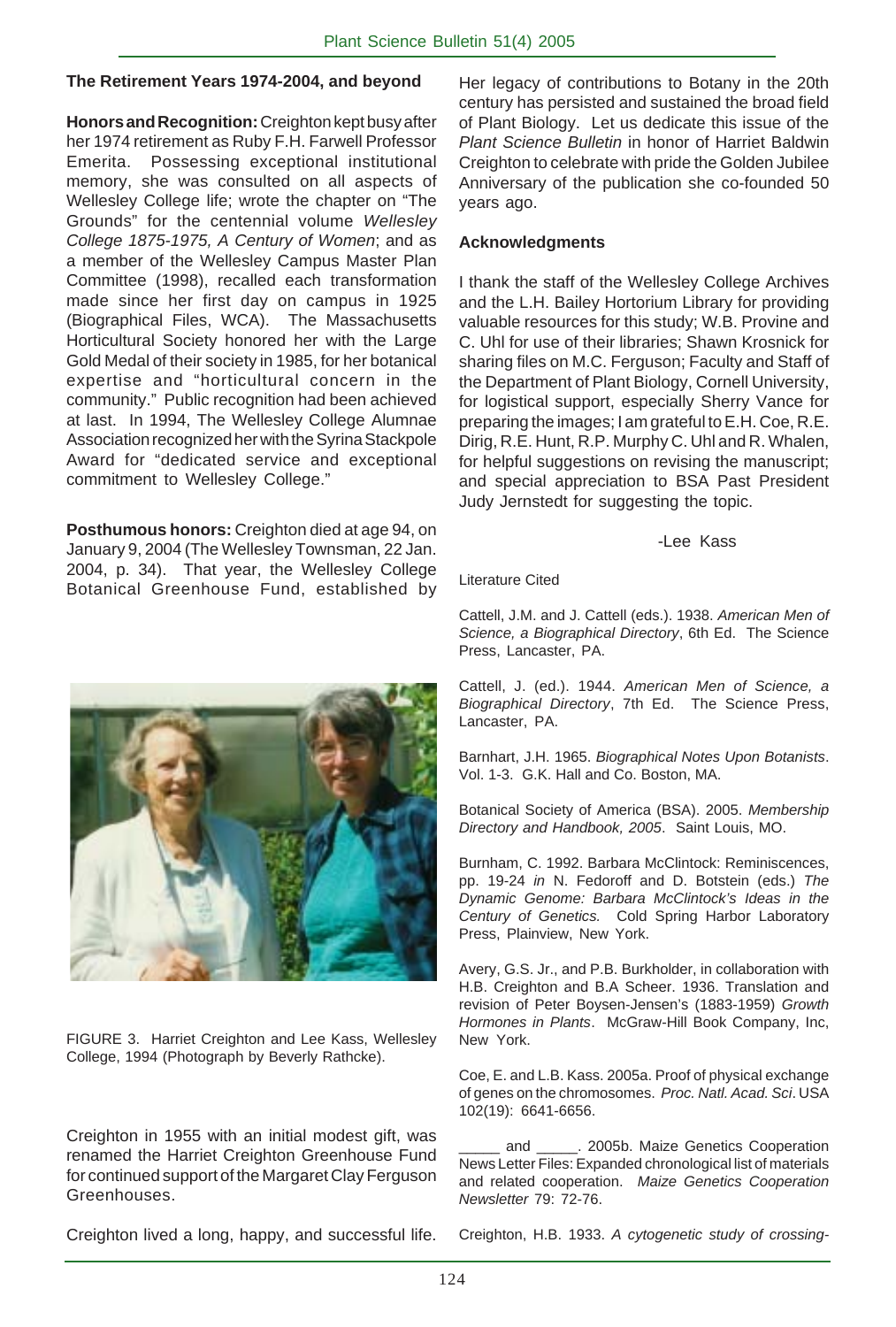*over inZea mays*. Ph.D. Thesis. Cornell University, Ithaca, NY.

\_\_\_\_\_. 1934. Three cases of deficiency in Chromosome 9 of Zea mays. *Proc. Natl. Acad. Sci*. USA 20:111-115.

\_\_\_\_\_. 1947. The Margaret C. Ferguson Greenhouses. *Wellesley Alumni Magazine* Vol. XXI. Feb. 1947.

\_\_\_\_\_. 1956. Future text book writers please note. *Plant Science Bulletin* 2(3):11.

\_\_\_\_\_. 1957. Botanists of the world unite — and Get Going. *Plant Science Bulletin* 3(3):1-4.

\_\_\_\_\_. 1958. One teacher's questions about General Biology and General Botany textbooks. *Plant Science Bulletin*. 4(4):1-3.

\_\_\_\_\_. 1992. Recollections of Barbara McClintock's Cornell Years, pp. 14-18 in N. Fedoroff and D. Botstein (eds.) *The Dynamic Genome: Barbara McClintock's Ideas in the Century of Genetics* Cold Spring Harbor Laboratory Press, Plainview, NY.

and B. McClintock. 1931. A correlation of cytological and genetical crossing-over in *Zea mays*. *Proc. Natl. Acad. Sci*. USA 17:483-491.

and \_\_\_\_\_\_. 1932. Cytological Evidence for 4-strand crossing over in *Zea mays*. *Proc. VI International Congress of Genetics* Vol. II: 392.

and \_\_\_\_\_\_. 1935. A corroboration of cytological and genetical crossing-over in *Zea mays*. *Proc. Natl. Acad. Sci*. USA 21:148-150.

Emerson, R.A., G.W. Beadle, and A.C. Fraser. 1935. A summary of linkage studies in maize. Cornell Univ. Agric. Exp. Station Memoir 180:1-83.

Fotheringham, A.C. [L.W. Sharp and Cuthbert V. Fraser]. 1928. *Eoörnis pterovelox gobiensis*. The Buighleigh Press, London.

Ferguson, M.C. 1901. *On the development of the pollen tube and the division of the generative nucleus in certain species of pine*. Ph.D. Thesis, Cornell University, Ithaca, New York (reprinted from *Annals of Botany*, Vol. XV no. LVIII, June 1901).

Kass, L.B. 1994. Interview with Harriet B. Creighton at Wellesley College, 23 August 1994.

\_\_\_\_\_. 1997. Tape-recorded interview with Harriet B. Creighton at Wellesley College, 17 August 1996.

\_\_\_\_\_. 2001. Ethics in science: preparing students for their career. *Plant Science Bulletin* 47(2, Summer):42-48.

\_\_\_\_\_. 2003. Records and recollections: A new look at Barbara McClintock, Nobel Prize-Winning geneticist. *Genetics* 164(August):1251-1260.

\_\_\_\_\_. 2005. Missouri compromise: tenure or freedom. New evidence clarifies why Barbara McClintock left academe. *Maize Genetics Cooperation Newsletter* 79:52- 71.

. and C. Bonneuil. 2004. Mapping and seeing: Barbara McClintock and the linking of genetics and cytology in maize genetics, 1928-1935. Chap. 5, pp. 91-118, In Hans-Jörg Rheinberger and Jean-Paul Gaudilliere (eds.), *Classical Genetic Research and its Legacy: The Mapping Cultures of 20th Century Genetics.* London: Routledge.

and E.H. Coe. 2005. Cornfests, cornfabs and cooperation: The origins and beginnings of the Maize Genetics Cooperation News Letter. *Genetics* 169 (April): 1787-1797.

Keller, E.F. 1983. A *Feeling for the Organism. The Life and Work of Barbara McClintock*. W. H. Freeman and Co. San Francisco, CA.

McClintock, B. 1930. A cytological demonstration of the location of an interchange between two non-homologous chromosomes of *Zea mays*. *Proc. Natl. Acad. Sci*. USA 16:791-796.

\_\_\_\_\_. 1931. The order of the genes C, Sh, and Wx in *Zea mays* with reference to a cytologically known point in the chromosome. *Proc. Natl. Acad. Sci*. USA 17:485-491.

Pearl, R. 1930. Review of *Eoörnis pterovelox gobiensis. Quarterly Review of Biology* 5:112-113.

Rossiter, M.W. 1982. *Women Scientists in America: Struggles and Strategies to 1940*. The Johns Hopkins University Press, Baltimore, MD.

\_\_\_\_\_. 1995. *Women Scientists in America: Before Affirmative Action 1940-1972*. The Johns Hopkins University Press, Baltimore, MD.

Sharp, L.W. 1926. *Introduction to Cytology*, 2nd edition. McGraw-Hill Book Co, Inc. New York.

Wellesley College Archives (WCA). 2005. H.B. Creighton, Biographical Files and Faculty File. Wellesley MA 02101.

Wellesley Club News. 2005. The College Club gets a gift of a lift. *Wellesley College Club News*. Summer 2005. Wellesley College, Wellesley, MA, http:// www.wellesley.edu/Collegeclub/summer05.pdf, accessed 5 October 2005.

Lee B. Kass is Visiting Professor in the L. H. Bailey Hortorium, Department of Plant Biology, Cornell University, Ithaca, NY, lbk7@cornell.edu, where she is preparing an intellectual biography of Barbara McClintock. She is Chair of the Historical Section of the BSA, and a member of the Centennial Committee. The second edition of her *Illustrated Guide to Common Plants of San Salvador Island, Bahamas* has recently been published by the Gerace Research Center, San Salvador Island, Bahamas.

1 Full citations listed only for feature articles published in the Plant Science Bulletin; announcements found therein are cited within parentheses.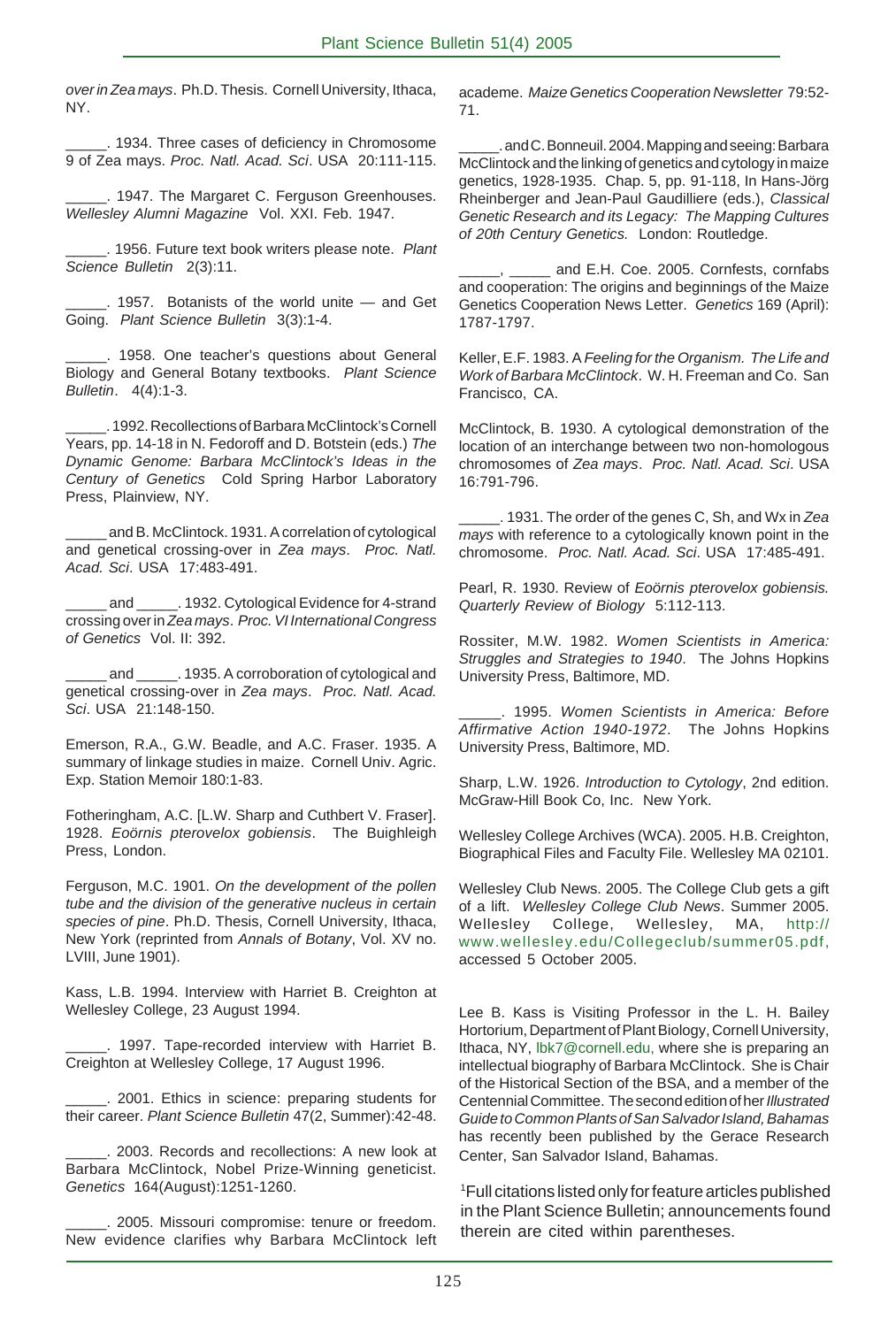## **News from the Society**

### **From the Annual Meeting**

#### **The Power of Plants: Building Collaborations among Educational Institutions, Botanical Gardens and Communities.**

(Banquet speech given by Ed Schneider, Presidentelect, at the 99th meeting of the Botanical Society of America, August 17, 2005, Austin, TX).

The theme for the 99th meeting of the Botanical Society of America – Learning From Plants – inspired the title of my presentation. The 'Power of Plants' presents several interwoven themes: career development from student to faculty member; tribute to those who fostered and inspired us through our professional growth; and an action plan for the future of the Botanical Society of America and the value added benefits of expanding partnerships and collaborations among agencies and organizations that have at the core of their missions improved understanding and promotion of plants. These interwoven themes have a common overarching theme, the power of plants, since plants have inspired and influenced the course of our careers and all aspects of human activity.

As students, we may recall those moments when we first developed an interest in the botanical world. For me, it began when I was an undergraduate and asked by a faculty member to consider becoming a teaching assistant for a course in introductory botany. That was the hook. Graduate school soon followed with thesis work on the amazing Amazon water lily, *Victoria.* Who could not be inspired by those remarkably large, 6'- 8' diameter leaves. I recall clearly the hot day in early August in Tempe, AZ (1974) when I attended my first Botanical Society of America annual meeting to make a scientific presentation on findings about that remarkable plant. Then began the quest to secure the first faculty position, followed by the journey toward tenure, promotion, and assuming the same leadership role in fostering students as faculty members had done for me years earlier.

During my career I felt a particular motivation to study hydrophytes, especially waterlilies. Adaptations to the aquatic life are fascinating, The molecular investigations leading to added confirmation of the long held hypothesis that waterlilies are among the basal-most flowering plants also helped to secure funding and a widening interest in the Nymphaeaceae.

As botanists, we understand the importance of plants for their life sustaining photosynthetic process. Within our classrooms and laboratories we emphasize to hundreds of thousands of students each year, the oxygen generation role of autotrophs, and the carbohydrate (food) production that sustains life through food chains. We marvel at the fact that 74% of the human population is sustained by less than ten crop species. The role of plants in providing fuels, shelter, medicines and drugs, and a vast variety of products used each day in our lives makes me pause and ask – while students may find this intriguing and understandable, can we do more to excite and involve a larger audience that will stand and with a unified voice, pronounce that plants are important, they need more study, and work in concert to raise the conscientiousness of all to the importance of plants.

It is not surprising that gardening is the number one past time in the United States. Aside from the therapeutic benefits, we bask in the beauty of plants, marvel at their form and growth as we harvest homegrown fruits and vegetables. Eco-tourism has also become popular over the past decade or two, and understandably, since natural landscapes offer immense beauty and inspiration.

In contrast to the natural landscape, the built landscape such as found in botanical gardens offers a means, through inspiring, aesthetically developed displays, conservation, research, and a broad spectrum of educational programming, to an end – to promote an enhanced understanding of the botanical world and the importance of plants. Botanic gardens like other cultural organizations in our communities are places that enrich lives; they are places of inspiration, places to refresh the soul, places of beauty and tranquility, and places to commune with and better understand our place in nature. This enrichment process educates the visitor's mind, wins their hearts, and in doing so leads to deeper levels of involvement, higher levels of ownership, and ultimately, to improved philanthropy. If this process is cultivated well, the 200 million visitors to U.S. botanic gardens each year represent more informed voters about our environment and the importance of plants. Just as the Botanical Society of America (BSA) has fostered interactions with educational organizations, so, too, should BSA foster partnerships and collaboration with botanical gardens. The advantages are clear, the linkage is natural. This is why BSA selected the Missouri Botanic Garden as a partner and host. Botanic gardens, like educational organizations, have at their core many similar and overlapping programs. Botanic gardens are institutions that offer more than just inspiring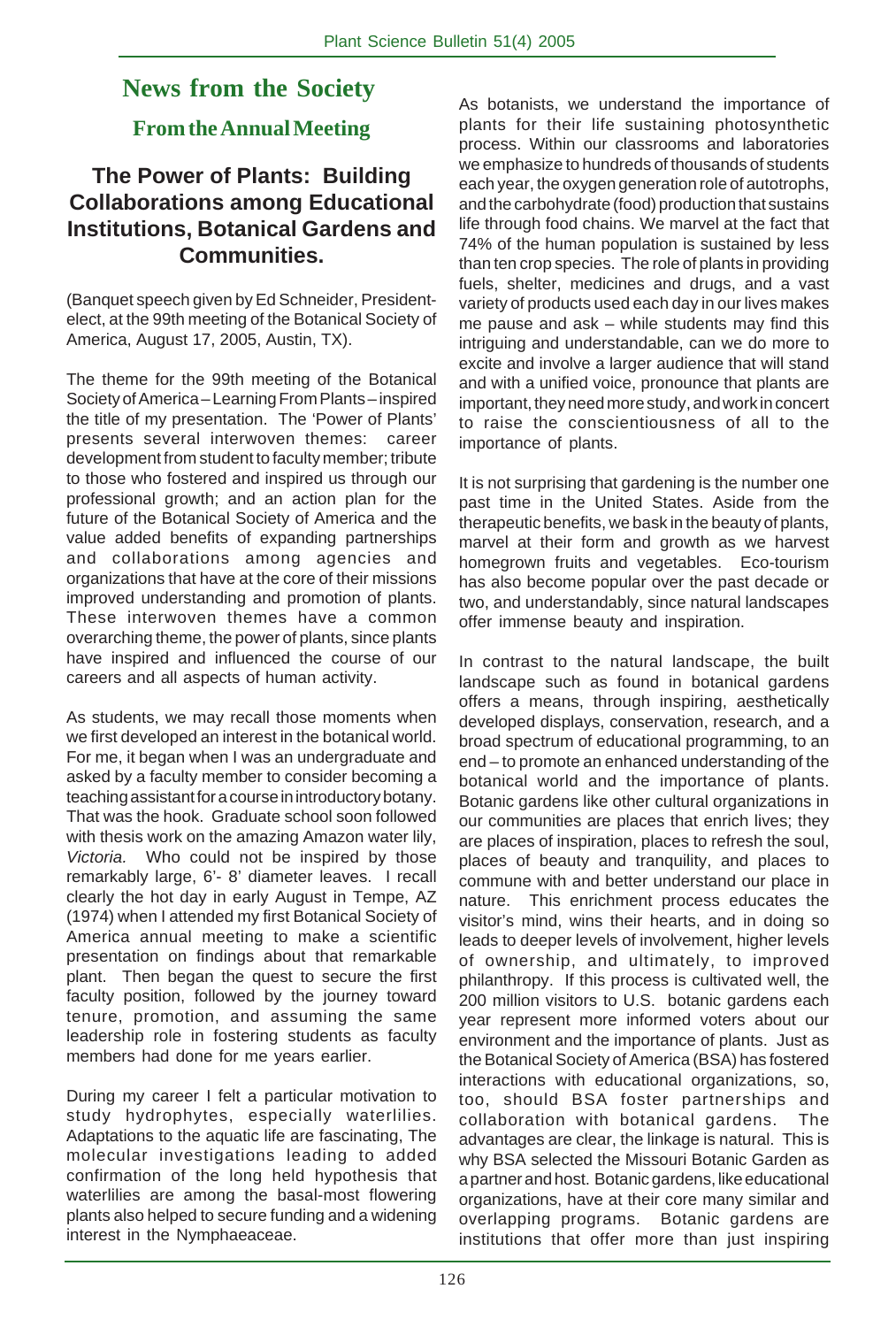displays. They hold vast collections of living plants. It is estimated that over 6 million living plants are held in the accessioned collections of botanical gardens world-wide. These *in situ* and *ex situ* collections offer rich collections for taxonomic and systematic research conducted by faculty and students. Botanical gardens also hold enormous herbaria collections, estimated to be over 50 million sheets, not to mention outstanding botanical and horticultural library collections.

Another plant focused non-profit that is housed in partnership and collaboration with the Missouri Botanic Garden, which BSA could build a partnership with is The Center for Plant Conservation (CPC). The mission of CPC is to develop a coordinated response for both *ex situ* and *in situ* conservation of the American flora. Through a consortium of over 30 selected botanical gardens, CPC maintains a National Collection of the most rare and endangered plant species (610 species). CPC also has developed an Access database with information on over 8,000 species and tracks accessions of over 13 million seed. The charter of CPC is also to: strengthen relationships and scientific standards between all agencies involved in plant conservation and research; integrate c onservation efforts without duplication; and to offer public education and public relations programs to inform both the scientific community and the general public. The increasing number of contributed papers and abstracts presented each year at the annual BSA conference that have conservation related themes is exciting. It may well be time to establish a Conservation Section or offer thematically related papers to be group into common sessions. Conservation is a cornerstone to most botanical garden programming. Over 1 billion seeds have been banked in gardens and of the 400,000 different species of plants, of which over 75,000 species are under threat - botanic gardens provide safe haven for over 10,000 of the world's most threatened plants. Botanic gardens have the expertise to propagate and save rare species and are currently building capacity to assess genetic variation in threatened populations. It is clear, therefore, that continued collaboration and partnerships must be established and strengthened among BSA, botanical gardens, and CPC, and that through these partnerships all stakeholders become unified in their collective voices.

So, what can we do to strengthen the future of the Botanical Society of America and its important mission? I offer the following action items: build more partnerships and collaborations - and through our partnerships, increase our voting constituencies if we wish to influence public attitudes toward the environment and the botanical world; share what

we know and our discoveries more rapidly in digital format to make information more accessible; tell our stories and articulate our positions widely to the public and to policymakers, and grow in technical excellence, financial capacity, and staff capacity in the home office. To varying degrees each of these actions has begun, but much work lies ahead. Although there is considerable work to be undertaken, we must take pause to have fun on this journey because plants are an enjoyment. Remember, be an active advocate for plants and the botanical world, be active in the Botanical Society of America, and foster a growing relationship with your local botanical garden and plant related organizations.



#### **Educational Forum Keynote**

#### **Is it cool to know and do science? Can we create a Scientific Temper? Linking Scientists, College Faculty, K-12 Teachers and their Students in Collaborative Research.**

#### Barbara Schulz The National Academies, Teacher Advisory Council, Center for Education

Barbara Shulz is currently a Teacher Leader with the National Academy in the Center for Education. She taught AP Biology and other science courses in public and private schools for 35 years and is an active leader in science education innovation. She has extensive experience linking scientists with K-12 educators and developing authentic research opportunities for students and teachers.

Ms. Schulz enumerated several challenges facing science and science education including the need to increase inquiry science in K-12 classrooms, to connect teachers with research and the scientists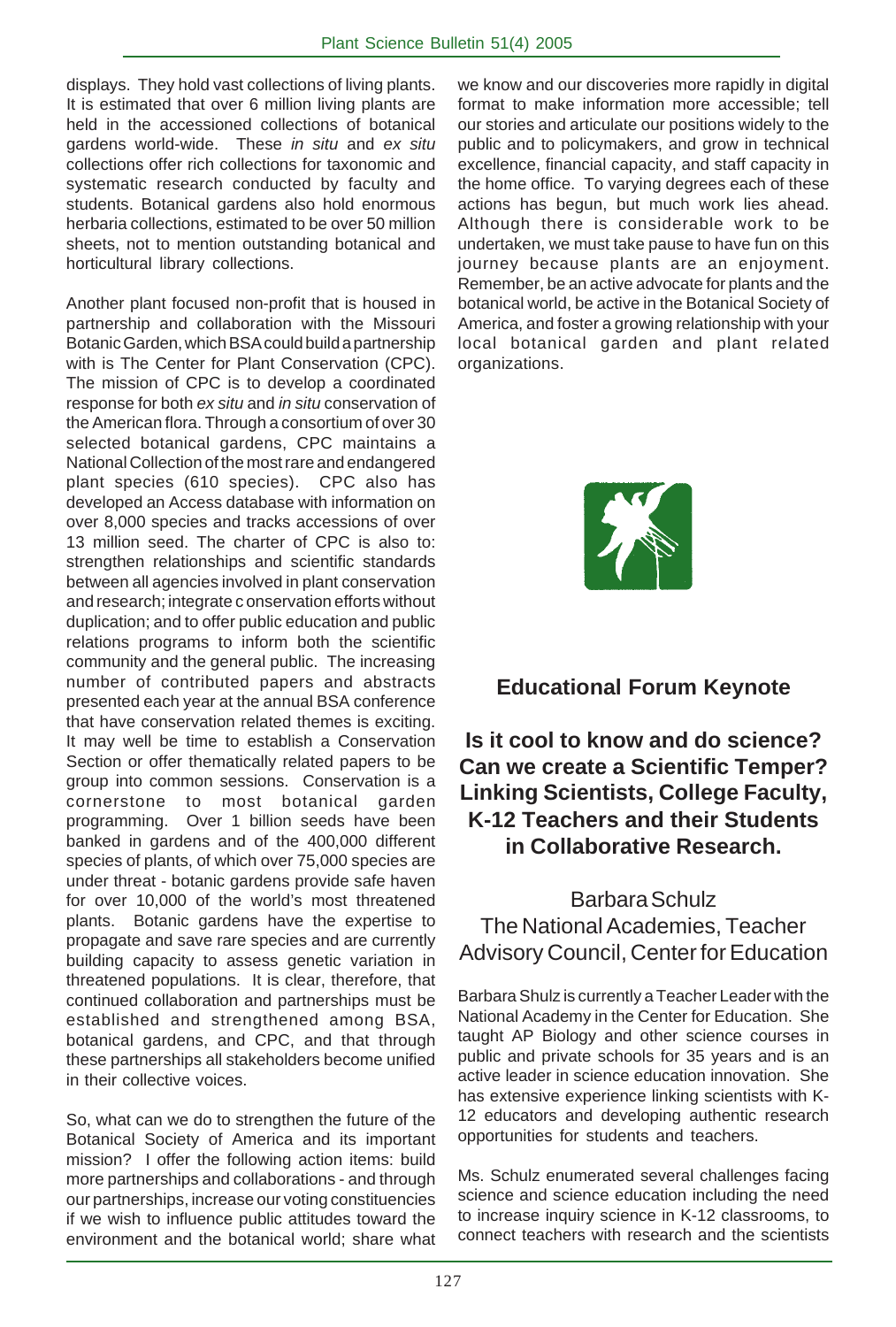who conduct research, to increase the number of students who will pursue careers in science, to increase student motivation to learn, and finally, to help scientists share their research with the public. She proposed that a shortage of science, mathematics and engineering graduates is developing and could become a serious problem. The number of United States students pursuing a career in science is decreasing, while the demand for science and math graduates is increasing. Currently 46% of our science, mathematics and engineering students are from other countries. Student interest in science starts decreasing in  $7<sup>th</sup>$ grade, and low percentages of students pursue careers in science, mathematics and engineering. Clearly science teaching, as currently practiced in most schools in the United States, is not encouraging students to pursue careers in science.

Ideas about how science would be best taught have been considered for some time. The Committee of 10 in 1897 proposed that science classes should not focus on memorization, but on acquisition of knowledge and intellectual growth based on observation of nature, and that 60% of the class should be used for the lab component (National Education Association 1903). Recently published National Science Education Standards (National Research Council, 1996) stressed that science is an active process with inquiry into student-generated questions at its center. The report asserts that supplementing this approach with teaching and assessment strategies that develop a wellgrounded understanding of science will encourage students to continue investigating scientific issues and become lifelong members of the scientific community.

The ways we teach science can also be informed by recent advances in cognitive research. In 2005, the National Research Council published a summary of current research and stressed that effective teaching needs to start with what students think they already know. The report also stated that teachers need to be at the forefront of deciding what is taught, why it is taught, and what successful mastery of the topics looks like. Students need to be encouraged to understand how they are learning and develop metacognitive skills. To reach these goals requires an increase in inquiry science, which means that teachers need to be comfortable with doing science and teaching their students how to do science. A 2000 survey of biology teachers indicated that teachers are not prepared to engage students in the practice of science in any substantial way (Horizon Research, Inc., 2002).

Once teachers and scientists understand that they have common or mutually beneficial goals, possibilities for collaboration become obvious. In fact, there are many similarities between scientists and teachers. Both are passionate about their work, and love analytical thinking. They both suffer from public distrust to some degree yet depend on public funding to continue their work. However, while scientists and academics tend to be critical, K-12 teachers are more likely to take a nurturing approach toward students. Scientists benefit from flexible schedules, have relatively high levels of resources in comparison to K-12 schools, and are judged on their own work. K-12 teachers are faced with rigid schedules, have few resources, and are judged not by their own work, but by their students' achievements. Comparing scientists and teachers as expert learners with students who are novice learners is also informative. Most scientists and teachers are unfamiliar with computer games and may have limited computer skills. Students on the other hand, are well-versed in the use of computers and adapt readily to new technology. Students need to develop a base of knowledge, develop analytical skills, and the ability to learn in depth. They need to help developing a structure for, or ways to organize, new knowledge. Connecting scientists, teachers, and students via the internet may be a very productive approach to engage students in doing science and create a collaborative community involving students, teachers, and scientists.

A new initiative of the Botanical Society is the Scientific Inquiry through Plants (Sip<sup>3</sup>) project. This webbased inquiry science project links scientists, teachers, and students from around the country. Teachers design their own inquiry-based curriculum using the theme "The Wonder of Seeds". As students develop research questions, hypotheses, and experimental designs, they post them to the internet. Each team of students is mentored, via the internet, by a scientist. A pilot of this innovative project was completed in the Spring of 2005 with very encouraging results. Students from middle school to college appreciated that experts would spend time helping with their projects. Teachers felt that students were more motivated. The enthusiasm of novice learners was infectious for both teachers and scientists.

Ms. Shulz concluded that programs such as Sip<sup>3</sup> can meet the need for inquiry learning in science classrooms. While students may not be strongly interested in science, we can take advantage of their inclination to use the internet to engage them in the process of doing science. Furthermore, teachers who have weak botanical backgrounds, are encouraged to incorporate plant-based activities in their classrooms, knowing that there are experts who will mentor the student projects. Students who are doing science and have access to experts, are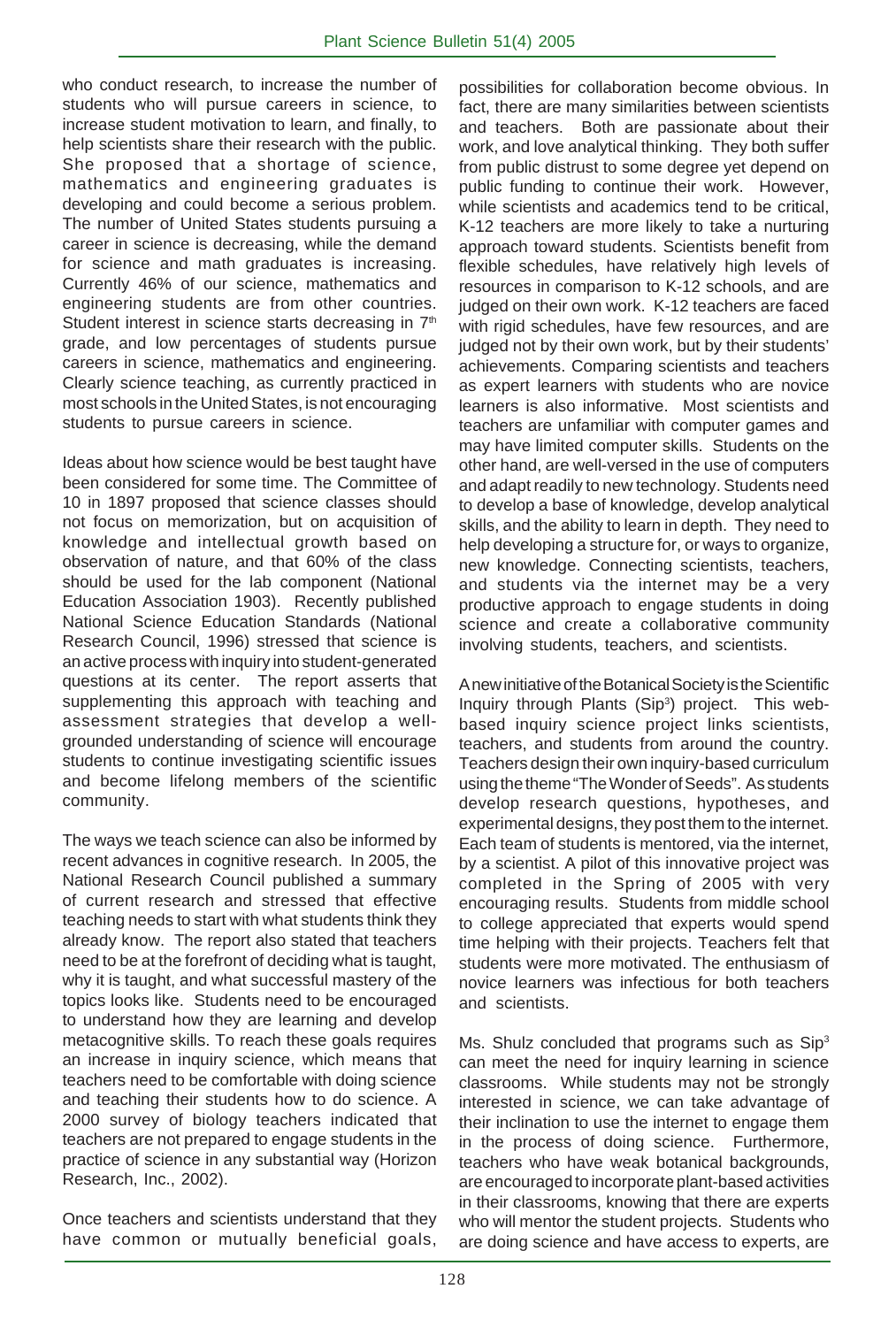much more likely to continue on in the sciences which will help meet critical needs for scientists in the future. As the Sip3 project develops additional components, scientists will have a venue to communicate their love of science with the students, including their own research topics. In this situation, everyone can win.

-summary contributed by Beverley Brown

#### References Cited

Horizon Research, Inc., 2002. National survey of science and mathematics education. Available at www.horizonresearch.com.

National Education Association. 1903. Report of the Committee on Secondary School Studies.

National Research Council. 1996. National Science Education Standards, National Academies Press, Washington, D.C. Available on-line at http://books.nap.edu/ books/0309053269/html/R1.html.

Donovan, M.S. and J.D. Branford, eds. 2005. How students learn. History, mathematics and science in the classroom. National Academies Press, Washington, D.C. Available on-line at http://www.nap.edu/books/0309074339/html/.

Summary of Scientific Meeting Keynote speaker: Dr. José Sarukhán, Professor, Instituto de Ecología. National Autonomous University of Mexico

Returning biodiversity knowledge and information to society: the case of Mexico

Issues of biodiversity are not readily understood outside scientific circles and the public has not strongly grasped the importance of preserving significant areas of biodiversity. Dr. Sarukhán discussed a well-established program in Mexico that makes information on biodiversity available to the public (CONABIO: www.conabio.gob.mx). This information can be used by scientists, policy makers, and members of the general public. Developing databases of herbarium specimens and augmenting collections so that they are representative of the flora and fauna in a given area is imperative if this information is to be useful for both scientists and the public. Easy access to information raises the possibility of linking research to societal needs, rather than reserving access to information for only a few botanists. There are many projects which are now possible and in fact, proving very useful to decision makers in Mexico using the information and analysis tools available through CONABIO. Human health programs are using insect data to model insect distribution and target areas that are high risk for specific insect-transmitted diseases. The data base has been used to determine where commercially-grown genetically

engineered cotton could be introduced, making sure that introductions were well away from naturally occurring *Gossypium* populations. CONABIO is also used to track and report forest fires and is current within 12 hours which increases the efficiency of fire fighting efforts. The database has been used to draft legislation and study invasive species.

Since public funds are often the primary source of funding for herbaria and scientific work research in general, there is an obligation on the part of scientists to make this information available for use beyond botanists conducting research. We need to continue to make herbaria specimens available on-line. In the last 6 years there has been a 25% growth in the number of specimens in herbaria, but only 5% of the specimens are electronically catalogued. There is a need to continue developing access to information in Mexico, as well as sharing information between Mexico and the United States. We face the challenge of educating the public with regard to the importance of biodiversity. If we can educate the public, we will not face the challenge of educating decision makers alone. Once the public is informed and truly understand the situation, they will work to inform decision makers.

-summary contributed by Beverley Brown

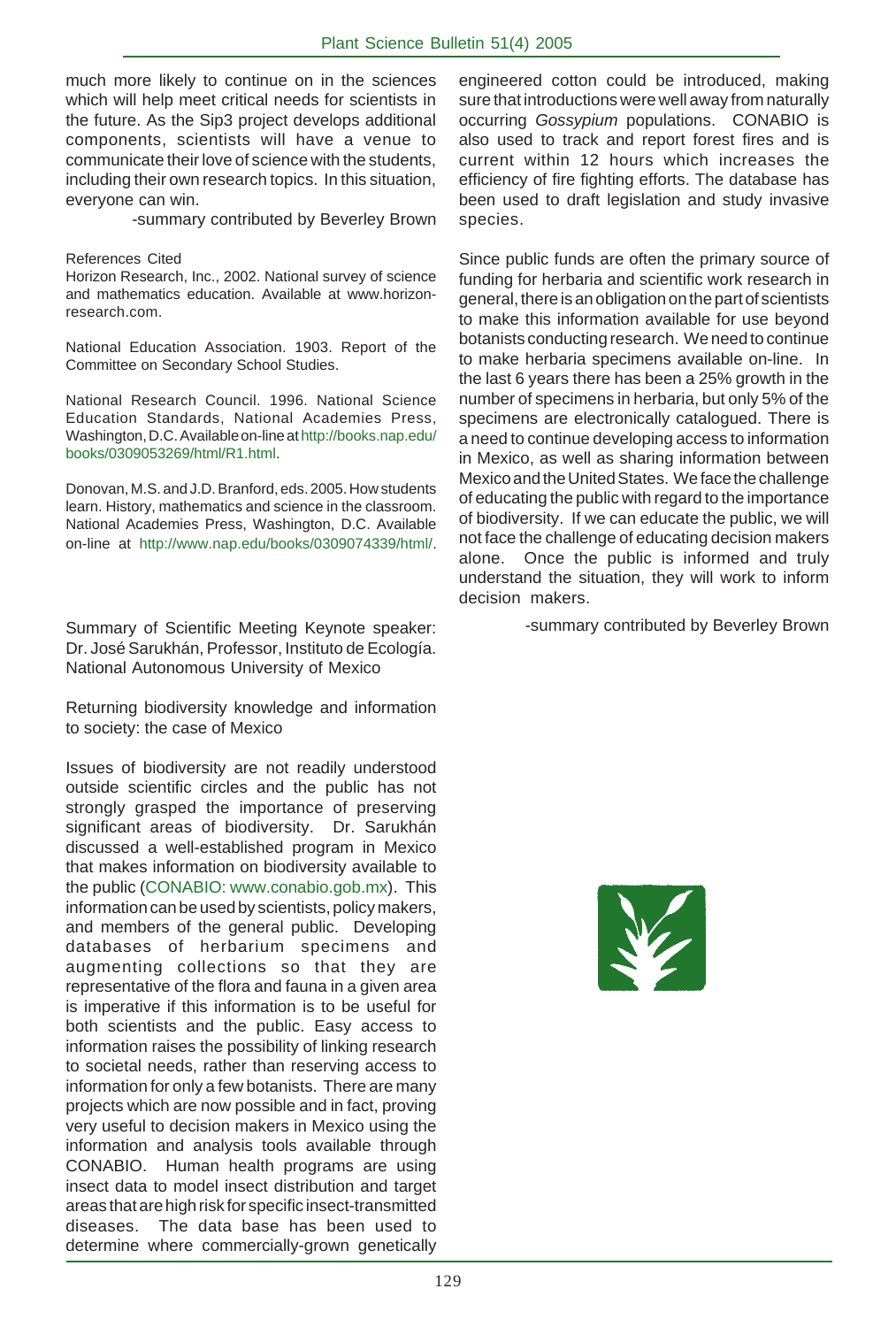#### **Dear Botanical Society of America Members and** *Plant Science Bulletin* **Readers**

On behalf of the Botanical Society of America and the BSA staff, I'd like to wish you all a very happy and safe holiday season. We've enjoyed serving you throughout a busy and productive 2005.

As a staff team, we are extremely excited to be celebrating the Botanical Society of America's first 100 years. Celebrations will culminate at the Botany 2006 Conference in Chico, California. Please mark Botany 2006, July 28-August 3, in your calendar. We look forward to seeing you all in Chico (make sure you sign up for the centennial BSA banquet). "Looking to the Future – Conserving the Past" will be a memorable conference and botanical gathering - a once in a lifetime event. The Society will bring together, and honor, long-time members and some of the most notable contributions to the plant sciences over the past halfcentury. Follow developments at www.botany.org.

BSA members, we will also keep you current through the monthly e-newsletter. For us to keep in touch please check and, if need be, update your email address (and other details) on the BSA database at www.botany.org. Let us know if we can assist you in bringing your details up-to-date. If you do not receive the monthly email newsletter, please check with your systems operator and make sure it is not getting thrown out as spam. You can also find a full list of BSA news and announcements at .www.botany.org

 BSA members who have yet to renew their 2006 membership, please go to and renew online, or complete and send in the renewal form we mailed out in the fall.

Plant Science Bulletin readers who wish to become BSA members, please go to www.botany.org. We'd be pleased to have you join us.

Again, have a great holiday season!

Sincerely, Bill Dahl

#### **Botanical Society of America's Statement on Evolution**

The Botanical Society of America exists to promote botany, the field of basic science dealing with the study and inquiry into the form, function, diversity, reproduction, evolution, and uses of plants and their interactions within the biosphere. Our membership largely consist of professional scientists, scholars, and educators from across the United States and Canada, and from over 50 other countries. Most of us call ourselves botanists, plant biologists, or plant scientists, and members of our profession teach and learn about botanical organisms using well established principles and practices of science. As such, we were asked by the National Center for Science Education (NCSE) if we could provide a statement outlining our view on evolution. On July 27,2003 at the 2003 Annual General Meeting the BSA Council approved the statement to follow for use by the NCSE. For the Complete statement see the Botanical Society website: http://www.botany.org/newsite/ announcements/evolution.php



#### **Intelligent Design: It's Not Even Wrong**

By Congressman (and Physicist) Rush Holt

As a research scientist and a member of the House Education Committee, I was appalled when President Bush signaled his support for the teaching of "intelligent design" alongside evolution in public K-12 science classes. Though I respect and consistently protect the rights of persons of faith and the curricula of religious schools, public school science classes are not the place to teach concepts that cannot be backed up by evidence and tested experimentally. For complete blog seehttp:// www.tpmcafe.com/story/2005/9/8/183216/1039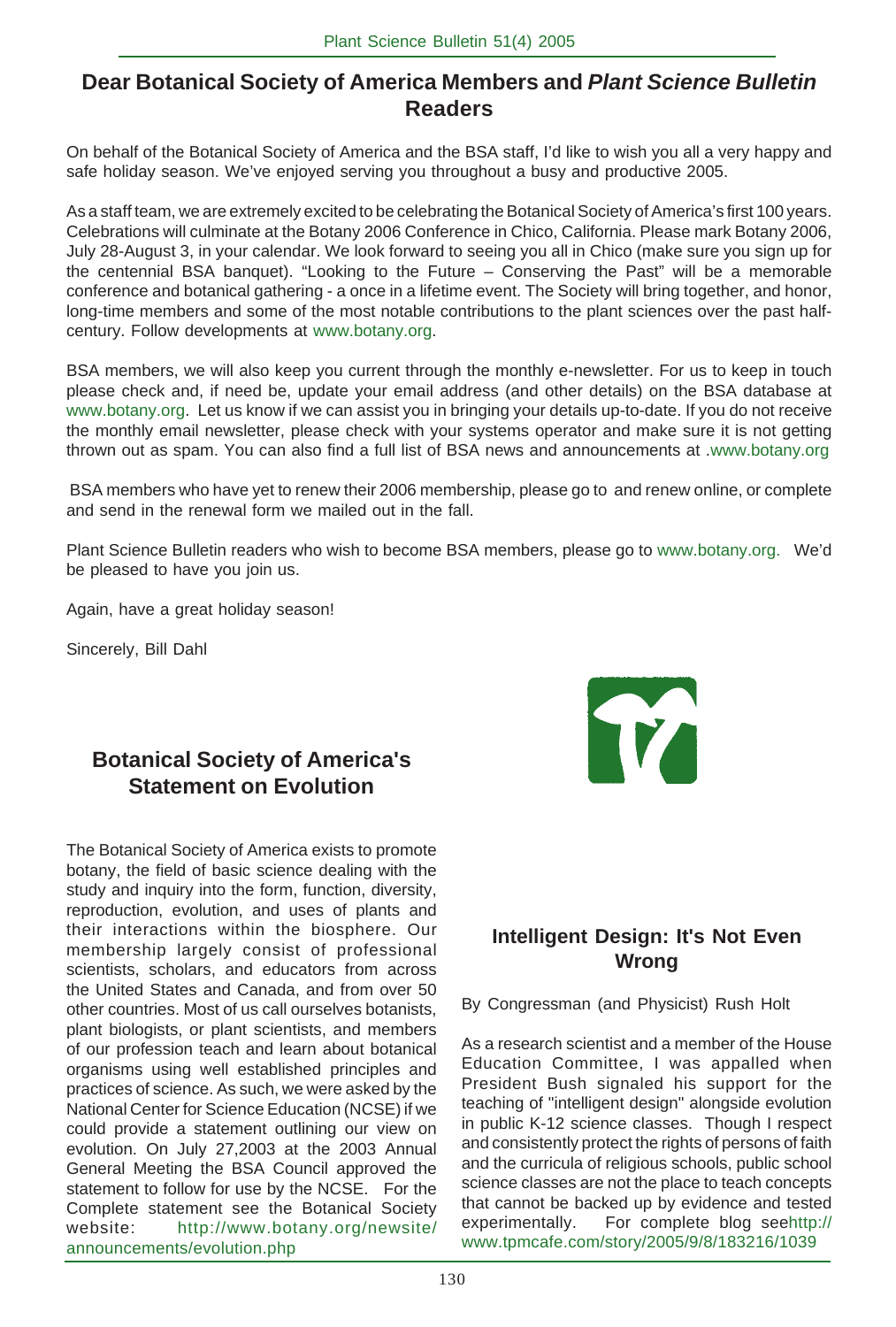#### **Centennial Medallion**

The Centennial Meeting of BSA will be held at Chico State University, California, 28 July -3 August 2006. Hopefully, you already are making plans to attend this important, once-in-a-century meeting. BSA has selected the design for its Centennial Medallion, and the Centennial Planning Committee (CPC) thought you might enjoy seeing it.



The plan is for each registrant at the 2006 meeting to receive a medallion. Also, a limited number of additional medallions will be made, and they can be ordered for a yet-to-be-determined price. The medallion will be a reminder of an important milestone in the history of BSA, but if you receive yours at the Centennial Meeting it will be extra special.

A published history dealing with the one-hundred years of the society will be available also. This history is being written by Betty Smocovitis who is using BSA archival materials, once stored at the University of Texas at Austin Library, and now at the Missouri Botanical Gardens. She is also utilizing materials provided by a number of society members.

The Centennial Meeting program is being jointly developed by the CPC, the Program Director, and the Business Office staff. As in past meetings, the program will include the array of six major symposia, contributed paper and poster sessions, associated society gatherings and dinners, special events, and concluding with the annual BSA banquet. The CPC will be inviting representatives from other affiliated and plant-science societies to join in the celebration. It is hoped that all active and retired members of the society will want to join this historic event. More details will come in future PSB issues. Sincerely,

Centennial Planning Committee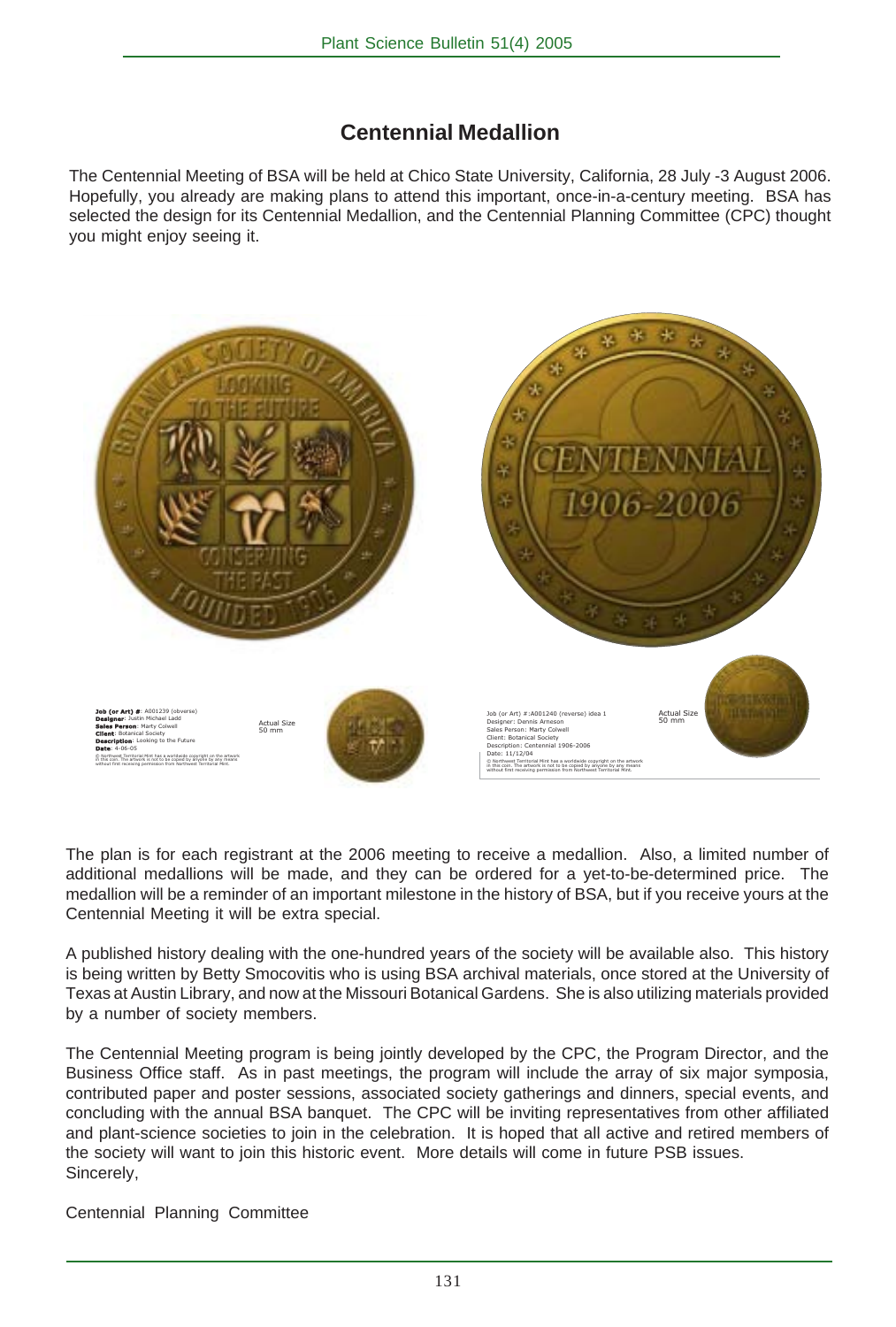#### **Letters**

Marsh Sundberg's assessment of the content of botany and biology courses is very timely as the botanists in the Department of Biological Sciences of the UW Colleges (Wisconsin's 13 freshman/ sophomore liberal arts transfer campuses) are engaged in re-examining our curriculum. Our work is motivated at least in part by the unrelenting attack on evolutionary theory by Creationists, Intelligent Designers, and even the President of the United States. (One has to wonder how the folks at Yale feel about the latter!)

Sundberg's efforts will be useful to us, but the BSA membership needs to pick up where he leaves off. Indeed, Marsh calls for just such action at the end of his article.

I continually wonder where students will learn about the organisms of the natural world if not in our introductory courses. Contemporary students by and large are much less likely to have grown up turning over rocks and building forts in the woods than those of us who have been teaching for 20-30 years. Students know less from the simple childhood observations than we did.

I compare my 1966 freshman botany book (Wilson and Loomis, *Botany*) with Raven, Evert and Eichhorn's *Biology of Plants* and marvel how our knowledge has exploded. My freshman semester was 16 weeks long; each class and lab was filled with work to do. So how do we include not only classical botany, but in-depth treatment of evolution and biotechnology as well, without rushing through with such swiftness that it is nothing more than a cursory glance?

Marsh alludes to the big issue, but it is lost in his final sentence about content. We need to focus not so much on the content, but the manner in which we teach our courses. There are many faculty who are providing students with a much different learning experience than that which Marsh and I experienced, even if the "content" is the same. A sharing of and focus on pedagogy that works, as shown by empirical assessment measures, will be at least as informative as thinking about what topics are covered in any course.

James W. Perry Campus Dean Professor of Biology University of Wisconsin-Fox Valley

#### **Announcements**

#### *Personalia*

#### **Karla Meza Awarded Timothy Plowman Scholarship**

The Botany Department at the Field Museum recently (June-August 2005) hosted this year's Timothy Plowman Scholarship Award recipient, **Karla Meza,** from the Universidad Nacional de la Amazonía Peruana, Iquitos, Peru. Karla studies the Heliconiaceae (or Banana Family) and used her time to examine the extensive herbarium material from the neotropics housed at F. In addition to basic measurements and observations, she made numerous determinations of our unidentified collections and added our holdings in to her database. These data will eventually be part of a monographic style treatment of the genus *Heliconia* for the Peruvian Amazon.

#### **Symposia, Conferences, Meetings**

#### **2nd Meeting of the International Society for Phylogenetic Nomenclature**

Yale University, New Haven June 29 – July 2, 2006

We are pleased to announce the 2nd Meeting of the International Society for Phylogenetic Nomenclature (ISPN).

#### Venue:

The meeting and associated social gatherings will be held on Yale University's beautiful campus in New Haven, Connecticut, USA. Accommodations are being organized both on and off campus.

#### Scope:

This meeting will follow the format of the 1st and founding meeting of the ISPN that was held in Paris, France in 2004 by providing opportunities for formal oral and poster presentations while leaving ample time for discussions. The annual business meeting of the ISPN will also be held during this conference.

Conference Language: English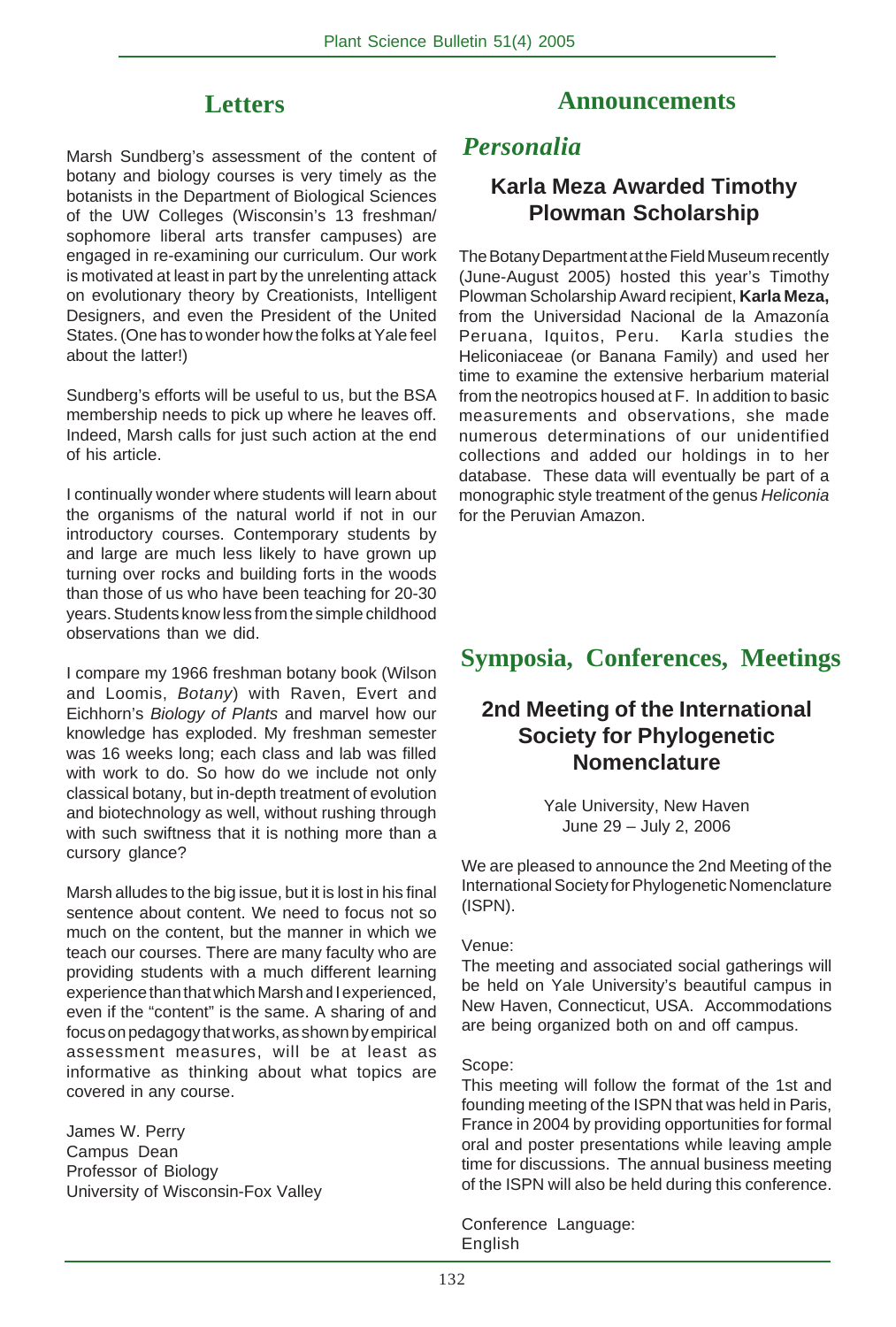Organizing Committee: Nico Cellinese, Co-Chair, Yale University Walter Joyce, Co-Chair, Program Officer, Yale **University** Michael Donoghue, Co-Host, Yale University Jacques Gauthier, Co-Host, Yale University David Baum, University of Wisconsin Philip Cantino, Ohio University Michel Laurin, CNRS, Paris Kevin de Queiroz, Smithsonian Institution

Registration: Instructions on how to register will be provided in the second circular.

Important Dates and Deadlines: Abstract submission deadline: April 1, 2006

Advance registration: May 1, 2006

#### Contact

Nico Cellinese (Logistics and general information) Walter Joyce (Program) Yale Peabody Museum 170 Whitney Avenue POB 208118 New Haven, Connecticut, 06511 USA Email: nico.cellinese@yale.edu or walter.joyce@yale.edu



#### **Award Opportunities**

#### **Timothy C. Plowman Latin American Research Award**

The Botany Department at The Field Museum invites applications for the year 2006 *Timothy C. Plowman Latin American Research Award*. The award of \$2,000.00 is designed to assist students and young professionals to visit the Field Museum and use our extensive economic botany and systematic collections. Individuals from Latin America and projects in the field of ethnobotany or systematics of economically important plant groups will be given priority consideration.

Applicants interested in the award should submit their curriculum vitae and a detailed letter describing the project for which the award is sought. The information should be forwarded to the Timothy C. Plowman Award Committee, Department of Botany, The Field Museum, 1400 South Lake Shore Drive, Chicago, IL 60605-2496 USA and received no later than 15 December 2005. Announcement of the recipient will be made no later than 31 December 2005.

Anyone wishing to contribute to *The Timothy C. Plowman Latin American Research Fund*, which supports this award, may send their checks, payable to The Field Museum, c/o Department of Botany, The Field Museum, 1400 South Lake Shore Drive, Chicago, IL 60605-2496 USA. Make certain to indicate the intended fund.

#### **Premio de investigación Latinoamericano Timothy C. Plowman**

El departamento de Botánica en "The Field Museum" invita aplicaciones para el *premio de investigación Latinoamericano Timothy C. Plowman* 2006. Este premio de \$2,000.00 fue diseñado para apoyar a estudiantes y profesionales jóvenes en visitas al museo de Field y utilizar sus extensas colecciones de botánica económica y sistemática. Se les dará consideración especial a individuos de Latinoamérica y a proyectos en los campos de etnobotánica ó sistemática de plantas económicamente importantes.

Las personas interesadas en aplicar a este premio deberán proveer su curriculum vitae y una carta detallando el proyecto para el cual el premio se utilizará. Esta información debe ser enviada al Timothy C. Plowman Award Committee, Department of Botany, The Field Museum, 1400 South Lake Shore Drive, Chicago, IL 60605-2496 USA y ser recibida antes del 15 de Diciembre de 2005. El ganador del premio será anunciado antes del 31 de Diciembre de 2005.

Cualquier persona que desee contribuir al *Fondo de investigación latinoamericano Timothy C. Plowman*, el cual apoya este premio, puede enviar su cheque, pagadero a "The Field Museum, c/o Department of Botany, The Field Museum, 1400 South Lake Shore Drive, Chicago, IL 60605-2496 USA". Asegúrese de indicar el fondo al cual se destina su contribución.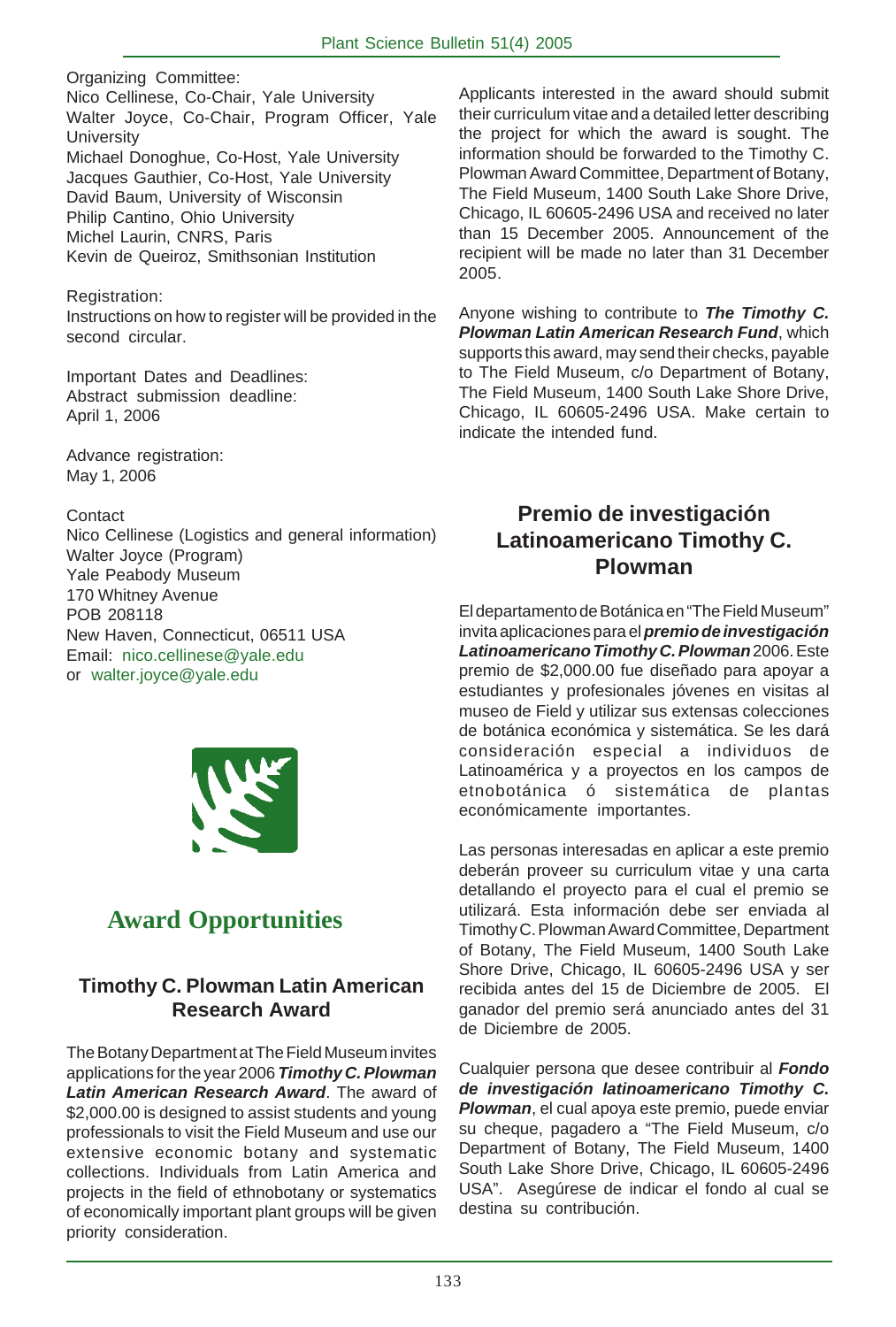

MORPH announces two opportunities for funding in plant evolutionary developmental biology. Evaluation of both grants will begin on November 1, 2005, and applications will continue to be accepted until all annual funds have been committed. These grants are for graduate students, postdoctorals, and early career faculty (assistant professors). The primary goal of the MORPH Research Coordination Network is to support scholars with a desire to bridge the gap between organismic and molecular aspects of plant evo-devo.

Application quidelines: http://www.colorado.edu/eeb/MORPH/grants.html

For more information, contact Professor William (Ned) Friedman: ned@colorado.edu

#### Plant evo-devo training grants

The MORPH Research Coordination Network provides support for cross-disciplinary training between organismic (neobotanical and paleobotanical) and molecular labs. These visits range from a few weeks (to learn specific techniques) to a semester (to complete the equivalent of a lab rotation and take coursework not available at the home institution).

#### Botanical garden evo-devo grants

MORPH supports visits to botanical gardens for individuals with an interest in expanding organismic and molecular evolutionary developmental studies to include a broader sampling of plant biodiversity. This will be accomplished through funded visits to MORPH-affiliated botanical gardens, chosen for their broad phylogenetic holdings and research staff that includes morphologists, anatomists, developmental biologists and paleobotanists. Initial participating gardens are: The Royal Botanical Gardens, Kew; Munich Botanical Garden; and The New York Botanical Garden.

http://www.colorado.edu/eeb/MORPH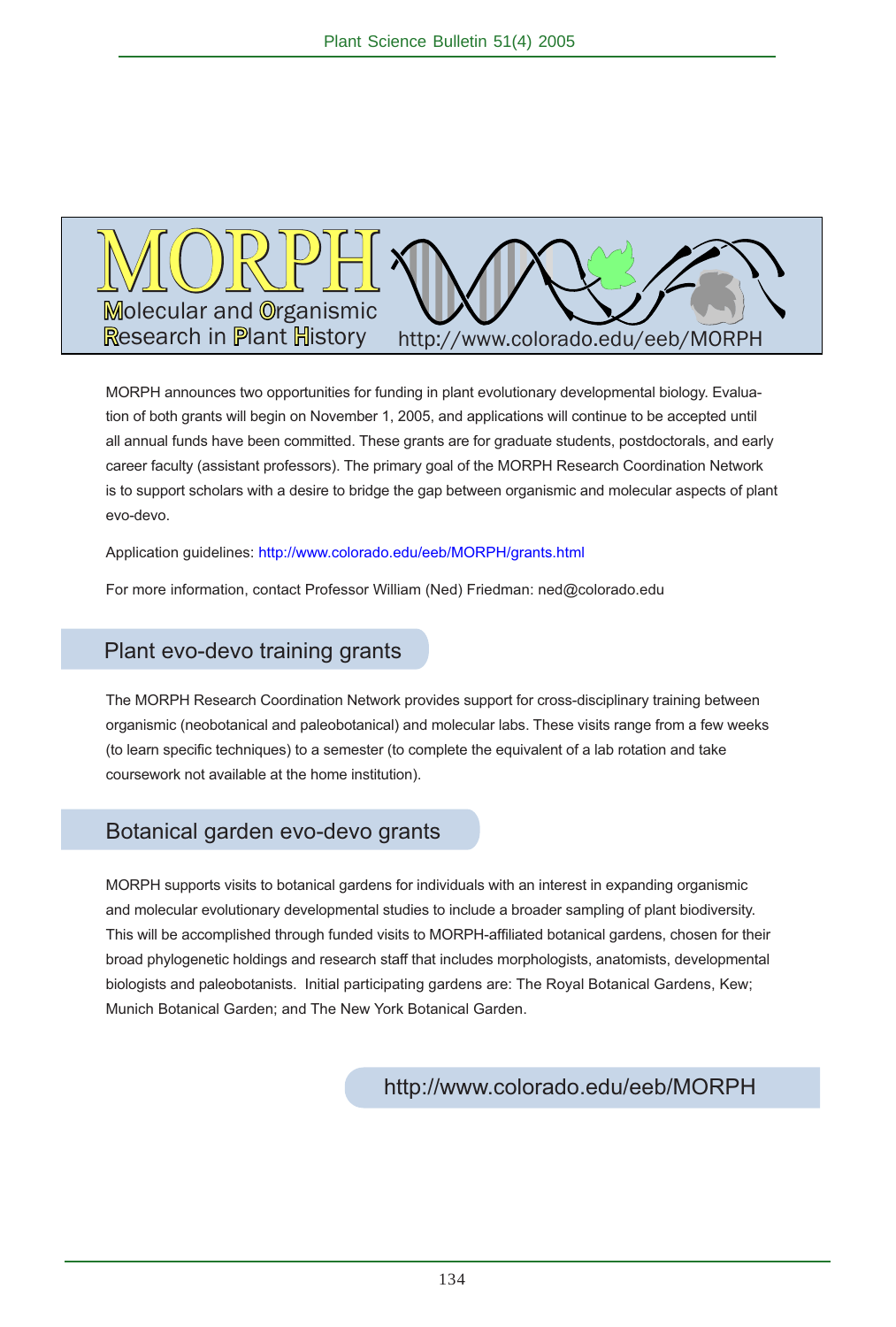

#### **NATIONAL TROPICAL BOTANICAL GARDEN FELLOWSHIP** *for* **COLLEGE PROFESSORS**

Program Operation: June 12-23, 2006

Deadline to Apply: March 24, 2006

Notification of Acceptance:March 31, 2006

#### **COURSE DESCRIPTION**

The National Tropical Botanical Garden (NTBG) will host another exciting Fellowship for College Professors of introductory biology from June 12-23, 2006 at The Kampong, Coconut Grove, Florida. College professors accepted to the Fellowship will become Fellows at the National Tropical Botanical Garden.

The goal of the NTBG Fellowship is to improve the quality of teaching in introductory biology classes at the undergraduate level. Facilitated by Professor P. Barry Tomlinson of Harvard University and Dr. Paul Alan Cox, CEO/Director of the Institute for Ethnomedicine, the course is designed to show instructors how to use examples from tropical plants in discussing issues of form and function, evolution, and conservation. Fellows will develop teaching modules to be shared and implemented in the introductory biology classroom. Basically, we are looking for the very best biology faculty, those who can fire the imagination of major and non-major biology students. Although botanists will be considered, we also welcome applications from faculty who lack previous botanical experiences as well as those who have not previously worked in the tropics. The Fellowship will be limited to 12 Fellows.

Applications must include:

- Two letters of recommendation
- Complete Curriculum Vitae
- Copy of the most recent teacher evaluation
- A non-refundable \$USD30 application fee in the form of a check or money order made payable to the National Tropical Botanical Garden.

The Fellowship will cover the most economical roundtrip airfare to The Kampong, Florida, accommodation and meals, tuition and fees, texts, equipment, and ground transportation

Requests about the NTBG Fellowship must be directed to:

Director of Education National Tropical Botanical Garden 3530 Papalina Road Kalaheo, HI 96741

Tel: (808) 332-7324 ext. 225 or 251 Fax: (808) 332-9765 Email: education@ntbg.org Website: www.ntbg.org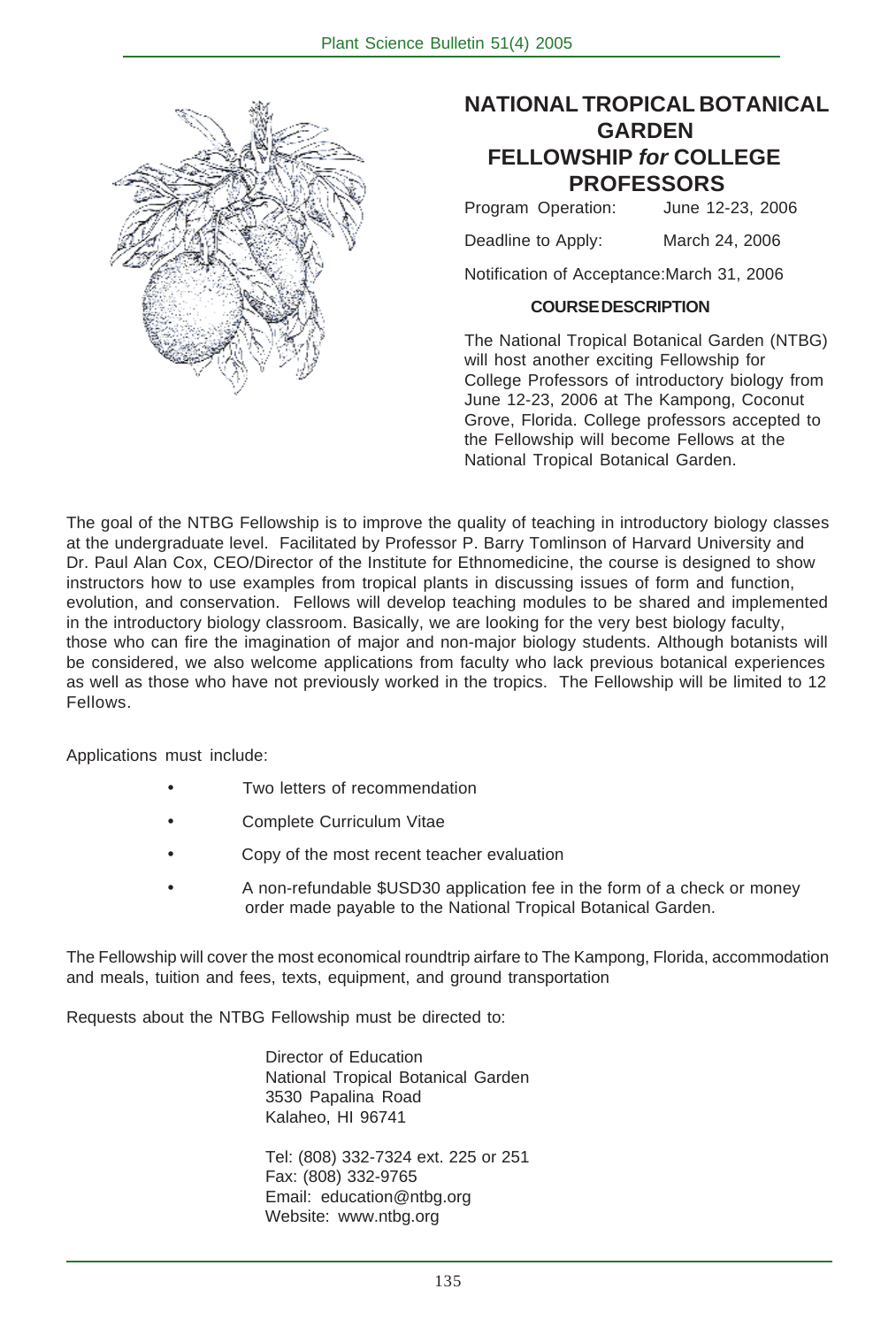#### **Courses/Workshops**

#### **Biology S-105 "Biodiversity of tropical plants."**

The National Tropical Botanical Garden in collaboration with the Harvard Summer School and Fairchild Tropical Botanic Garden

**Instructor**: P. Barry Tomlinson, Professor of Biology *Emeritus*, Harvard University and Crum Professor of Tropical Botany, National Tropical Botanical Garden.

**Time**: June 26 – July 21, 2006.

#### **Location:**

 The Kampong, National Tropical Botanical Garden, 4013 Douglas Road, Coconut Grove, Miami, Florida 33133

At the Kampong the class will use the living accommodation provided in an air-conditioned dormitory-type facility (Scarborough House) and the newly –constructed teaching laboratory. This is supplemented by the teaching facility at the Center for Plant Conservation of Fairchild Garden.

#### **Prerequisites**:

Preferred Introductory Botany at the undergraduate college level.

#### **Selection**:

To be based on the prior experience of the student and the suitability of the course for graduate advancement. As in previous years the course will cater for students with broad interests who seek to become more familiar with tropical plants.

#### **Course description**:

The course is directed toward students already enrolled or about to be enrolled in a graduate program and will introduce the diversity of tropical plant types within a biological and systematic framework. Study will be based on the living collections of the Kampong, supplemented by those at other South Florida institutions (e.g., Fairchild Tropical Botanical Garden and the Montgomery Botanical Center, Coral Gables, FL) and on plants in natural environments (e.g., Biscayne Bay and the Everglades National park). This is a teaching resource of some 10,000 species representing all tropical groups.

The work involves classroom and laboratory demonstration combined with outdoor presentations and excursions. The final week of the course requires each student to prepare an individual research project leading to a written and graded report.

The course is designed to develop a comparative approach to the study of plants that will broaden general understanding of their structure and function.

**Enrollment**: Limited to 12

**Credits**: 4

**Estimated tuition:** ~\$2,300

**Application:** Students will be regularly enrolled in the 2006 Harvard summer School program, Selection is based on a Supplementary Application Form. Application materials will be available at www.summer.harvard.edu in early 2006.

Further information and enquiries from Professor Tomlinson (pbtomlin@fas.harvard.edu).

#### **Positions Available Paleobotanist. East Tennessee State University**

**The Department of Biological Sciences at East Tennessee State University** invites applications for an Assistant Professor tenure-track position beginning August, 2006. The successful candidate will participate in research at an outstanding local Late Miocene fossil site. Responsibilities include classroom and lab instruction and mentoring student research at undergraduate and graduate levels. Ph.D. required at hire date.

The Department of Biological Sciences is currently comprised of fourteen faculty members engaged in a wide range of research programs and serves approximately 250 majors and 20 M.S. students. Further information concerning the department is available at www.etsu.edu/biology.

The Don Sundquist Center for Excellence in Paleontology is under development in Gray, Tennessee, 15 miles from the main ETSU campus. A museum with research facilities and visitor center is planned for this unique Late Miocene forested site. Additional information about the Gray site is available at http://www.etsu.edu/grayfossilsite/.

East Tennessee State University is located in Johnson City, Tennessee, a city of about 55,000 located in the southern Appalachian Mountains. The region has a total population of more than 400,000 and combines a low cost of living with amenities found in larger urban areas. ETSU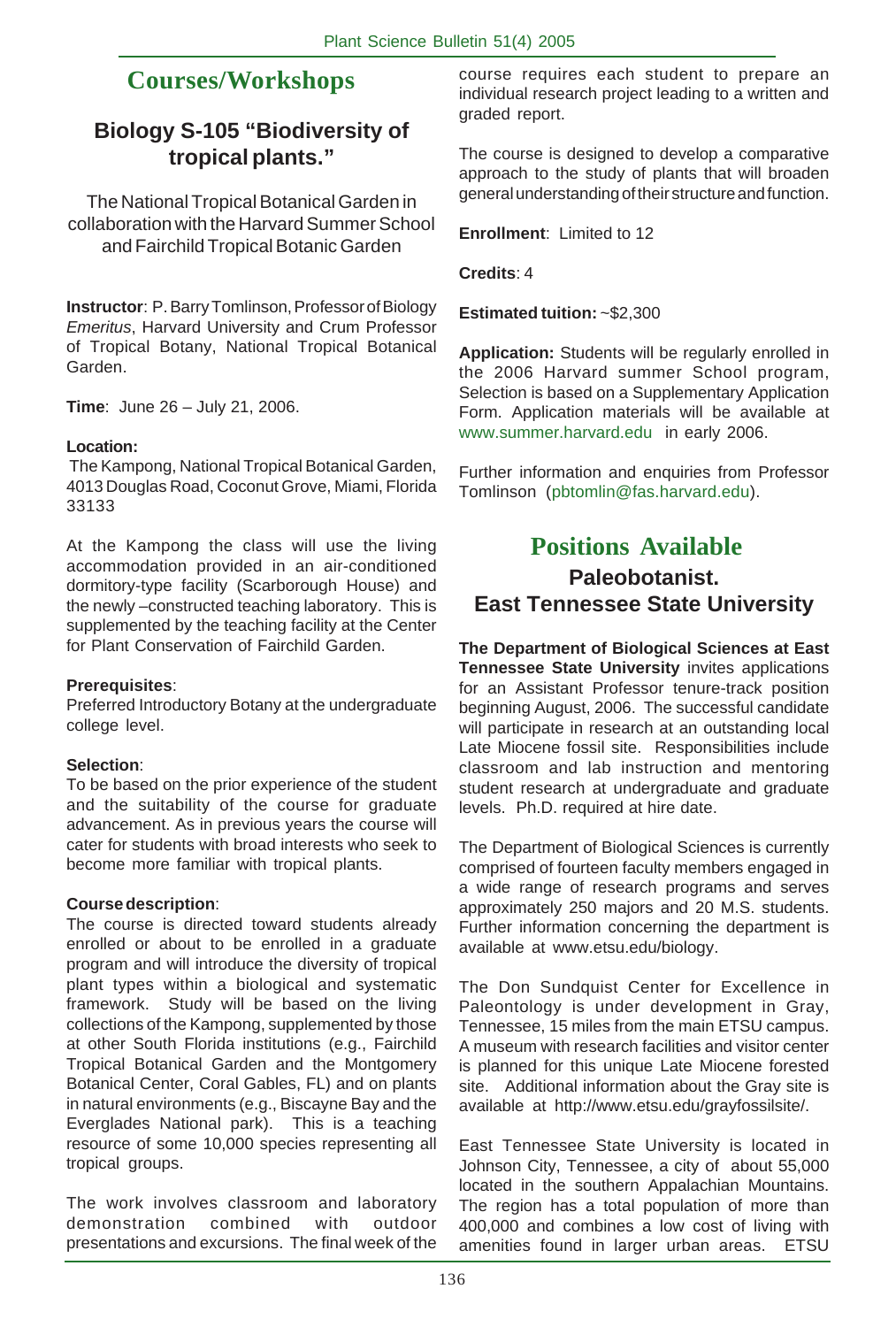enrolls approximately 12,000 students and offers more than thirty master's degree programs and six doctoral degree programs. Submit c.v., transcripts, statements of research and teaching interests, and three letters of reference electronically to paleobotanist@etsu.edu. Application review will begin on 12/1/05. ETSU is an AA/EO employer.

#### **Orchid Taxonomist Marie Selby Botanical Gardens**

| Job Title:   | Curator, Orchid Identification |
|--------------|--------------------------------|
| Center (OIC) |                                |
| Reports To:  | <b>Head of Systematics</b>     |
| Position:    | 40 hours. Includes benefits.   |
| Start Date:  | As soon as possible            |
|              |                                |

The Selby Botanical Gardens Research & Conservation Department seeks an experienced orchid taxonomist to manage its Orchid Identification Center (OIC). The curator must be able to aid department taxonomists in the accurate identification of Orchidaceae to species level, be familiar with relevant botanical literature, and be able to supervise volunteers, students, and interns. The successful candidate will manage and update the OIC species files and the Spirit Collection of 24,000 specimens, as well as write articles and provide lectures for public and scientific audiences, seek funding opportunities, and be willing to participate in international fieldwork.

Minimum education/experience: M.Sc. in orchid taxonomy preferred or B.Sc. in botany with two years practical experience in orchid identification. Experience in a herbarium or museum environment a plus. Excellent communication and computer skills (i.e., Microsoft Word, Outlook, Excel, Access, Adobe PhotoShop) required. Selby Gardens is an equal opportunity employer and a drug free workplace.

Applications will be accepted until the position is filled.

Please send C.V. and the names of three references to:

Wesley E. Higgins, Ph.D. Head of Systematics The Marie Selby Botanical Gardens 811 South Palm Avenue Sarasota, Florida 34236 U.S.A. Office: (941) 955-7553 ext. 315 Fax: (941) 951-1474 E-mail: whiggins@selby.org Website: www.selby.org

#### **Systematic and Evolutionary Biology University of Georgia**

The Plant Biology Department at the University of Georgia has an opening for an Assistant or Associate Professor in Systematic and Evolutionary Biology. We seek a systematic biologist who uses innovative approaches to address fundamental questions about plants, algae or fungi in areas such as phylogenetics, molecular evolution, speciation or genome evolution. The successful candidate is expected to develop a vigorous, externally-funded research program and to teach and train undergraduate and graduate students in systematics. Cover letter, curriculum vitae, short statements of research interests and teaching philosophy and no more than five reprints should be assembled into a single pdf file and submitted online at http://www.plantbio.uga.edu/ positions.html. Candidates should request four referees to submit letters of recommendation to the same site or by mail to Systematic and Evolutionary Biology Search Committee, Plant Biology Department, University of Georgia, Athens, GA USA 30602-7271. Applications received by November 4, 2005 are assured full consideration. The Franklin College of Arts and Sciences is committed to increasing the diversity of its faculty and strongly encourages applications from individuals in underrepresented groups. UGA is an Equal Opportunity Employer.

#### **Dean and Vice President for Science International Plant Science Center New York Botanical Garden**

The Garden's Dean and Vice President for Science is one of the nation's highest profile spokespersons for the importance of basic research in the plant sciences, with an emphasis on the significance of plant biodiversity and conservation, and will represent The New York Botanical Garden and plant science in international venues, in government relations and to the private foundation community. The Dean and Vice President will lead strategic positioning, planning, and administration for Science at the Botanical Garden and must be a fluent and enthusiastic interpreter of plant sicence to a broad audience. The individual in this position will be expected to assume active leadership roles in international conservation and biodiversity organizations, and to integrate international priorities in related research within Science at the Botanical Garden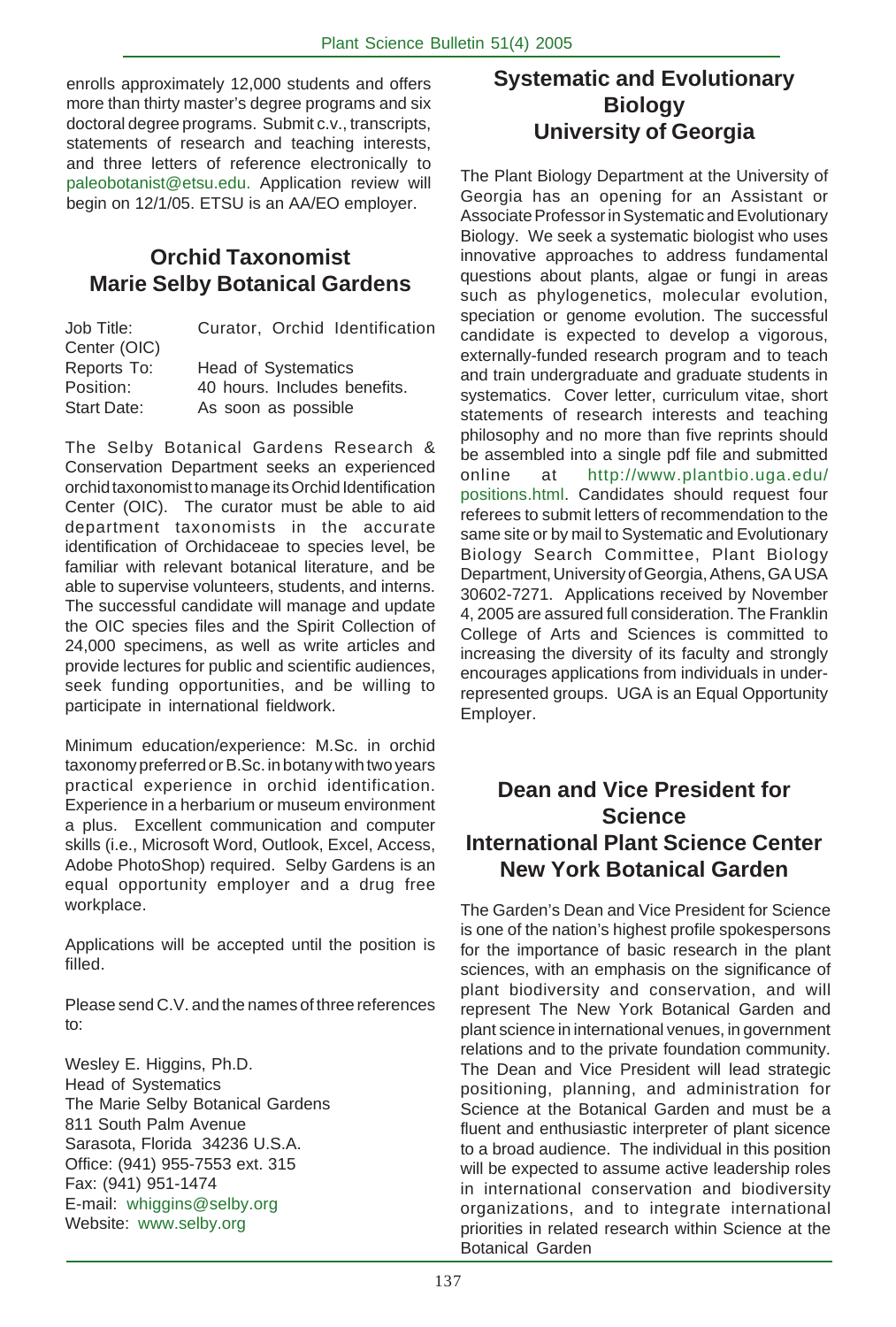#### **Requirements**

The successful candidate will possess a Ph.D. and will be fully conversant with modern molecular and genomic approaches as applied to plant biodiversity, systematics, economic botany and related areas. The specific disciplinary specialization is open, but the essential talent required will be the ability to creatively blend the Botanical Garden's unique biodiversity collections assets and deep expertise in plant and fungal diversity with evolving molecular and genomics technologies. S/he will be a dynamic, collaboratively minded individual with proven skills in interdisciplinary research team-building; demonstrated grantsmanship; administrative experience in an academic and/or research institute; publication record in plant molecular biology; excellent written and verbal commu8nication skills for scientific and lay audiences.

Applicants should send curriculum vitae and statement of research interests, and the names and contact informatino for at least three references to:

Dr. Kim E. Tripp, Ph.D. Director of the Botanical Garden Attn: Human Resources Department The New York Botanical Garden Bronx, NY 10458 USA

Review of applications to commence on January 9, 2006

#### **Director of Research & Chair, Department of Botany Rancho Santa Ana Botanic Garden Claremont, California**

RANCHO SANTA ANA BOTANIC GARDEN (RSABG) seeks a successful leader, scholar and administrator to direct its research programs and to serve as Chair of the Graduate Program in Botany, Claremont Graduate University.

RSABG is a 78-year-old non-profit organization dedicated to promoting botany, conservation, and horticulture to inspire, inform, and educate the public and the scientific community about California's native flora. The Garden conducts programs in research, graduate education, public and professional education, and rare plant conservation. Facilities include a one-million specimen herbarium with worldwide representation, a living plant collection of over 3,000 species and varieties on 86 acres, research laboratories, greenhouse, nursery, seed storage

facilities, and a 50,000-volume research library. The Garden also publishes the scientific journal *Aliso*.

RSABG has an active, broad-based, internationally recognized research program in systematic and evolutionary botany, and is the Botany Program for Claremont Graduate University by an affiliation agreement, awarding masters and doctorate degrees. Over 90 highly trained students have received Masters of Science or Doctor of Philosophy degrees since inception of the program.

Qualifications: Reporting to the Executive Director, this endowed position will have overall responsibility for management of the Garden's research programs, including oversight of the graduate Botany Program (as Department Chair), as well as supervision of the herbarium and research library. The Director will also participate in teaching graduate-level courses in botany and maintain an active externally-funded research program, with a scientific focus that will complement and strengthen the current research at the institution. The Director of Research will be fully committed to graduate education, a well-regarded researcher, a skilled communicator, and an excellent administrator and manager. Required are a doctorate in botany or a related field, with specialization in some aspect of plant systematics or evolutionary biology preferred, and an excellent and ongoing track record of scientific publication and extramural funding. The Director of Research will be expected to hold an Associate or Full Professorship at Claremont Graduate University, which will be co-terminous with the appointment as Director of Research.

To apply, send a letter of interest and *curriculum vita* to Patrick S. Larkin, Executive Director, Rancho Santa Ana Botanic Garden, 1500 North College Ave., Claremont, CA 91711. Letters of reference will be requested later. For more information contact Mr. Larkin directly at (909) 625-8767, ext. 220 or by e-mail at Patrick.Larkin@cgu.edu.

The search will remain open until the position is filled.

The Botanic Garden values a diverse community and is committed to equal opportunity in employment.

#### **Other News NEON Progress Report**

Planning for the National Ecological Observatory Network is beginning to yield new specifics about NEON science and the deployment of sensors and cyberinfrastructure.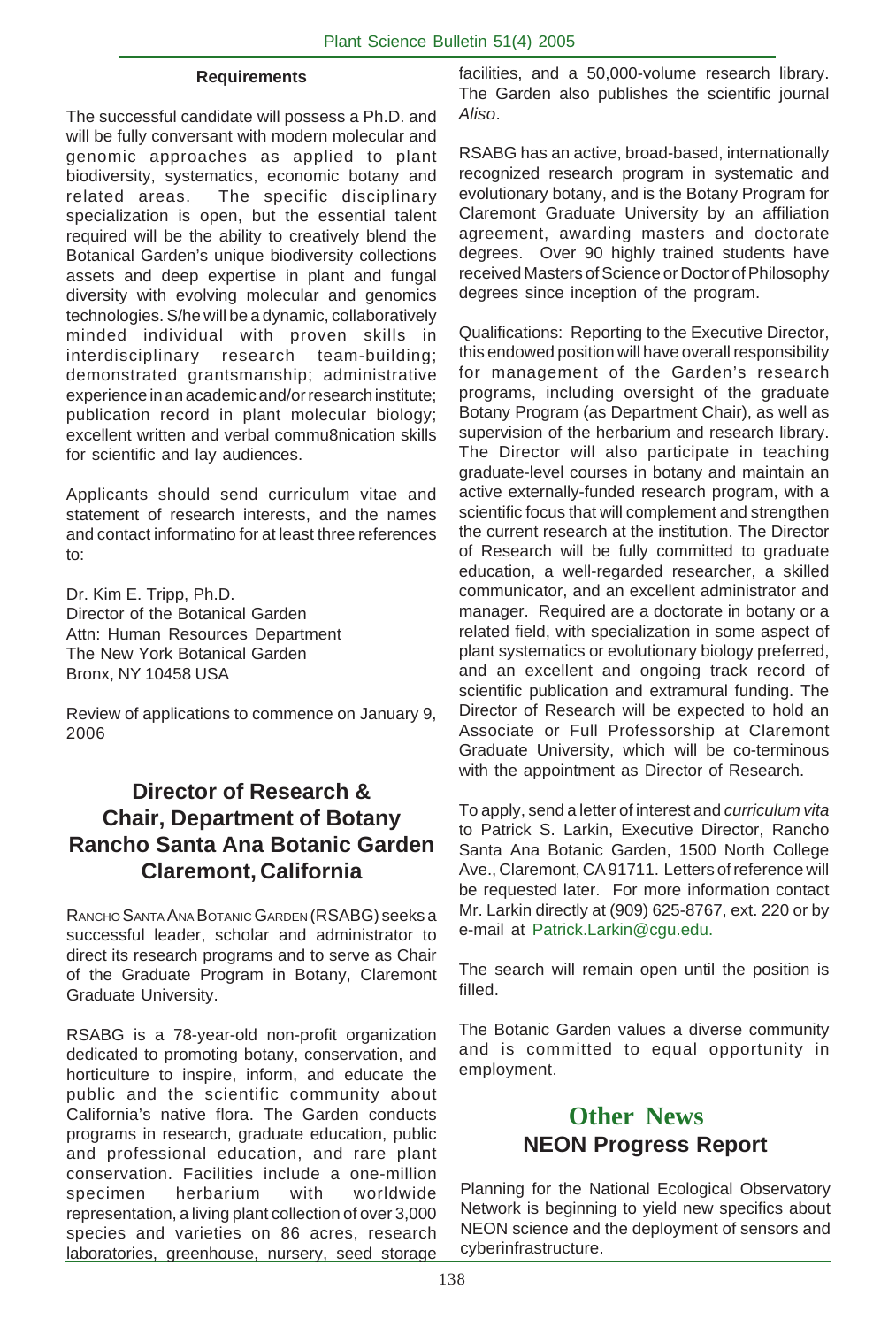NEON's ultimate goal is to forecast the future state of key ecological systems in the United States. When fully deployed, the observatory will support systematic study of seven US ecological priorities: invasive species, infectious disease, climate change, land-use change, biogeochemical cycles, biodiversity, and aquatic ecosystems. A standardized set of sensor technologies and cyberinfrastructure will enable continuous, long-term data collection, storage, and dissemination within 20 distinct climatic domains across the continental United States (in addition to domains for Alaska/tundra/ taiga, Hawaii/Pacific Tropical, and Atlantic Neotropical). (See www.neoninc.org for more on the climatic domains and an interactive tool for exploring the maps.)

Within each domain (or NEON Node), infrastructure will be deployed in three land-use/land-cover types: wild, managed, and urbanized, each of which will contain transition zones between terrestrial and aquatic systems. Every NEON Node will feature a range of standardized instruments deployed at three fixed sites to provide critical data streams related to the ecological priorities, as well as mobile capacity to conduct routine manual sampling and to respond to sudden ecological events, such as the outbreak of an infectious disease. NEON infrastructure will be networked via state-of-the-art communication and computational tools.

NEON will be based on an open architecture that gives scientists access to new and evolving hardware and software technologies. A suite of NEON education programs will explicitly translate NEON science in ways that capture the imagination and attention of the general public, including teachers, students, decision-makers, and citizens from all walks of life. Teachers will have real-time NEON data as a classroom learning resource, students and citizen-scientists will participate in field trips to collect data, and the general public will learn about their environment through daily ecological forecasts.

As NEON planning progresses, updated materials describing the project will be available in print and online.

#### **New Exhibition Showcases Research Projects by New York Botanical Garden Scientists**

Plants and Fungi: Ten Current Research Stories opens October 22 and features unusual plant specimens, artifacts from explorations, maps,

research tools, and audio visual presentations showcasing Botanical Garden scientists and graduate students. Ten exhibit cases present research stories involving mushrooms, blueberries, lichens, mosses, cycads, rice, Brazil nuts, squashes, vanilla orchids, and ferns. They illustrate how scientists unravel the mysteries of science, including the evolutionary history, ecological roles, and economic uses of plants and fungi.

#### **The Tree of Life**

Unraveling the mysteries of plant and fungal evolution is a major theme of the exhibition. It is dramatized by a large-scale diagram of the Tree of Life extending along one of the major walls of the gallery. Portions of the Tree are magnified to show the relationships of plant groups, including those of the plants in the research stories exhibit. Individual research projects presented include DNA fingerprinting, classic plant exploration and collection, and detailed scientific observation and description; for example, compiling a definitive floral of all known ferns in Mexico and documenting the lichens of the Ozark Mountains.

#### **Ecological Roles of Plants**

Scientists study the complex interactions of plants and fungi with their environments. Many lichens, for example, are highly sensitive to pollution and serve as environmental indicators of clean air. One research story presents the documentation of the various species of lichens that grow on the grounds of the Botanical Garden itselt.

The ecological role of plants and fungi also includes the many interactions with animals. Plants in the Brazil nut family, for example, have evolved many strategies to attract pollinators and to entice bats and other animals to disperse seeds. Plants and fungi also interact with other plants and fungi in their environment. In the harsh, high-elevation habitats of the Andean mountains, botanists are studying the relationship between a porcini mushroom and a member of the blueberry family that need each other to survive.

#### **Uses of Plants and Fungi**

People rely on plants and fungi as resources for medicine, food, fiber, and fuel. One project studies the diversity of rice varieties: how different varieties are created, maintained, and transformed through social networks. Another project tackles the search for the wild ancestors of today's domesticated squashes. Through research on cycads, botanists are studying a nerve toxin in cycads that causes "Guam dementia" and that may provide clues to other human neurological diseases such as Lou Gehrig's, Parkinsons's and Alzheimer's.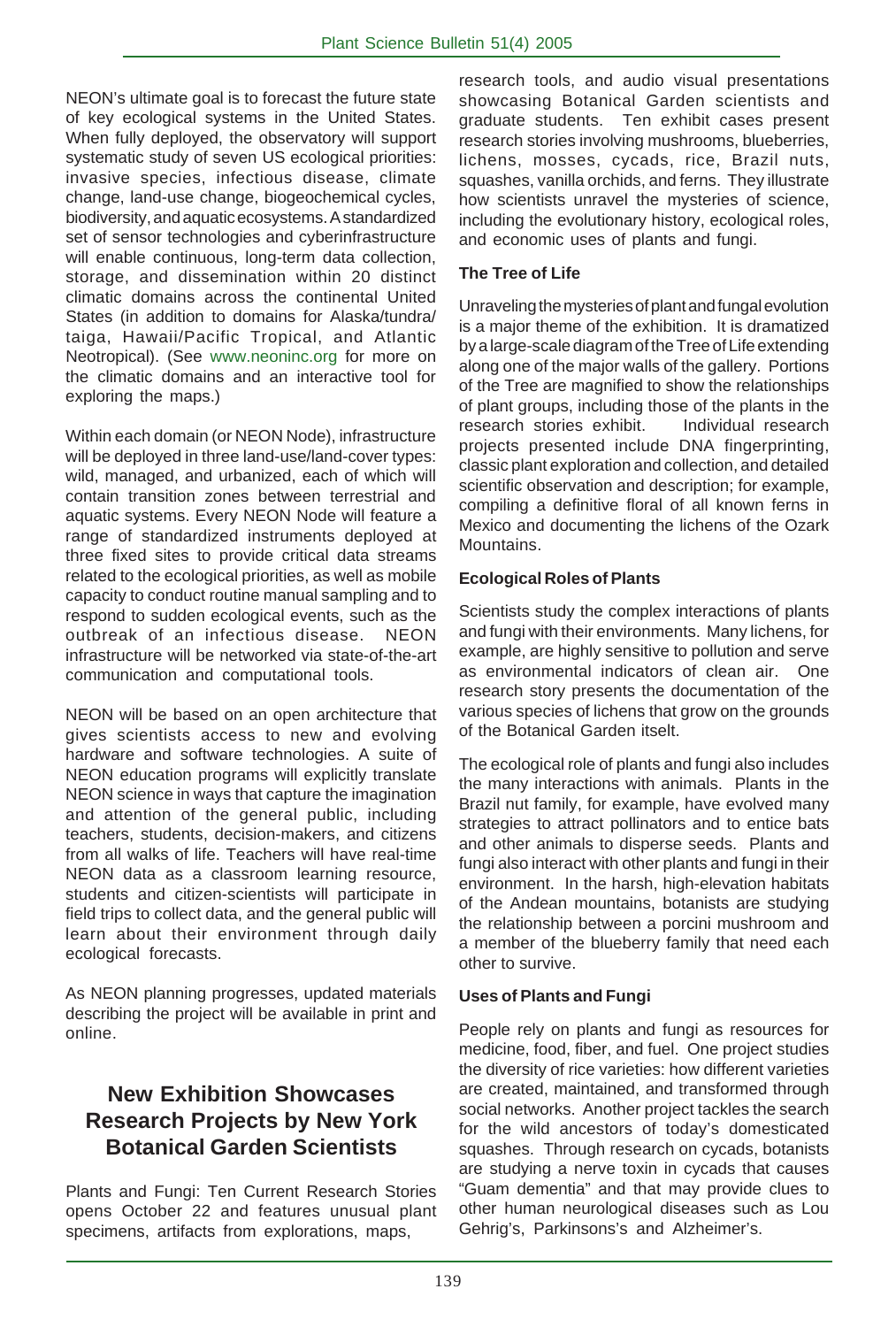#### Books Reviewed

| <b>DEVELOPMENTAL AND STRUCTURAL</b><br>Flowering Plant Embryology: With Emphasis on Economic Species, Nels R. Lersten |
|-----------------------------------------------------------------------------------------------------------------------|
|                                                                                                                       |
| <b>ECOLOGICAL</b><br>The Ecology of Seeds. Fenner, Michael and Ken Thompson. - Dorothea Bedigian143                   |
| Forest Canopies, 2 <sup>nd</sup> Edition. Lowman, M.D. and H.B.Rinker. (Eds.) - Harold W. Keller144                   |
| Sonoran Desert Plants: An Ecological Atlas. Raymond M. Turner, Janice E. Bowers,                                      |
| <b>ECONOMIC BOTANY</b><br>Waterlilies and Lotuses: Species, Cultivars, and New Hybrids. Slocum, Perry D. -Douglas     |
| <b>PHYSIOLOGICAL</b><br>Carotenoids Handbook. Britton, George; Liaaen-Jensen, Synnove; Pfander, Hans P. (Eds.)        |
| Immunology in Plant Health and its Impact on Food Safety. P. Narayanasamy,                                            |
| <b>SYSTEMATIC</b><br>Plant Diversity and Evolution: genotypic and phenotypic variation in higher plants.              |
| Plant Life of Kentucky: An Illustrated Guide to the Vascular Flora. R.L. Jones- Ella Ingram151                        |
| Dogwoods: The Genus Cornus. Paul Cappiello and Don Shadow. - Lane Greer and                                           |
|                                                                                                                       |
| <b>TEACHING</b><br>A Photographic Atlas of Botany and Guide to Plant Identification. Castner, James L                 |

**Flowering Plant Embryology: With Emphasis on Economic Species,** Nels R. Lersten, 2004. ISBN 0-8138-2747-7 (hard back \$89.99) 212 pages. Blackwell Publishing Professional, 2121 State Avenue, Ames, Iowa 50014, USA.

This rather short text, only 212 pages to include cited literature at the close of each chapter and an Index, is clearly written and packed with up-to-date information generally of value to any student of botany and essential for those who will advance future research in this field. The author's point that a single author can present a uniform style not usually found in edited texts with many authors is supported by this text. The embryology of economic plants is emphasized, and no other embryology text contains this emphasis. The treatment of *Pollination and Pollen-Stigma Interaction* is especially well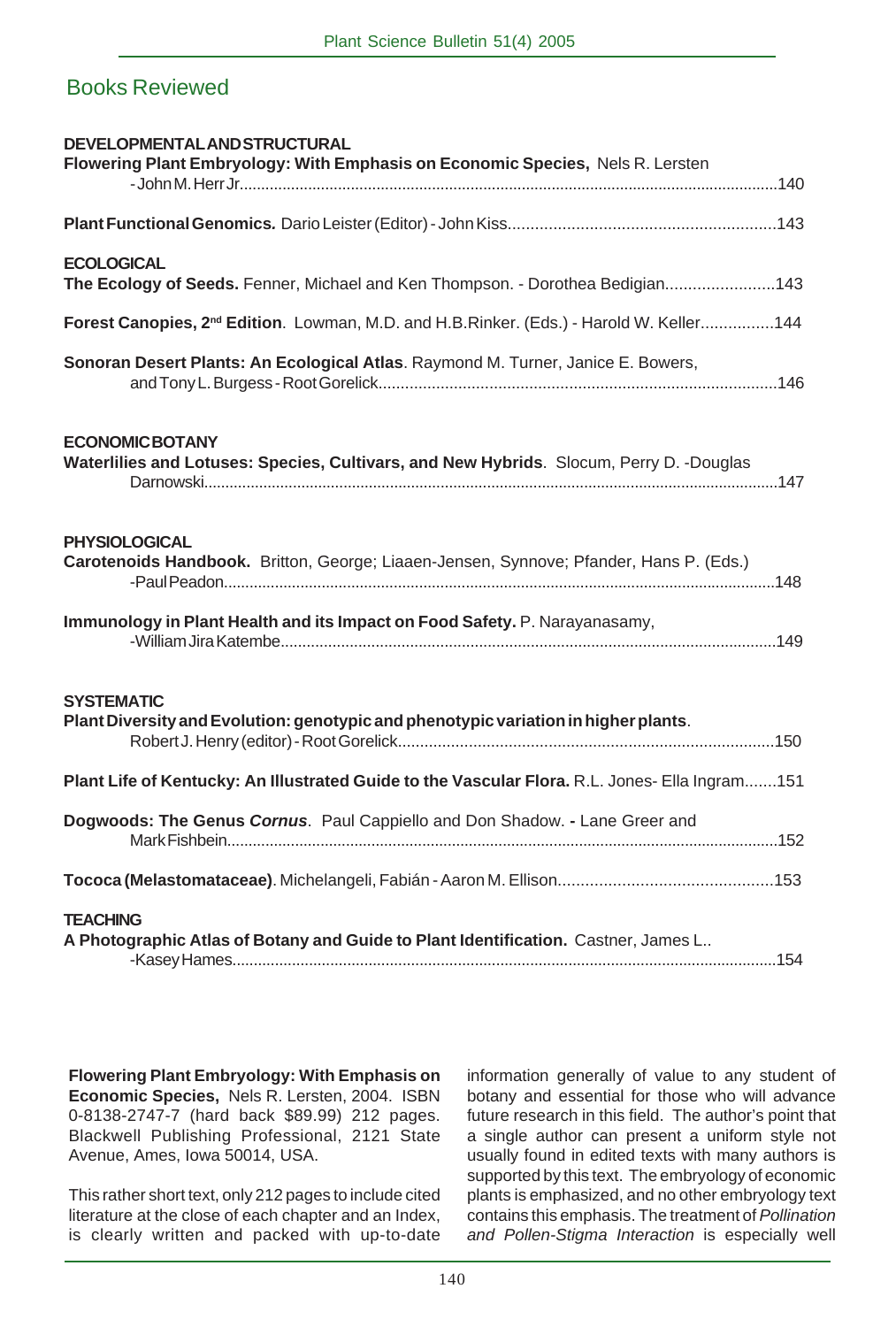written and offers important information not presented in earlier texts. That pollen tubes do not attain growth in vitro that they attain in situ, i.e., in contact with carpellary tissue, supports the notion of the unique expression of heterospory in seed plants mentioned later in this review. The discussion of *Pollen Germination, Pollen Tube Growth, and Double Fertilization,* also reports features and details of development not included in past treatments, even in the more encyclopedic texts (e.g., Johri, 1984). The events in pollen germination (the final developmental stages for the microgametophyte) are very clearly and thoroughly explained. The behavior and movement of organelles toward the apex of the pollen tube as growth is promoted by factors transferred to it from the surrounding carpellary tissue, is explained clearly and appropriately illustrated. The author presents a very thorough account of studies on dimorphic sperm cells citing the most recent studies. This phenomenon for the first time is clearly documented as a significant feature of development. Sperm of different size and shape from the same microgametophyte were mentioned only briefly by Maheshwari (1950) who regarded reports up to that time as doubtful. Dimorphic sperm are not mentioned either by Maheshwari (1963) or by Johri (1984). The events of pollen tube discharge and double fertilization are accorded better analysis and summarization of variations than have been offered in other treatments. The description of endosperm development is innovative and complete. New terms applied to endosperm types offer logical replacements for the traditional ones. Traditional nuclear type is referred to as coenocytic while cellular type is described more accurately as multicellular. Helobial type is retained for its first discovery and prominence in the monocot Helobiales. Past accounts in passing noted that in many cases the nuclear type in later development becomes cellular. These cases here are treated as a separate type, viz. the coenocytic/ multicellular type which, as the author points out, is the most common type, and present in 161 families. The author's brief speculations on endosperm variation are very well stated and make more sense than those offered previously.

There is much more here for which any reviewer could offer genuine praise. However, those who make use of this text should be aware of some errors, which may well be regarded as minor; several omissions, at least one of which is justified in view of the author's intentions for this text; and alternative approaches to some subjects, which might be considered more appropriate for reasons offered in this review.

As to the few errors, flowers with androecia and

gynoecia are described as *bisexual* or *perfect* and those with only one group of appendages as *unisexual* or *imperfect*. Flowers belong to the sporophyte generation and, therefore, are *asexual.* The statement that, "Continuous xylem (in the stamen filament) is probably unnecessary..." is an unnecessary conclusion that promotes a very common error in present-day biological writing, viz., teleology. That the xylem is discontinuous need no further comment unless its evolutionary derivation from the primitive stamen is to be discussed. The ovule is not a megasporangium. Only the archesporium in the nucellar hypodermis and tissue derived from it, the parietal and sporogenous tissues, constitute the megasporangium. Where the megasporocyte is derived directly from a singlecelled archesporium, the megasporangium has been reduced to one cell.

Ontogeny of the microsporangia is omitted. The sporangial initials in the hypodermal layer of the young anther divide to produce the primary parietal layer and the primary sporogenous layer which produce respectively the secondary parietal layers and the sporogenous tissue. From this common ontogeny four types of microsporangia are produced (Basic type, Dicotyledonous type, Monocotyledonous type, and Reduced type) based on variable patterns in the derivation of the secondary parietal layers and sporogenous tissues. This text accounts for ten different patterns or types of female gametophyte development which are illustrated with a diagram from Maheshwari (1950). Twelve patterns are illustrated by Maheshwari (1963) and thirteen by Johri (1984). No mention is made of a second bisporic type, the Endymion type, or of two Chrysanthemum cinerariaefolium types. Atropous (orthotropous), anatropous, and campylotropous ovules are described but are not illustrated. The nature of these three ovule forms is difficult to visualize from the descriptions alone, and there is no mention of the amphitropous type. Embryo types first defined by Schnarf (1929), better explained by Maheshwari (1950), and greatly elaborated to include numerous morphological variations by Johansen (1950), are excluded from this text. Neither is the rather elaborate system for classifying embryo development formulated by Souéges (see Crété, 1963) presented. This omission is reasonable in view of the author's intent of presenting important principles of development which could, as has occurred in other treatments, be lost in the morass of variation inherent in embryo typology.

The criticisms so far addressed are not, of course, constructive, since the text has already been published. And, indeed, these criticisms may be regarded as not reflective of major error. The final criticism is directed to what is here viewed as errors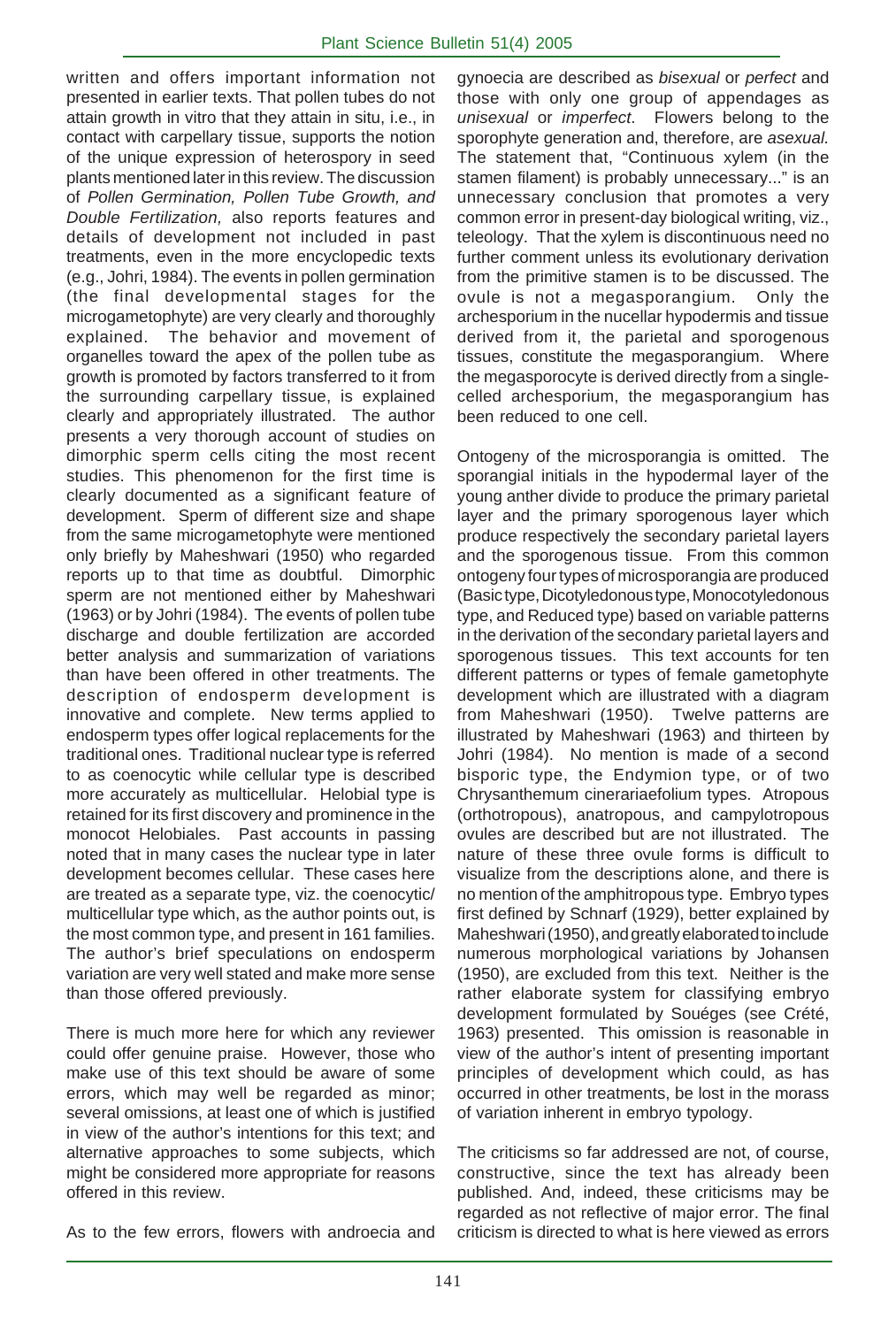in the presentation of two topics marked by a departure from accepted philosophy of the subject. Perhaps these remarks will compel teachers and other users of this text to adopt alternative approaches to these topics, so that the perceived errors will not detract from the many aspects of value in this text. Each of these topics will be treated separately.

The endosporic development of the male and female gametophytes is mentioned briefly, but without any indication that flowering plants share this feature with all other heterosporous plants. However, the unique features of seed plant heterospory are not mentioned. All megaspores, for example, except those of seed plants accumulate nutrients in an amount sufficient to produce a mature female gametophyte. The energy required for endosporic development is endogenous, and none is required from the environment during the process. On the other hand, in seed plants the endosporic female gametophyte develops and matures utilizing energy derived from the nucellus over the entire course of the process. This comment goes to the contention expressed earlier that the complex events of flowering plant embryology should be examined in full view of their natural connection with developmental events in other heterosporous plants.

Discussion of the life cycle of flowering plants does not make clear to the reader with proper emphasis that the alternation of generations is an alternation of two types of plants, an asexual sporophyte and two sexual gametophytes, male and female. The alternation of sporophyte and gametophyte generations in the life cycle is a salient feature of the plant kingdom. Terminology emphasized in the presentation of the flowering plant life cycle is largely the cause for the failure to show the relationship, similarities and differences, with other heterosporous plants and the unique nature of the life cycle in green plants manifested in the alternation of generations. The term, "pollen sac" and most especially the term, "embryo sac" should not receive mention, although they are frequently used in the most prominent texts written in the  $20<sup>th</sup>$  century (e.g., Schnarf, 1929; Maheshwari, 1950; 1963, and Johri, 1984). If instead, these terms were omitted in favor of "microsporangia" and "female gametophyte"respectively, the student reader would make the proper connection between these structures and their counterparts in other heterosporous plants, especially other seed plants. The term "embryo sac" should never be used, since from its origin it promotes an inaccurate concept propagated by Jacob Schleiden throughout his career and most emphatically in his Principles of Botany text (Schleiden, 1849). Schleiden successfully promoted the concept that the tip of the pollen tube produced the "germ", the embryo which was nourished to maturity by a nutritive fluid encapsulated in an ellipsoid body located within the *"nucleus"* (see Gray, 1845, now the "nucellus") of the ovule. Nourishment for the embryo was the sole function envisioned for the *"sac of Amnios"* or embryo sac The terms "female gametophyte" or "megagametophyte" that here in this text receive only parenthetical mention, connote a sexual plant whose function is identical wherever heterothallism is expressed in the gametophyte generation. This same connotation applies to the male gametophytes or microgametophytes.

As mentioned previously, this major criticism treats matters that can be easily corrected through good pedagogy, and it does not weaken my enthusiastic recommendation of this text for a course in flowering plant embryology offered to advanced undergraduate and first-year graduate students. In addition, it would be of value to those conducting research in the field.

— J. M. Herr, Jr., Department of Biological Sciences, University of South Carolina, Columbia, SC 29208.

#### Literature Cited

Crété, P. 1963. Embryo. *In* P. Maheshwari [ed], Recent advances in the embryology of angiosperms. International Society of Plant Morphologists, University of Delhi, Delhi, India.

Gray, Asa. 1845. The botanical text-book, 2<sup>nd</sup> ed. Wiley & Putnam. New York.

Johansen, D. A. 1950. Plant embryology. Waltham, Massachusetts.

Johri, B. M. 1984. Embryology of angiosperms. Springer-Verlag. Berlin, Germany.

Maheshwari, P. 1950. Introduction to the embryology of angiosperms. McGraw-Hill Book Company, Inc. New York.

 . 1963. Recent advances in the embryology of angiosperms. International Society of Plant Morphologists, University of Delhi, Delhi, India.

Schnarf, Karl. 1929. Embryologie der Angiospermen. Verlag von Gebrãder Brontraeger. Berlin.

Schleiden, J. M. 1849. Principles of scientific botany. Longman, Brown, Green, & Longmans. London.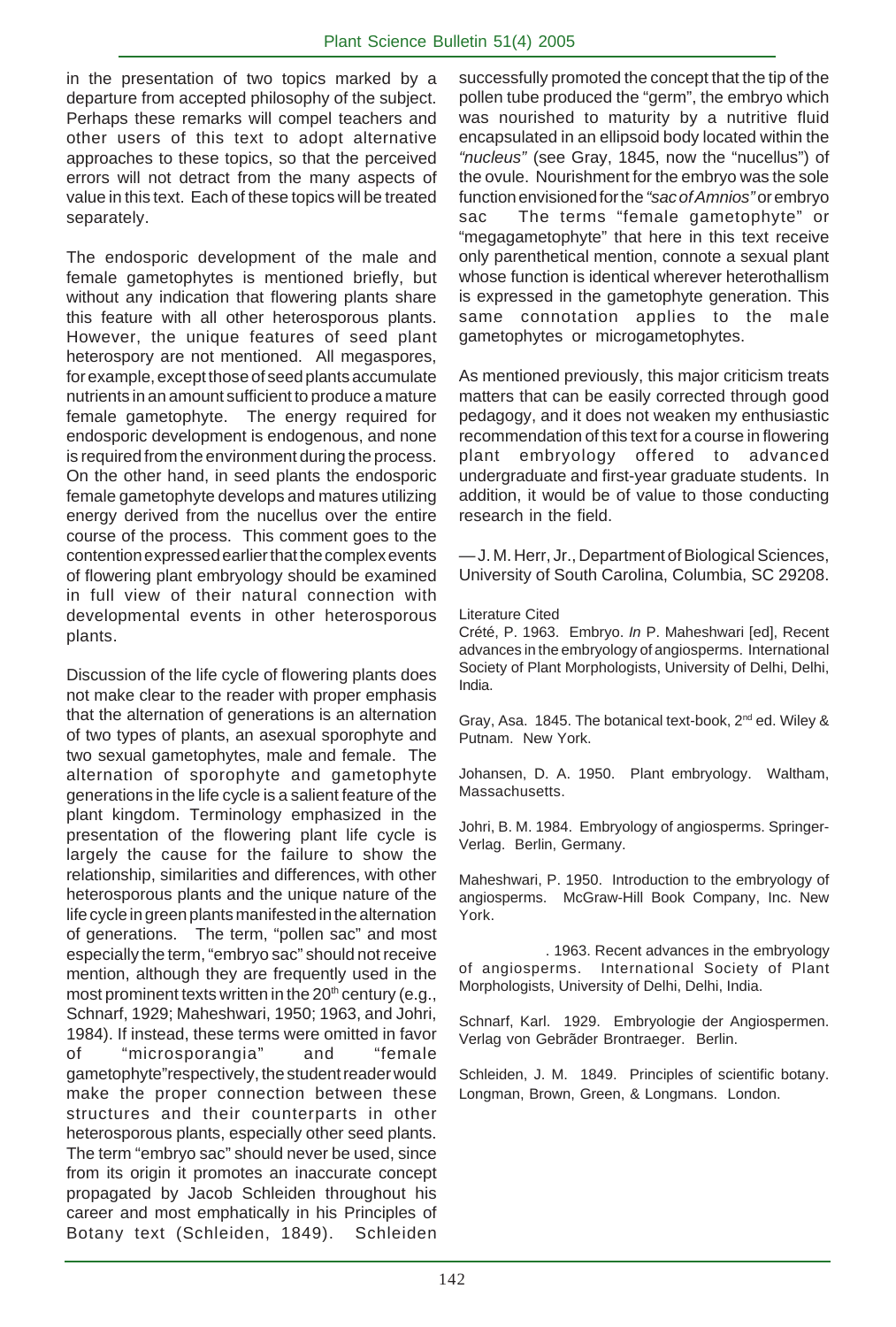**Plant Functional Genomics.**Dario Leister (Editor) Publisher: Food Products Press (New York, London, Oxford); 2005 ISBN: 1560229993; List Price: \$89.95 (paperback).

The rapidly growing field of genomics can be divided into structural and functional genomics. Structural genomics is the first stage of genome analysis that results in the complete DNA sequence of an organism while functional genomics uses the genome sequence to determine the functions of the genes. The *Arabidopsis* genome was completely sequenced in 2000, and the rice genome has recently been published. Functional genomics will become more important to botanists and all biologists over time since, as of July 2005, there are 1496 genome projects (89 of these are plant genomes) with 276 completed genomic sequences. (http://www.genomesonline.org/).

The 23 articles in this volume are written by leading experts in the field, and the book is organized into five major sections: breakthrough techniques, species examples, organelles, pathways and processes, and protein families. The chapters in the first section introduce many important concepts in functional genomics including microarray technology, annotation of genomes, T-DNA mutagenesis, reverse genetics tools, among others. The many Web-based resources available in functional genomics are indicated, and the limitations of the techniques as well as the importance of statistical analyses are discussed. The chapters in the species section include a cynaobacterium (*Synechocystis*), *Chlamydomonas*, moss (*Physcomitrella*), *Arabidopsis*, rice, and maize. Of course, the organelle section contains a chapter on chloroplast proteomics and one on mitochondrial proteomics.

Section three on pathways and processes provides many interesting applications of functional genomics. These include photosynthesis, nitrogen metabolism, fatty acid biosynthesis, seed development, and plant salinity tolerance. In this section, we can see many fundamental advances, and how these new approaches have made profound changes in research methodologies in these fields. This last comment also applies to the final section of the book which considers protein families such as plant transporters, cytochrome P450, among others.

The editor should be congratulated for bringing together such a wealth of information in one large volume. However, this book would benefit from a glossary covering the most important and basic terms. In general, the chapters are well-illustrated with diagrams and half-tone photographs, but a few of the chapters would have benefitted from increasing the number of figures to help explain complex topics. Functional genomics has a sometimes bewildering list of terminology and acronyms, and in most (but not all) cases, these are defined.

This book will be very useful for graduate students and faculty who plan to use functional genomics in their research. While it would be difficult to implement in an undergraduate class, the book would be useful in a graduate course or seminar. Certainly, all university libraries should order a copy for their collections.

-John Z. Kiss

Dept. Botany, Miami University, Oxford, OH 45056

**The Ecology of Seeds.** Fenner, Michael and Ken Thompson. 2004. ISBN 0-521-65311-8 (Cloth US \$90.00) ISBN 0-521-65368-1 (Paper \$US 45.00) 250 pp. Cambridge University Press, 40 West 20<sup>th</sup> Street, New York, NY 10011-4211.

Readily attracting a reader's eye, this volume's appealing sky-blue cover illustrating dandelion seeds airborne, afloat, invites plant biologists into a substantial examination of seed ecology. The Ecology of Seeds takes up basic problems such as, What determines the number and size of the seeds produced by a plant? How often should a plant produce them? Why and how are seeds dispersed, and what implications do those factors have on the diversity and composition of vegetation?

These data feed concepts connected to ecological aspects of seed biology, starting with a consideration of reproductive strategies in seed plants and progressing through the life cycle, comprising seed maturation, dispersal, storage in the soil, dormancy, germination, seedling establishment, and regeneration in the field. Field botanists will appreciate coverage of central issues such as seed size and persistence in soil, how shade and seed size constrain plant distribution, and the significance of seed banks. The text reflects the central role that seed ecology has played in elucidating many fundamental aspects of plant community function.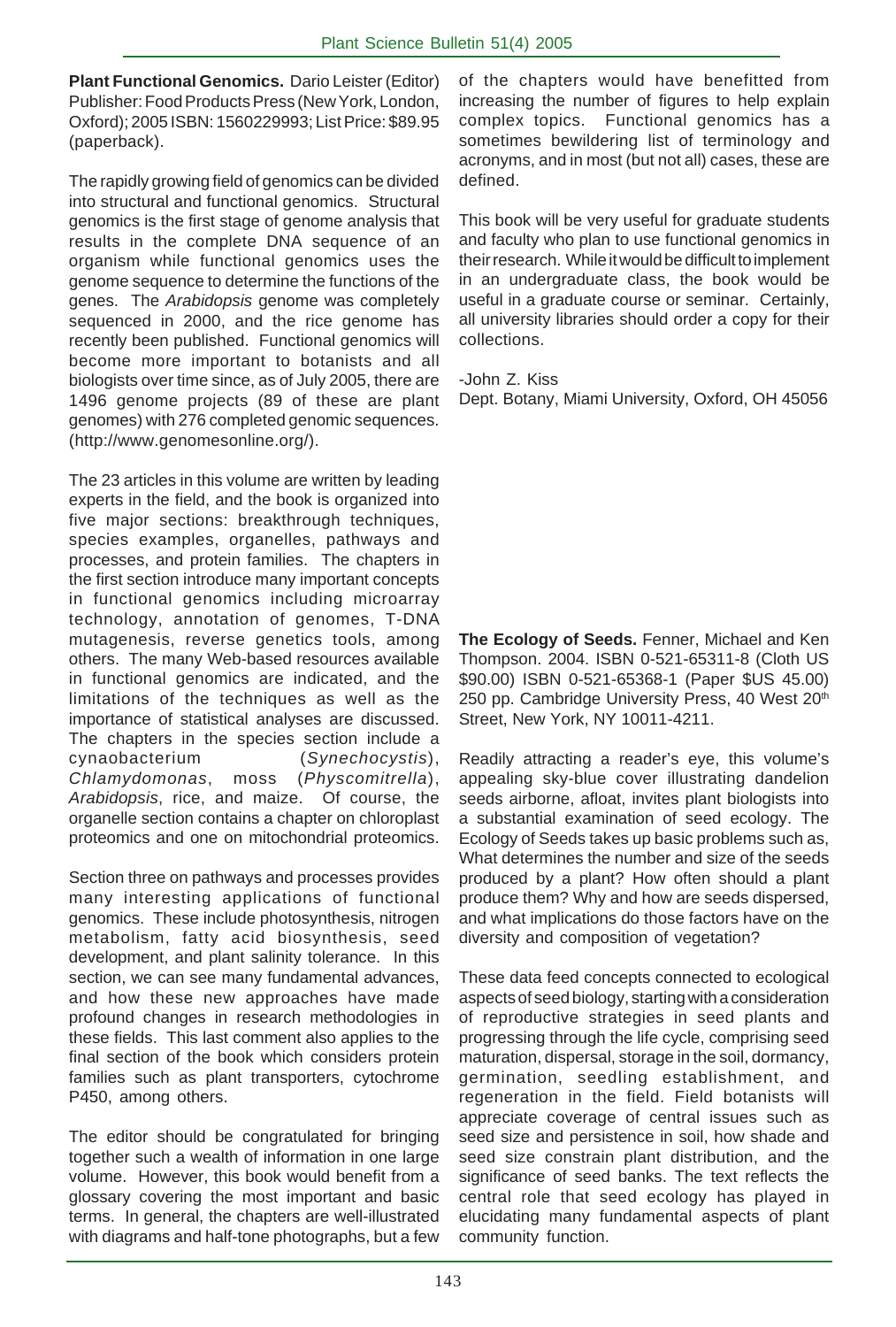Information in this scholarly opus, meticulously documented with 62 pages of literature citations, is organized into the following chapters: Life histories, reproductive strategies and allocation; Predispersal hazards; Seed dispersal; Soil seed banks; Dormancy; Germination; Post-dispersal hazards; Seedling establishment; and Gaps, regeneration and diversity. Searching the volume is made easy with a ten-page index. For the next edition, an additional author index would enhance the reader's ability to search for work recalled by investigator's surname.

Profoundly important, is a discussion of associations between seed longevity and particular habitat types. The severity and predictability of disturbances interact to determine the persistence of seed banks beneath grasslands. Severe disturbance tends to select for persistent seed bank.

Seed dormancy, an adaptation to prevent germination when conditions are suitable for germination but the probability of survival and growth of the seedling is too low to ensure successful seed germination, is addressed in a chapter at the midpoint of the book. Types of dormancy: morphological, physical and physiological are differentiated, with morphological dormancy viewed as the most primitive type.

The study of gaps and their role in promoting seedling recruitment has been an important focus of investigations into regeneration and species diversity in plant communities over the past few decades. The book's final chapter, Gaps, regeneration and diversity, closes with this disclaimer: "Unpredictability of most types of disturbance may create a regeneration lottery that results in the maintenance of species diversity by default."

The authors use a helpful device, not always seen, wherein each chapter begins with a short introductory paragraph providing essential background information and some key questions the authors intend to tackle in the succeeding pages.

Anyone interested in plant seeds, whether recreational gardener, career botanist, plant geographer or environmental scientist, will appreciate this valuable compendium. It updates Seed Ecology, a work the first author published two decades earlier, that contained citations to a mere fourth of the references included here, indicating the exponential growth of research in this field in recent years.

-Dorothea Bedigian, Missouri Botanical Garden, St. Louis.

#### Literature Cited

Fenner, M. 1985. Seed Ecology. Chapman & Hall, London.

**Forest Canopies, 2nd Edition**. Lowman, M.D. and H.B.Rinker. (Eds.). 2004. Elsevier Academic Press, 525 B Street, Suite 1900, San Diego, California 92101-4495. (ISBN 0-12-457553-6, hardback), \$79.95, xxiii+517 pp, 62 color images, 108 b&w figures, 20 tables,  $7\frac{1}{2}$ " X 10  $\frac{1}{2}$ ".

Why study the forest canopy ecosystem? Like the vastness of outer space and the depths of the oceans, tree canopies represent one of the last frontiers of exploration. Most of the biodiversity on planet Earth, estimated at 30 million species, occurs in the treetops. This beautiful book documents the past 25 years of exciting research in treetops with 62 color images, 108 black and white illustrations, 20 tables, and 30 side bars with references that enliven the 26 chapters written by 59 contributors. Tree canopy research is a relatively new area of science because many of the techniques to reach the treetops such as the single and double rope climbing systems, airships, canopy rafts, sleds, cranes, towers, tram-lines, and walkways are of recent origin. The purpose in this edition is to update the advances in tree canopy research and pass on the knowledge base with all of its challenges and unanswered questions to the next generation of canopy scientists, educators, and students. This book accomplishes this and much more.

This second edition of "Forest Canopies" is an entirely new book. The chapter titles and content are different and the number of contributors has almost doubled. Three general themes: Structures of Forest Canopies, Organisms in Forest Canopies, Ecological Processes in Forest Canopies, are found in both editions with an added section, Conservation and Forest Canopies, in the second edition. An overview begins each thematic section, for example, the section on Structures of Forest Canopies compares the past decade based on ground-based methods of how far a standing human could reach, to how far a human can climb, usually to the treetop. This has enabled more quantification data of the upper canopy, mapping the architecture of the entire tree, exploring vertical stratification of biota, measuring factors such as age, light levels, evolutionary status, and genetics. This goes beyond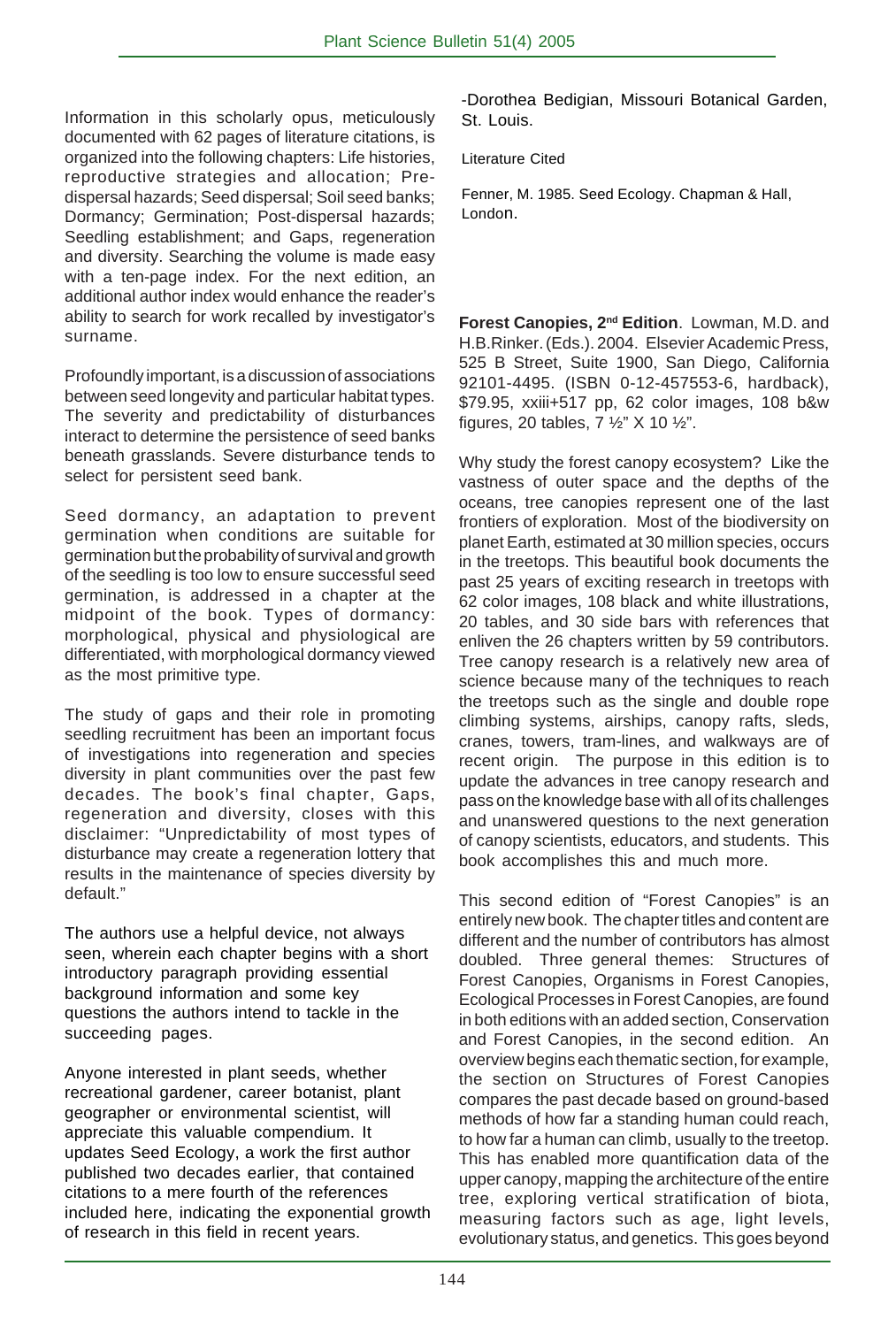individual trees and applies to the three-dimensional structure and development of forest ecosystems. A broader definition of forest canopy is applied: "…denotes community architecture as well as species composition, nutrient cycling, energy transfer, and plant-animal interactions from the ground to the forest-atmosphere interface."

Sidebars are short canopy stories, one to five pages in length, with their own set of references intercalated within the chapters that highlight specific topics. Examples are "Measuring Canopy Structure: The Forest Canopy Database Project", another example, "The Botanical Ghost of Evolution", and still another "Arboreal Stromatolites: a 210 Million Year Record". There are many other fascinating titles highlighting innovative methods and ideas that serve to break up the more technical chapters. These sidebars, set apart by their light green background, will appeal to a more general audience.

This book would have benefited from a brief biosketch about the editors (Margaret D. Lowman and H. Bruce Rinker) because of their long distinguished career in canopy research that began in the late 1970s. The preface alone is not enough. Meg Lowman's book "Life in the Treetops" has won several book awards and serves as an inspiration for other young women to pursue a career in canopy biology. Her delightful prose engages the reader in such a way that broad readership will especially enjoy the chapters "Tarzan or Jane? A Short History of Canopy Biology" or "Ecotourism and the Treetops". Her pioneering research on canopy herbivory using rope climbing systems will lead by example the next generation of women who will follow in her footsteps. Bruce Rinker has wide ranging interests in tree canopy research especially the ecological links between treetops and soils, ethnobotany, entomology, ornithology, resource management, and canopy education and conservation. Some highlighted examples of chapters where he is author or coauthor are "Soil Microarthropods: Below Ground Fauna that Sustain Ecosystems", "Insect Herbivory in Tropical Forests", and "Reintegration of Wonder into the Emerging Science of Canopy Ecology".

A survey of the organisms in the forest canopy includes such diverse groups as lichens, bryophytes, vascular epiphytes, mistletoe, mites, micro-arthropods, tardigrades, vertebrates such as anole lizards, and mammals. A chapter on the vertical organization of canopy biota also includes fungi and bacteria, invertebrates, epiphytes, climbers, amphibians and reptiles, birds, and mammals with each group limited to one or two pages of text. There are gaps in our knowledge of canopy bacteria, fungi, and protists, including groups such as the myxomycetes, dictyostelids,

and protostelids that are not even mentioned. Corticolous myxomycetes which grow, develop, and sporulate on the bark of living trees from ground level to the treetops should have been included since references exist dating from the 1970's. Certainly the biodiversity and role of fungi in forest canopies should encourage the next generation of mycologists to vertically explore the bark surface of living trees. More research on the taxonomic communities of micro-organisms, especially bacteria, myxobacteria, cyanobacteria, green alge, fungi, and protists, will be new data for future chapters in the next edition of forest canopies.

Information in tree canopy science is growing by leaps and bounds on a global scale. Many of the references are after the year 2000 so the editors included and updated current references just prior to publication. No glossary is included. Tree canopy science has developed to a point where a set of basic terms would be helpful to standardize a working vocabulary. A user-friendly, alphabetized, 16-page index includes page numbers to topical subjects, figures, tables, and genera which aids in finding a wide array of key terms and thematic areas in the book. Careful attention to detail in this section, for example, cross referencing terminology (water bears, see Tardigrades) or fungi (10 citations) enables the reader to ferret out general and specific information in different chapters.

Careful editing has eliminated most errors. Exceptions are the captions given as scanning electron images on pages 252 and 253 which are actually light photomicrographs without any value for the scale bars to determine relative size. Again, on pages 254 and 255, the beautiful images are not labeled as scanning electron micrographs.

Elsevier Academic Press has produced a book whose design, format, and organization make it an easy and enjoyable read. The chapters are logically arranged. In addition, the reader is effectively guided by topical boldface headings, ample white space, and font size so reading this book is easy on the eyes. Illustrations are tipped in at the appropriate spot in relation to the text narrative instead of grouping the color images as a group of plates at the end of the chapter or at the back of the book. The lead in artwork and quotations add a touch of class to the major sections of the book.

This book is recommended to a general audience interested in the biodiversity, exploration, and conservation of tree canopy ecosystems on a global scale; included in this group are conservationists, environmentalists, naturalists, citizen action groups, educators, ethicists, and politicians at local, state,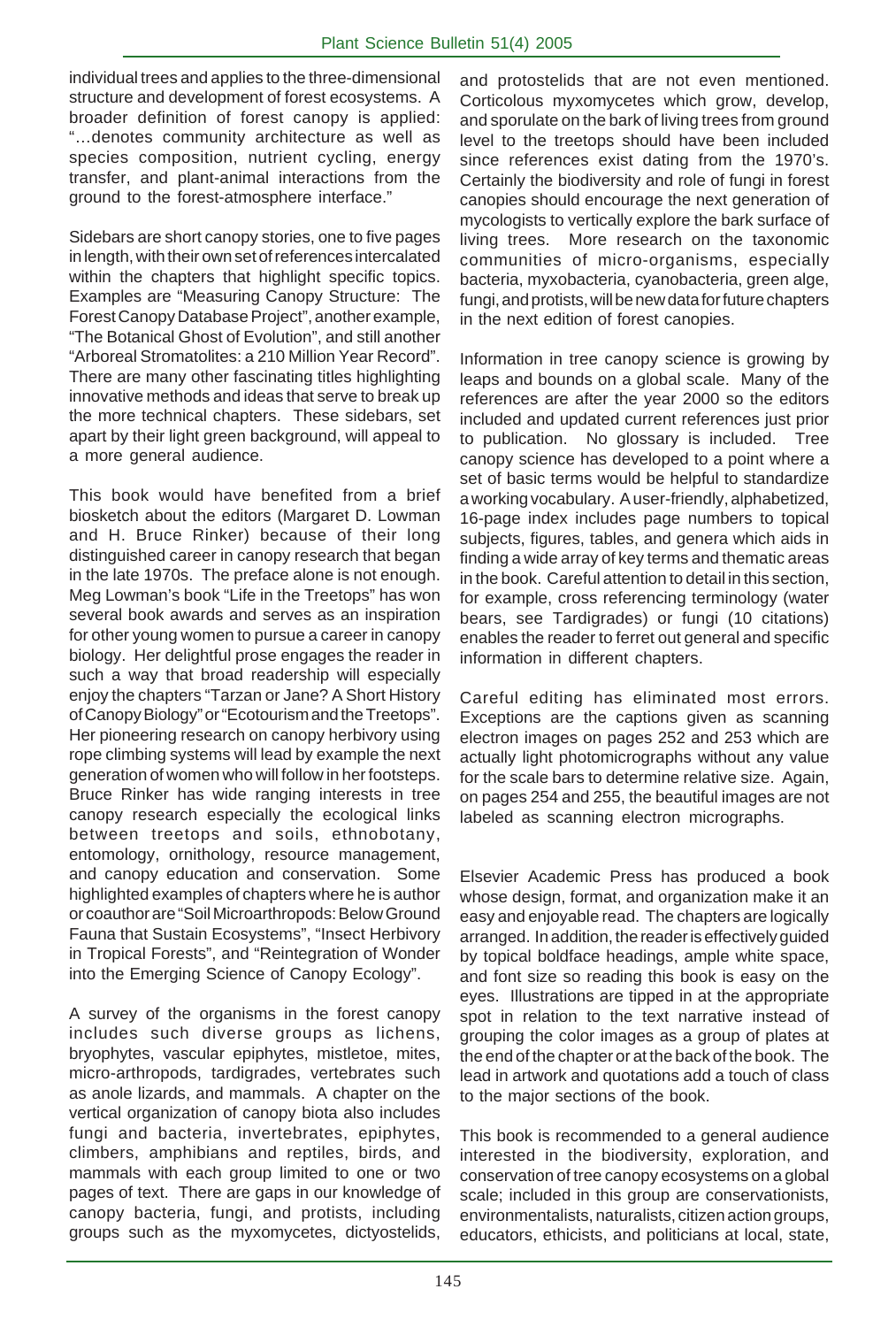and national levels. In addition, professional scientists working as botanists, ecologists, foresters, and zoologists will find useful information related to their fields of study. Finally, educators should consider using "Forest Canopies" as a textbook for seminars or special topics courses offered at colleges and universities.

This book is well worth the price and is a bargain when the many color images are considered. Every library and person who values the importance of trees and forests to the future of our planet should buy this book.

-Harold W. Keller is a Professor of Biology at Central Missouri State University, Warrensburg, Missouri, 64093. Email: haroldkeller@hotmail.com.

**Sonoran Desert Plants: An Ecological Atlas**. Raymond M. Turner, Janice E. Bowers, and Tony L. Burgess. 1995 [first paperback edition 2005]. ISBN 0-8165-2519-6. \$39.95. 501 pages, 332 maps and charts, 81 photos. University of Arizona Press, Tucson.

One of the problems with paperback versions of books is that instead of plastering endorsements on the dust-jacket (fly-leaf), these quotes are printed right on the front cover and cannot be easily ignored. For this book, those words read, "A goldmine of information that represents more than three decades of careful compilation." What a gross understatement. The lead author alone has put in over four decades of such work. Between the three authors and their litany of close colleagues, such as Rod Hastings, Reid Moran and Howard Gentry (to name just a few), there are centuries worth of careful work that have gone into this volume.

*Sonoran Desert Plants* is an atlas, showing the distributions of 339 species of Sonoran Desert plants in traditional maps. For each species (or occasionally groups of closely related species with muddled taxonomy), three maps are given (1) a thumbnail map showing whether the species occurs or not in each state of the U.S., each state in Mexico, and each country in Central America and the Caribbean, (2) an expanded map of the Sonoran Desert and much of the Mojave Desert, with state boundaries and degrees of longitude and latitude

demarcated showing all the documented locations of the species, and (3) a graph with elevation versus latitude, showing the same latitudes and the same documented locations as the previous map. Two types of data are distinguished on these maps: (a) herbarium voucher specimens and (b) sightings by one of the authors or by some other highly trusted authority. Various textual information is given for each species – taxonomy, range, and other items – although the scope of this information varies between taxa.

This book is limited in scope and idiosyncratic in its coverage. It also happens to be one of the best and most beautiful data sources for plant habitat information. Some day in the very distant future, when most herbaria digitize their holding – if they make these data open to the public – maybe such an ecological atlas will exist on-line. But for now, this book is invaluable for any natural historian of the Sonoran Desert. It required a remarkable amount of labor and expertise to compile even a single of these distribution maps, let alone the hundreds of maps produced herein.

The authors have not only put together an atlas showing the distribution of over 300 species in the Sonoran Desert. They have also included data on the biology, biogeography, ethnobotany, and other interesting facts for many species. In many instances, they have speculated as to the most likely cause for range limits, such as temperature, precipitation, fire, shade, salinity, other edaphic conditions, pollinators, grazing by livestock, competition, and introgression. Although these speculations on causes of range limits are just hypotheses, they are based on many years of field experience and are one of the most interesting aspects of the book. I was astounded by how in some genera (e.g. *Agave*), so many different factors appear to influence range limits, depending on the species in question. I was also impressed with how much the authors reported on the packrat midden work (especially by Tom Van Devender) showing historical distribution data over the past 20,000 years.

This book pleasantly surprised me with its reports of plants outside of the ranges that I knew, even for plants that I thought I knew quite well. For example, the elephant tree, *Bursera microphylla*, is wellknown from South Mountain in Phoenix, Arizona, but I had never before heard of the Harquahala Mountain population roughly 15 km further to the north and 60 km further to the west.

The biggest idiosyncrasy of this volume is the choice of species. These largely reflect the authors' interests. How else could one hope to compile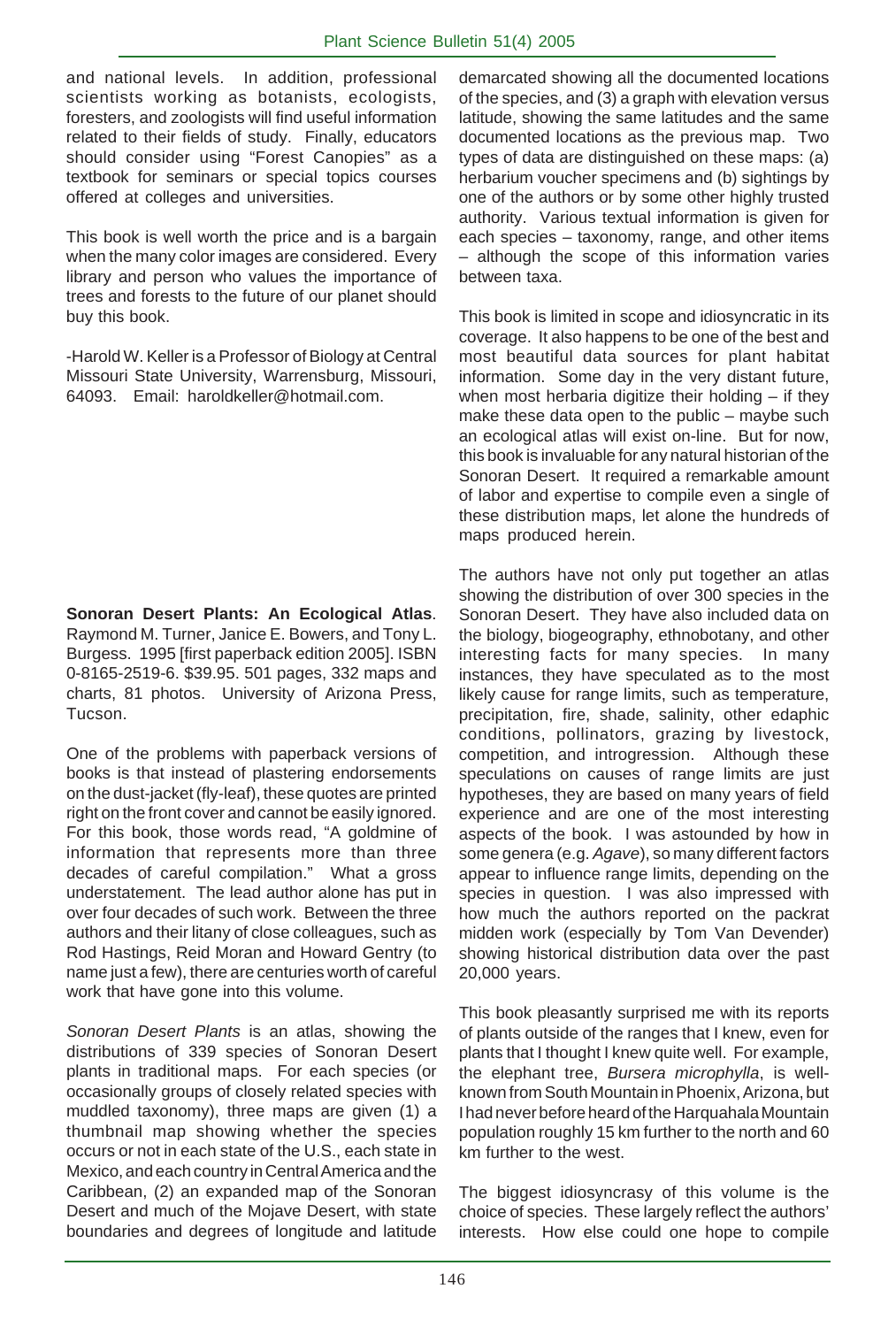such an enormous amount of data without choosing their favorite taxa? And, how else could the first 20% of the book cover plants whose genera start with the letter "A"? This atlas contains entries for many of the most common trees and shrubs of the Sonoran Desert, as well as a preponderance of agaves, cacti, and woody legumes. Walking through the desert in the dry season (i.e. much of the year), this is all you see. So, I find the coverage quite good. Only if your taste lies more with herbaceous plants – grasses, lilies, and little composites come to mind – will you be disappointed.

There are many other quaint idiosyncrasies throughout this volume. The erstwhile family names Leguminosae and Compositae are used instead of the more modern monikers Fabaceae and Asteraceae. Genus epithets are sometimes given two letter abbreviations, e.g. *Aesculus* = *Ae*. I suppose this could help distinguish *Aesculus parryi* from *Agave parryi*, but I could find no obvious places in this volume where such confusion might arise.

The authors provide us with many curious tidbits. They report matched photos/sightings taken roughly a century apart of the same individual of *Ambrosia dumosa*, *Atriplex cansecens*, *Celtis pallida*, *Ephedra aspera*, *Opuntia kunzei* [*Grusonia kunzei*], and *Peucephyllum schottii*! Decent documentation on plant longevity is often hard to find, other than from cores of woody trees. I have always suspected that the Arizona *Grusonia* dog chollas (which the authors refer to as *Opuntia kunzei*, *O. emoryi*, and *O. parishii*) formed ancient clones that covered many square kilometers. At least this atlas provides some evidence for the old age of the smaller fairy rings of *Opuntia kunzei*. The authors report that pollen and nectar of *Aesculus californica* (not a Sonoran Desert native, but rather native to coastal and northern California) are poisonous to the non-native European and African honeybees (both are subspecies of *Apis millifera*), but not to native bees. They report obvious sexual dimorphism in leaves and stems of desert populations of jojoba (*Simmondsia chinensis*). As a final example, they report that cuttings of *Ambrosia deltoidea* tied to other plants will deter herbivory by rabbits (citing Joe McAuliffe at Desert Botanical Garden in Phoenix, a place that is overrun with cottontails and jackrabbits). There is no way to predict when such idiosyncratic gems – and there are many – will be peppered throughout the text. These gems keep you reading, albeit preclude skimming.

The authors have cited an extensive literature. Their reference list is a very useful resource.

*Sonoran Desert Plants* is a great atlas. I hope that the authors and possibly others continue to update this wonderful resource. On-line documentation exists for all the data that went into the distribution maps (http://wwwpaztcn.wr.usgs.gov/atlas/). This on-line documentation was apparently not designed for external use, so is neither userfriendly nor aesthetic, but is publicly available. I highly recommend *Sonoran Desert Plants* to anybody who is interested in trees or shrubs of the Sonoran Desert, especially if interested in their distributions.

-Root Gorelick School of Life Sciences, Arizona State Uiversity



**Waterlilies and Lotuses: Species, Cultivars, and New Hybrids**. Slocum, Perry D. 2005. ISBN 0- 88192-684-1. (Cloth US\$34.95) 328 pp. Timber Press, 133 S.W. Second Avenue, Suite 450, Portland, OR 97204-3527.

In Waterlilies and Lotuses: Species, Cultivars, and New Hybrids by Perry Slocum, the author clearly and effectively presents a review of the cultivated species and hybrids of the genera *Nymphaea* and *Nelumbo*, as well as species of other genera in the Nymphaceae.

Perry Slocum was one of the best known, perhaps the best known, waterlily and lotus breeder in the US. He bred hundreds of new varieties and ran his own nursery, in addition to writing books. He was the first person to be inducted into the Hall of Fame of the International Watergardening Society (now the International Waterlily and Watergardening Society), and he had just finished this work when he died in 2004, having contributed greatly to the renaissance in watergardening in the US.

This volume is really a modification of the earlier Water Gardening: Waterlilies and Lotuses by Perry Slocum and Peter Robinson with Frances Perry, also from Timber Press. In many ways this version is preferable, especially for botanists, since it is taxonomically more tightly focussed. The earlier volume dealt with all sorts of cultivated aquatic and marginal plants. This volume is also more compact—the earlier book was sized and priced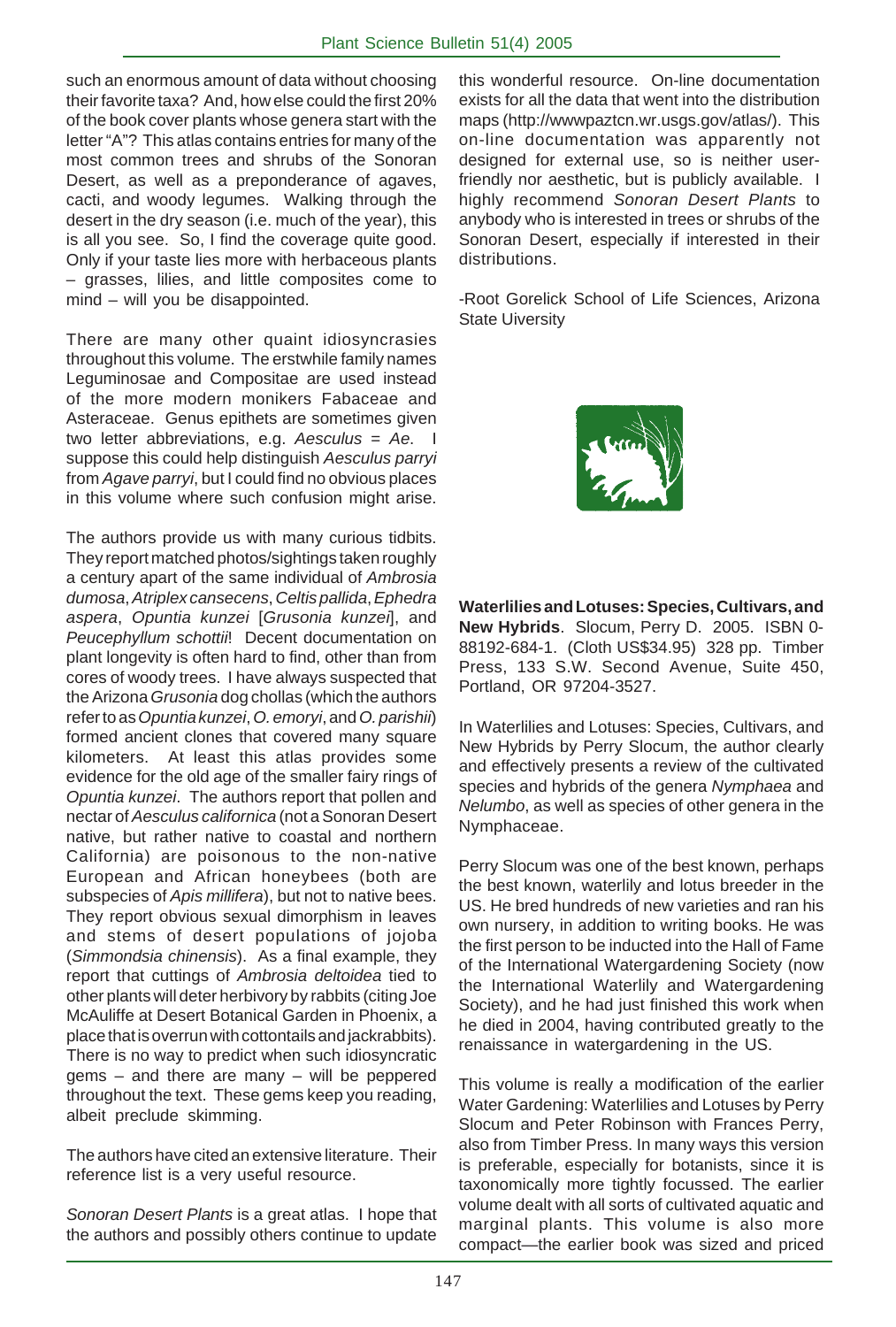more for decorative coffee table use—and has much better quality color in the abundant illustrations than the earlier book had.

Waterlilies and Lotuses: Species, Cultivars, and New Hybrids does an excellent job of surveying its subject matter. A picture gallery is followed by chapters devoted to various species, different groups of cultivars, non-Nymphaea members of the Nymphaceae, and lotus. Appendices present the Hardinesss Zone maps and commercial sources. A wide range of species is shown in the many color plates which come near the front of the book, along with illustrations of important features such as tropical Nymphaea tubers, the various types of rhizomes used in classifying hardy Nymphaea cultivars, viviparous reproduction on leaves and flowers, and even a lovely closeup of a flower of Ondinea purpurea ssp. petaloidea. Besides the color photographs in the gallery, abundant line drawings supplement the text.

Many of the latest things in watergardening are presented. Not only is the well-known Vicotoria hybrid 'Loongwood' shown, but so is some of the new material bred by Kit Knotts such as 'Adventure.' The Australian Nymphaea species which have been increasing greatly in popularity in the US are also represented along with the first waterlily with white-blotched purple petals, the prolific 'Islamorada."

Of course, there are a few oddities. Anyone who has spent a little time looking at catalog of waterlily nurseries will be familiar with the "blue" flowered cultivars whose pictures are over-enhanced with filters to the point of the normally green leaves looking like they are made of cobalt glass, and the picture of the cultivar 'Green Smoke' on p. 18 does have a very odd, solarized appearance, but all-in-all, this is a wonderful book.

Who should buy a copy of Waterlilies and Lotuses: Species, Cultivars, and New Hybrids? Certainly it belongs in college and university libraries, and given the popularity of watergardening today, many amateur and professional botanists will want a copy for strictly personal reasons. It would also be useful for teaching both botany and horticulture, since waterlilies and lotuses tend to be one of those plants which, when well grown and in full bloom, elict a "wow," even from jaded undergraduates.

-Douglas Darnowski, Department of Biology, Indiana University Southeast.

**Carotenoids Handbook**. Britton, George; Liaaen-Jensen, Synnove; Pfander, Hans P. (Eds.), 2004. Compiled by A.Z. Mercadante and E.S. Egeland. 660 p., hardcover \$159, ISBN: 3-7643-6180-8. Birkhäuser Verlag, P.O. Box 133, Ch-4010 Basel, Switzerland.

If you work with a lot of carotenoids, or simply need a good reference book containing fundamental data to help with laboratory work involving the isolation, quantitation, or identification of carotenoids this is a tremendous reference. Data on the physical properties of about 750 different carotenoids are given. Note that this book is not a stand-alone tutorial on carotenoids, but is intended as a reference book. Readers are referred to Volumes 1A and 1B of a carotenoid series by the same editors for more in-depth information on isolation and structure elucidation procedures, as well as more information on this class of compounds in general.

The book is divided into 3 sections: an introduction, a main list of carotenoids, and a supplementary list. The introduction is well worth reading before using of any of the tables in the book. It explains the organization of the book, how the data in the tables are presented, and useful information on how to use that data. Only a few minor problems caught my eye in using this book, two of them in the introduction: the description of the ordering scheme for end groups other than <sup>2</sup>, <sup>3</sup>, µ, and È was not given, on page 21 the bottom arrows used to help explain the layout of UV/VIS spectral data are shifted to the right, and in the data tables on entry #258 reference 7 is missing. None of these are major problems or detract from the usefulness of the book.

The main section of the book and the supplementary list provide data on individual carotenoids. These two sections are distinguished by the amount and reliability of the information available. Carotenoids that the editors considered the structures and characterization to be reliable are found in the main section. Other carotenoids and some derivatives of carotenoids in the main list are found in the supplementary list. The key information provided for each carotenoid includes as available the common names, IUPAC semi-systematic names, molecular formula, structure, UV/VIS data and the spectrum, mass spectral data, circular dichroism information, literature references to NMR data and the type of NMR data presented, synthesis if done with a reference, natural and recommended sources for isolation, and remarks. Having the UV/VIS spectra along with numerical data on extinction coefficients and absorbance ratios at different wavelengths is a strong plus for this book.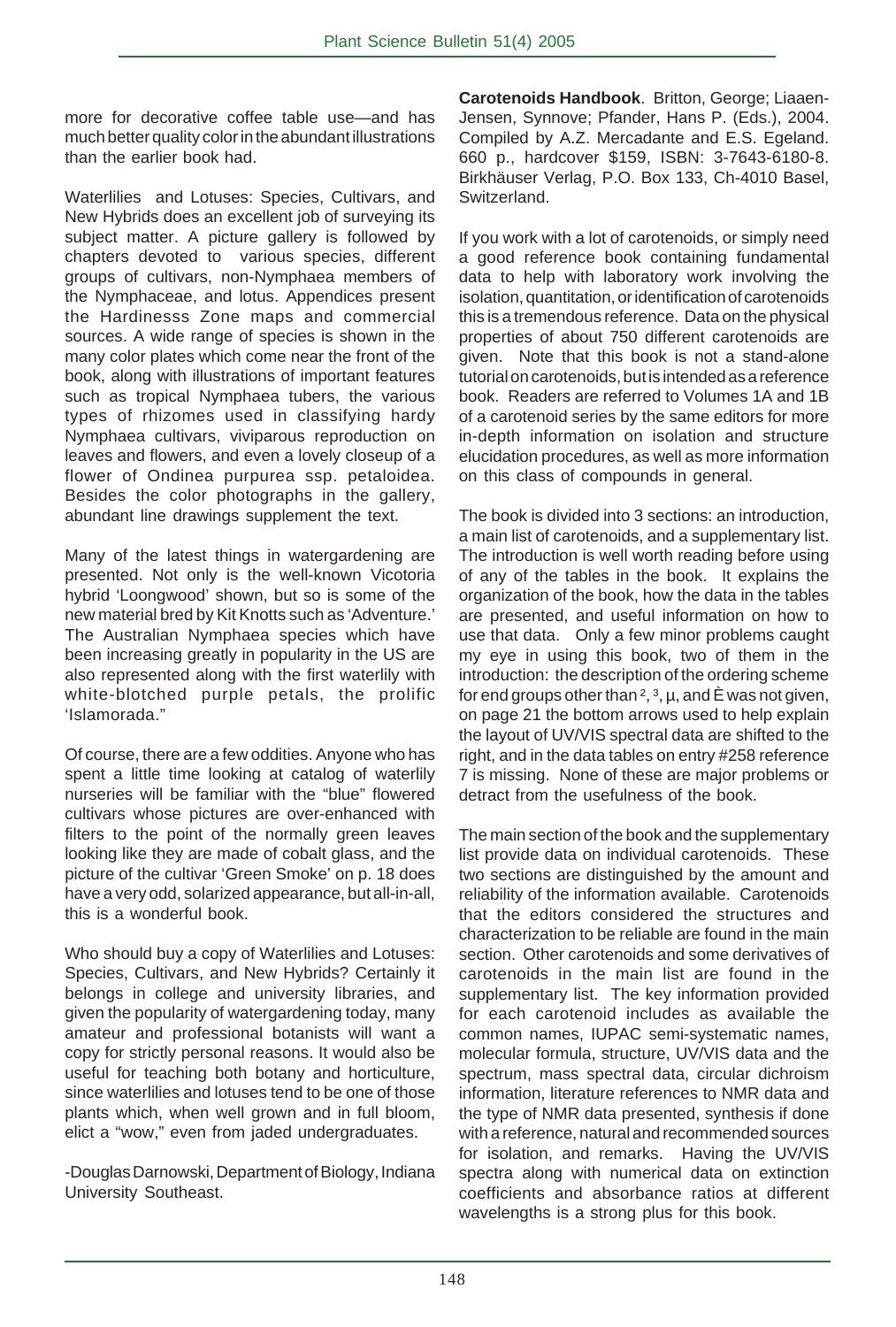The isolation procedures briefly summarized in the tables are those used during some of the initial work for a given compound and not necessarily the best isolation or currently recommended procedures. Not all details are given and the information is given primarily as a history and guide.

The remarks are a valuable inclusion as they often provide important information on a variety of topics including derivatives, stability, cis and trans isomers, and sometimes optical isomers. Most optical isomers are given a separate entry unless only mixtures of optical isomers have been isolated.

An index of common and IUPAC names for carotenoids is included at the end of the book to aid in finding carotenoids in the tables based on the editors numbering system.

-Paul Peadon, Nature's Sunshine Products, Spanish Fork, UT.

**Immunology in Plant Health and its Impact on Food Safety.** P. Narayanasamy, 2005, ISBN 1-56022- 287-5 (hard cover 79.95), 412 pp, Food Products Press, An Imprint of The Haworth Press, Inc. 10 Alice Street, Binghamton, NY 13904-1580

The book "Immunology in Plant Health and Its Impact on Food Safety" is authored by Professor P. Narayanasamy, an accomplished researcher and a former professor with wide experience on microbial plant pathology. The professor's other works include two books, "Plant Pathogen Detection and Disease Diagnosis and Microbial Plant Pathogen and Crop Disease Management". Professor Narayanasamy has done notable research on crop plant diseases and to his credit developed a whole range of immunological methods for detecting viruses infecting various crop plants.

P. Narayanasamy has very strong credentials; indeed he is an expert on the main issues presented in this book. He has impressive knowledge about many immunodetection protocols and their various applications. These are presented here with amazing simplicity, making the book pleasant to read and use.

Immunology in Plant Health and Its Impact on Food Safety; the title of the book under review does reveal certain key attributes about the book. However, to a potential reader who needs to get a clear idea about the main subject of the book, this title is confusingly long. Reading through the book, the main theme is the application of immunological protocols in detecting various plant diseases and how such diseases in food plants can pose problems in humans. Considering the scope and content of the book, a shorter title would perhaps be even more confusing. This book in a nutshell is about application of immunology in detection of plant diseases and assessment of their impact on food safety.

In the first part, the author takes you through the fundamentals of immunological reactions, and the procedures used for generating both polyclonal antibodies (PABs) and monoclonal antibodies (MABs). This section is highly useful for students and researchers planning on using immunological techniques. Included, are a wide range of traditional and novel immunodetection protocols. The second part of the book includes structure and function issue as they relate to plants. Here, constituents of healthy plants are included. This information is invaluable as it prepares the reader for later chapters on plant responses to abiotic and biotic stresses. For example, in the section following the above, changes of plant biochemical constituents in response to various stresses and infections are discussed. Plant resistance to infection, environmental stresses, and engineering of resistance in plants are all covered in a well organized and highly professional manner. Food safety is covered in the last section. Here, various toxins associated with infectious agents and residues of manmade chemicals are discussed.

This very broad yet intense coverage of such diverse but connected issues makes the book a compendium of information. This boosts the validity of this text as a desk copy and a reference companion, for those in laboratory research.

A close look at the book shows the probable purpose of the book is to give the postgraduate, and beginning, or even established researcher an affordable source of very robust immunological methods, and ideas for their myriad applications. For every major immunological protocol, this book empowers the user to pursue a whole range of application options, unlike other similar books that put the user in some kind of straight metal jacket.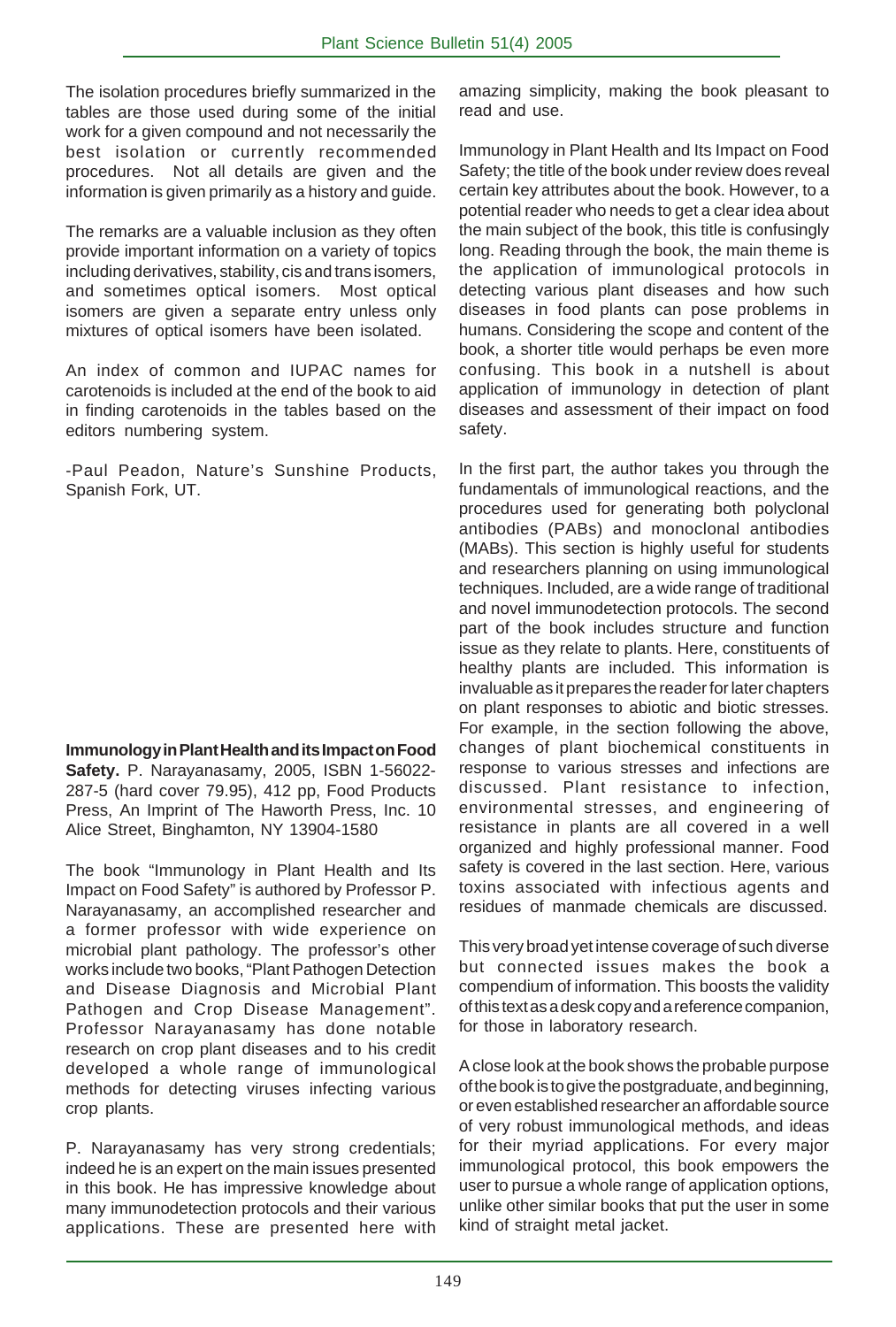The text book is very readable considering the technical issues it addresses. The author did an excellent work of explaining highly technical process using clear English. Most of the issues discussed were given thorough but not overbearing consideration. This book, through the many new ideas, has the potential of bringing issue regarding plant health and food safety to the center stage.

There are instances where long sentences that are amenable to reduction or cutting into shorter sentences appear. Example p5 line #5. Sentences like this appear elsewhere and where possible these need to be shortened. In some areas too, many sentences begin with the word "The". When more than two sentences begin in the same way some level of unintended monotony sets in.

There are areas that need addition of subheadings. Subheadings are needed in areas where solid text extends for several pages without a break. Breaking these into segments would reduce the neverending-feeling to the reader without loss of information.

Possible confusion: p12, 4<sup>th</sup> line of 2<sup>nd</sup> paragraph: "The L chains may be of two types, namely *k* (kappa) and l (lambda) chains, but the light chains of any one IgG molecules will be of the same type." The underlined parts of the sentence sound conflicting and needs revision.

All in all, this book is well structured and its overall development is very orderly. The main issues have been developed in a logical manner.

This is a timely book that details traditional and recent or pioneering protocols in use of immunochemical methods in monitoring and detection of viral, bacterial, and fungal plant diseases. In 14 chapters, this book brings together, many highly useful protocols some developed by professor Narayanasamy himself and many selected from writings by experts in the field. This book will prove to be of special interest, and indeed an essential one to postgraduate researchers and established researchers involved in both plant health and food safety. It will be a highly valuable addition to any lab reference collection or departmental library.

I highly recommend this text to postgraduates, beginning researchers and established researchers alike.

-William Jira Katembe, Delta State University, Cleveland, MS 38732

**Plant Diversity and Evolution: genotypic and phenotypic variation in higher plants**. Robert J. Henry, editor. 2005. ISBN 0-85199-904-2. US \$120 (cloth). *viii* + 332 pages. CABI Publishing: Wallingford.

Biodiversity and evolution of plants often takes a backseat to biodiversity and evolution of animals. This is unfortunate because plants provide rich insights into evolutionary processes and patterns of diversity. It is therefore commendable seeing the new edited volume *Plant Diversity and Evolution*, which contains contributions from molecular, organismal, and ecological perspectives, many of which have a distinctive Aussie flavour (a refreshing change from a literature dominated by Europeans and Americans).

There are some stellar papers in this volume. Wendel and Doyle's chapter on the role of polyploidy in plant evolution is possibly the finest paper that I have seen on this topic. I especially enjoyed their final section on the influence of polyploidy on epigenetic signals, which brilliantly reviews and synthesizes some very new work. Harris's chapter on cell walls, which is appropriately set within an evolutionary framework, is also extraordinary. It is especially commendable that he couched his review within the framework of generally accepted contemporary phylogenies, including that of the Angiosperm Phylogeny Group (APG). The manyauthored paper on floral evolution by Soltis *et al*. is also fabulous, albeit at times suffering from having a few too many chefs. Their chapter provides a nice introduction to evo-devo (evolutionary developmental biology) in plants, a subject that can often be unfathomable to non-practitioners, especially because of its unsettled taxonomy of genes and gene families (all with creatively idiosyncratic names and abbreviations). In fact, most of the chapters in this volume are broad in scope, at a minimum covering most flowering plants (okay, I do not understand why the one chapter confined to a single family, Brassicaceae, by Mitchell-Olds *et al*. was included in this volume, even though it was well written). Virtually all chapters provide a nice review of some specific facet of plant diversity, making this volume  $-$  or a subset of chapters  $-$  an interesting choice for a lower-level graduate text. That's the good news.

Unfortunately, there is too little coherence or consistency in this volume. Other than the title of the volume, I could not ascertain what was supposed to be the scope of the volume or the papers therein. The editor provides no synthesis nor umbrella. There is no stated impetus for this volume, such as possibly a meeting or symposium. There is not even a definition given of the highly normative phrase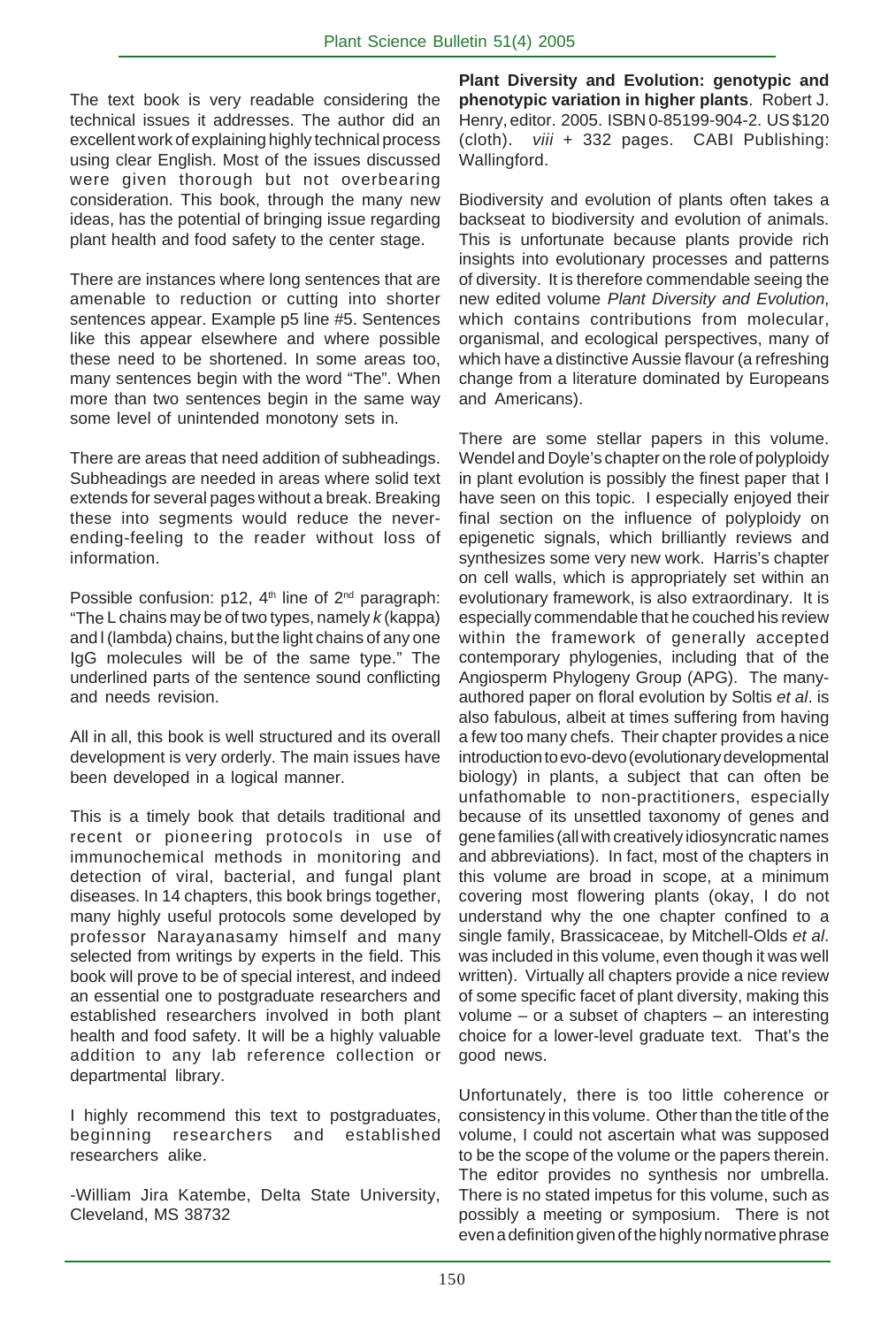'higher plants'. Some authors in this volume only discuss flowering plants; others discuss all seed plants; others discuss all vascular plants; while some others discuss all land plants including bryophytes.

There was also too little structural consistency imposed upon the contributors. There was disturbing lack of consistency in the figures. For example, the chapter on ecological importance of species diversity (Beierkuhnlein & Jentsch) contains absurdly large fonts and characters, while the chapter on evolution of the flower (Soltis *et al*.) contains absurdly small, faint and faded fonts, even including some labels that are upside-down! The one consistent – albeit disconcerting – feature of this volume is that all chapters lack abstracts. Equally disconcerting, many of the chapters also lack conclusions and/or discussions. A small subset of the chapters read like book reports, with no new insights nor interpretations. Fortunately, this lack of consistency also allowed several chapters to really shine, with authors being allowed to stick their necks out in wonderful ways and/or to present more molecular diagrams than there usually would be space for.

As with any volume of this size, there are several minor typographical errors, including by the editor, who disconcertingly misspelled the surname of the famous John Doebley! There were also errors of omission, such as a particularly spartan index. For example, the evolutionarily fascinating phenomenon of pseudogamy was broached in several chapters, but does not appear in the index.

I found the lack of discussion of evo-devo to be conspicuous, except for the chapter on floral evolution by Soltis *et al*. Plant secondary metabolites discussed in the chapter by Waterman and fruit shape and embryo position discussed in the chapter by Mitchell-Olds *et al*. would seem to fit beautifully into an evo-devo framework, especially in light of the recent focus on evo-devo in *Arabidopsis* (Irish & Benfey, 2004) and, to a lesser extent, in all other land plants (Svensson & Engstrom, 2002). As zoologists have realized, evolutionary developmental biology provides a wonderful synthetic link between molecular genetic and the fossil record (Carroll *et al*., 2005). Thus, the chapter on angiosperm phylogeny by Chase – which asserts that phenotypes should *never* be used in generating phylogenies – is completely contrary to the synthesis that evo-devo biologists are constructing. When will we finally learn that some small genetic (and epigenetic!) changes can have enormous phenotypic effects? Temporal and spatial placement of regulatory transcripts can matter much more than the mere presence or absence of those

transcripts throughout the aggregation of tissues of an organism.

Despite the unevenness and inconsistency within this volume, the good chapters are so good that I am glad to have read through the entire volume. It forces you to think more broadly about plant evolution and realize that people in different subdisciplines may be arriving at conclusions that can steer your own work in interesting directions. But, be prepared to skip through this volume, spending many hours on some chapters and possibly giving up on others after only a few pages. Because of the relatively steep price and the limited number of stellar chapters, botanists and evolutionary biologists should at least recommend that your libraries acquire this volume.

-Root Gorelick, Arizona State University

#### References Cited:

Carroll, S.B., Grenier, J.K., and Weatherbee, S.D. 2005. *From DNA to diversity: molecular genetics and theevolution of animal design* (2nd edition). Blackwell Publishing, Oxford.

Irish, V.F., and Benfey, P.N. 2004. Beyond *Arabidopsis*: ranslational biology meets evolutionary developmental biology. *Plant Physiology* **135**: 611-614.

Svensson, M.E., and Engstrom, P. 2002. Closely related ADS-box genes in club moss (*Lycopodium*) show broad xpression patterns and are structurally similar to, but hylogenetically distinct from, typical seed plant MADS-box genes. *New Phytologist* **154**: 439-450.

**Plant Life of Kentucky: An Illustrated Guide to the Vascular Flora.** R.L. Jones. 2005. ISBN 0-8131- 2331-3 (hardcover \$75) 834pp. The University Press of Kentucky, Lexington, Kentucky.

In the book's preface, the author states "It has become increasingly obvious in recent years that the state is greatly in need of [a complete flora]." Consider that need filled. With 2,600 species included in the flora and ten years in the making, Dr. Jones's work is substantial in content, quality, and physical size (the book weighs a respectable 1.9kg). He should be commended for the effort involved and the high caliber of the finished product.

The book is divided into two sections – the introductory matter and the taxonomic treatment of Kentucky's plant life. The introduction, comprising just over 10% of the book, includes the general introductory material expected in such a work (such as Kentucky's physical and climatic setting and plant community descriptions), as well as some novel additional material. For example, the author describes quite extensively the history of botany in Kentucky, focusing on key participants in the science.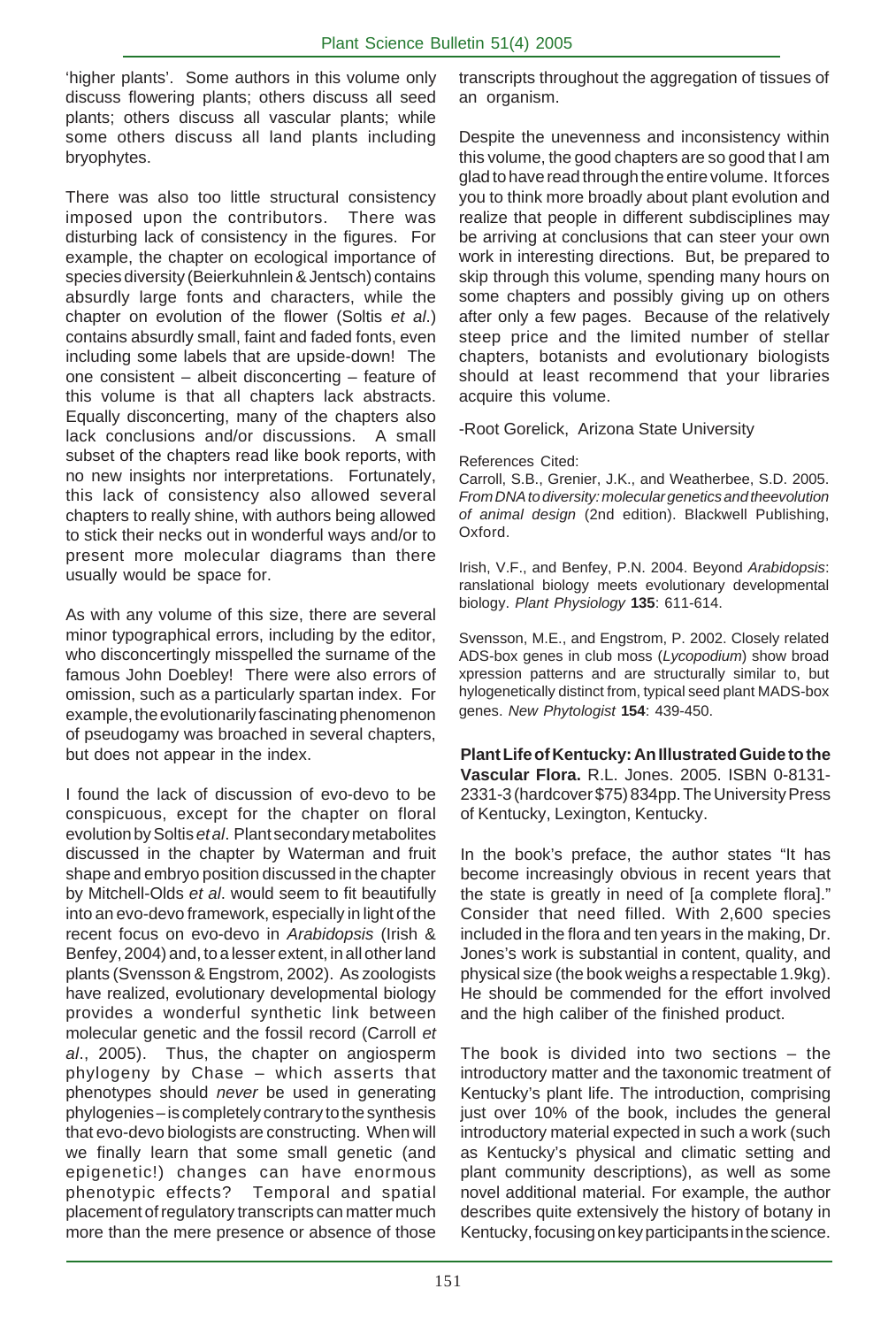Of this additional material, the most delightful is the listing of national champion tress in the state. Apparently, oaks are king in Kentucky.

The taxonomic treatment section contains the 40 major keys, allowing identification to family level (with a very handy index of the 179 included plant families printed on the inside back cover), and the individual family treatments, allowing identification to species level. Native and naturalized exotic species are both included in the flora, being differentiated by a symbol. The basis for the flora is the sizeable collections held in various herbaria through the state.

The "illustrated" in the title comes from the almost 2000 line drawings included in the book. More than 75% of the species listed have accompanying drawings, most of these being derived from the classic Britton & Brown manual. The drawings are very finely printed, and useful, especially those in the glossary. Sometimes, however, the line drawings of plant specimens included enlarged details that weren't identified as diagnostic in the key. Also, the location of the drawing for a particular species isn't listed with the descriptions (only in the index), and species with accompanying drawings aren't specially identified.

One limitation of the book is the absence of good distribution information, a lack readily acknowledged by the author. Currently, the description of species distributions is limited to listing in which of the three physiographic provinces the species are likely to be found, a level of detail that is not particularly helpful. A final limitation is the limited detail in the family and species descriptions regarding the expected size of plants. Granted, there is tremendous variation in this characteristic, but knowing whether to expect a 20cm tall plant or a one meter tall plant can be helpful, particularly for novices.

For botanical professionals in Kentucky, this book is likely to become a key reference in their libraries. Botanists in states surrounding Kentucky will also benefit from this resource, particularly those in Tennessee, whose flora overlaps significantly with Kentucky's (according to the author). Nonprofessionals may find the key difficult to use as the botanical vocabulary is quite detailed, despite efforts of the author to make it accessible. Due to its size, I doubt the book would become a field guide for Kentucky botanizers. However, it certainly makes for a comprehensive reference text. The first thing a new owner of this book should do is open to page 731, Jones's epilogue to the taxonomic section, and enjoy his prose.

-Ella Ingram, Department of Applied Biology and Biomedical Engineering, Rose-Hulman Institute of Technology, Terre Haute IN 47803

**Dogwoods: The Genus** *Cornus*. Paul Cappiello and Don Shadow. 2005. ISBN 0-88192-679-5 (Hardcover US \$39.95) 224 pp. Timber Press, 133 SW 2nd Ave., Ste. 450, Portland, Oregon 97204.

Many consider *Cornus florida* L. to be a perfect tree, with beautiful color in spring and fall, excellent winter form, and lovely summer foliage. Cappiello and Shadow would agree, but they lead us on a journey through all the other *Cornus* that are just as deserving as *C. florida*, if less often touted. *Cornus mas*, for example, has always been a personal favorite but is largely ignored in the South because the plant rarely produces fruit. Cappiello's notes on this species were very good and affirmed our feelings that the early, abundant blooming is sufficient to warrant a place for this plant in any landscape.

The first chapter provides an overview of Cornaceae, and the remainder of the book is organized by *Cornus* groups, as definted by the authors. The real strong points of the book are the excellent photographs of distinctive cultivars, which are particularly good in the *C. kousa* and *C. florida* sections. We also found the information on typical growth by region extremely helpful. Gardeners in the Pacific Northwest will be happy to know that they can grow almost any *Cornus*, while Southerners can quickly find out when not to waste their time.

The section on anthracnose was well written and truly tried to highlight the differences between the two types of the disease. We thought that a picture would have been worth a thousand words, however, since the described differences are so slight as to be almost indistinguishable. Dogwood anthracnose lesions are described as 0.25 inches in diameter, tan to brown in the center, and surrounded by purplish rims. Spot anthracnose is described as 0.25 inches in diameter and light brown in the center. See the problem? The same can be said of other dogwood diseases; side-byside pictures of *Discula*, *Elsinoe*, and *Septoria* would have been incredibly helpful for the general public who have trouble differentiating insect eggs from coated time release fertilizers. In a similar vein, the problem of overfertilizing is mentioned several times, but fertilizer recommendations are not given.

Personal enjoyment of the book may depend on one's objective when taking the book in hand. The stated goals of this book (pp.10-11) are to 1) share an appreciation of the diversity of dogwoods, 2) share a love of exploration, 3) add to horticultural knowledge about dogwoods, and 4) write from the perspective of and for gardeners. The authors draw a line in the sand between the aims and interests of horticulturists and plant systematists, and make no bones about where they stand. This rather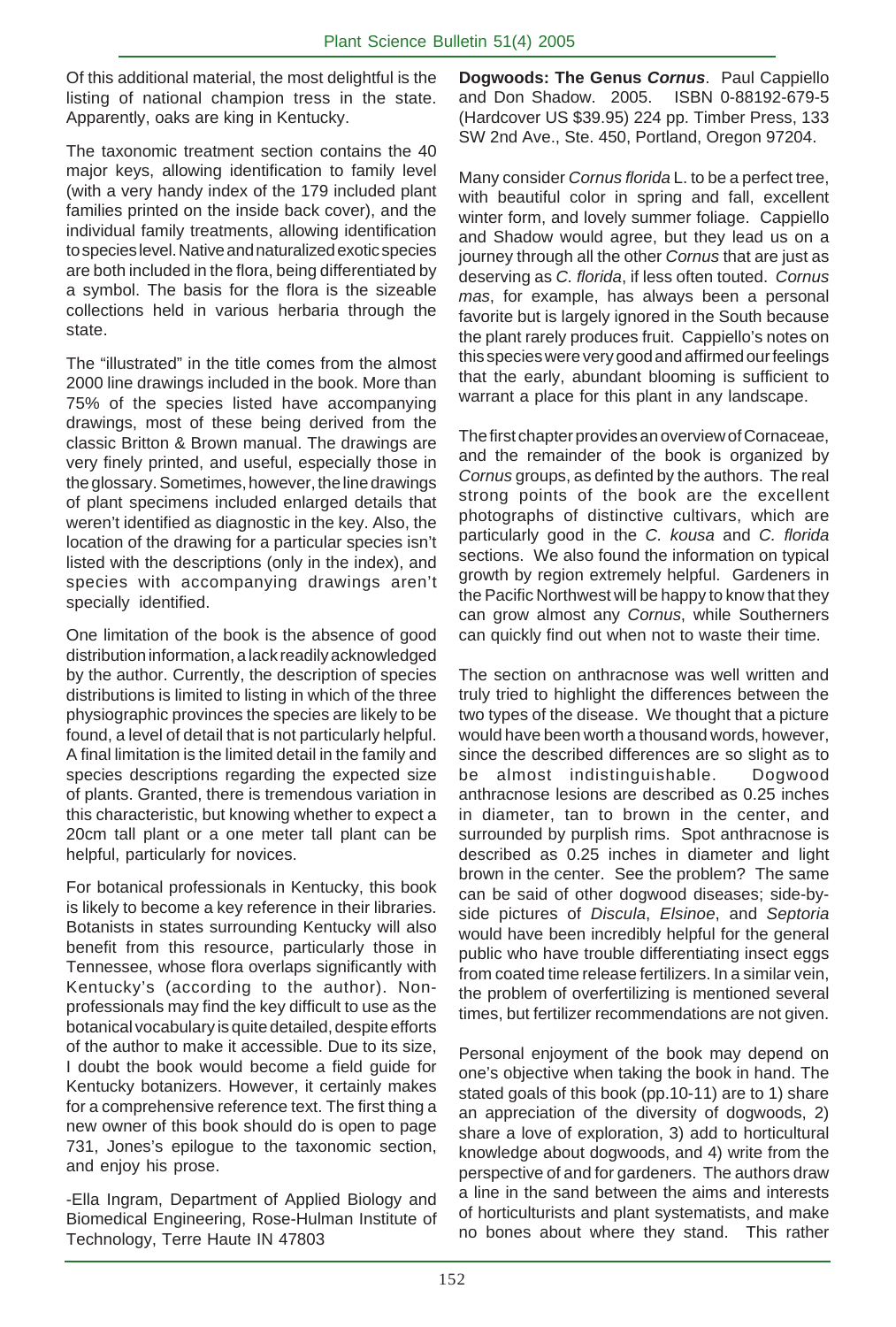defensive posture is taken apparently to ward off criticisms of the authors' decision to not discuss contemporary understanding of the systematics of *Cornus* or to use this as an organizing framework for presenting the diversity of dogwoods. Unfortunately, this simplistic strategy for dealing with the discomfit that gardeners and other enthusiasts feel about the dynamic nature of classification undermines the laudable goals set forth in the preface. Rather than scoff (p. 18) at the utility of classifying herbaceous dwarf dogwoods (e.g. *C. canadensis* L.) in the same subgenus as the Cornelian cherry tree (*C. mas* L.), the authors could surely impart a greater appreciation of dogwood diversity by musing on the origin of dwarf dogwoods from their arboreal ancestors. Actually, systematists now believe that the closest relatives of the enigmatic dwarf dogwoods lie among the showy-bracted American species, like *C. florida* L. (see, for example, Fan and Xiang 2003). There is a sufficient level of understanding of relationships in the genus *Cornus* to have included a simple summary that would broaden the appreciation of all readers, regardless of whether their interests are more evolutionary or more horticultural in focus.

We were interested to see how the shrubby dogwoods of the eastern U.S. would be presented, as covered in the heterogeneous Chapter 3 (the *Cornus alba* L. group). The authors seem to delight in the taxonomic morass of this group and the challenges it presents to systematists and naturalists alike. We admit that we have been highly vexed by these plants. Understandably, there are no new insights here concerning species delimitation. *Cornus asperifolia* Michx. is treated as a species with a more pubescent form treated as *C. asperifolia* Michx. var. *drummondii* (C.A. Mey.) J.M. Coult. & W.H. Evans, rather than as a species. *Cornus foemina* Mill. is considered conspecific with *C. racemosa* Lam. and *C. stricta* Lam. is not mentioned anywhere in the book. (It should be noted that although Latin binomials are used throughout, taxonomic authors are not.) Given the strictly horticultural perspective of authors, perhaps readers would be better served by grouping difficult to distinguish entities under single entries, rather than using an arbitrary selection of taxa.

It is easy to see that this book was a work of love for Cappiello. The photographs and attention to cultivar detail are obviously the result of years of work. We also appreciated Cappiello's sense of humor. For gardeners and nurserymen, this work is key to understanding the genus.

-Lane Greer, West Linn, Oregon and Mark Fishbein, Dept. of Biology, Portland State University, Portland, Oregon

#### Literature Cited

Fan, C., and Q.-Y. (J.) Xiang. 2003. Phylogenetic analysis of Cornales based on 26S rRNA and combined 26S rDNA*matK*-*rbcL* sequence data.*American Journal of Botany* 90:1357-1372.

**Tococa (Melastomataceae)**. Michelangeli, Fabián A. 2005. ISBN 0-89327-466-6 (Cloth, US\$30.00). 114 pp. The New York Botanical Garden Press, 200th Street & Southern Blvd., Bronx, NY 10458 USA. http://sciweb.nybg.org/science2/ PressHome.asp.

The Melastomataceae, a predominantly tropical group and the seventh largest angiosperm family, includes life forms ranging from herbs to trees, epiphytes, and lianas. Most melastomes are medium-sized shrubs or small trees, and in many tropical forests they are the dominant plant family represented in the understory. In the last 20 years or so, the systematics of many melastome tribes have been revised and updated, and the overall phylogenetic structure of the family is now reasonably well-understood (Clausing and Renner 2001).

Nearly half of the melastomes – approximately 2000 species – are placed in 20-30 genera within the tribe Miconieae. The genus *Tococa*, reviewed and revised by Michelangeli in the monograph under review, is particularly notable for the many species that have ant domatia. This genus has a long history of systematic attention, beginning with Aublet's description of the genus in 1775, and continuing through Cogniaux's revisions at the end of the 19<sup>th</sup> century. Michelangeli's revision is the first thorough analysis of the genus since 1891, and this monograph is a significant contribution to our overall understanding of the ecology, evolution, and phylogeny of genus, the tribe Miconieae, and the family.

The work presented in this monograph derives directly from Michelangeli's dissertation work, and the cladistic treatment is based exclusively on 64 morphological characteristics (his more recent work [Michelangeli et al. 2004] examines phylogenetics of the Miconieae from molecular data). Key findings from the morphological analysis (amplified in Michelangeli 2000) are that our current concept of *Tococa* is polyphyletic, with some species being more closely related to *Miconia* than they are to other species of *Tococa*, and that the genus *Myrmidone* is nested clearly within *Tococa*. Ant domatia (and myrmecophytism) occur in two-thirds of the species, have evolved at least twice, and have been secondarily lost once within the clade of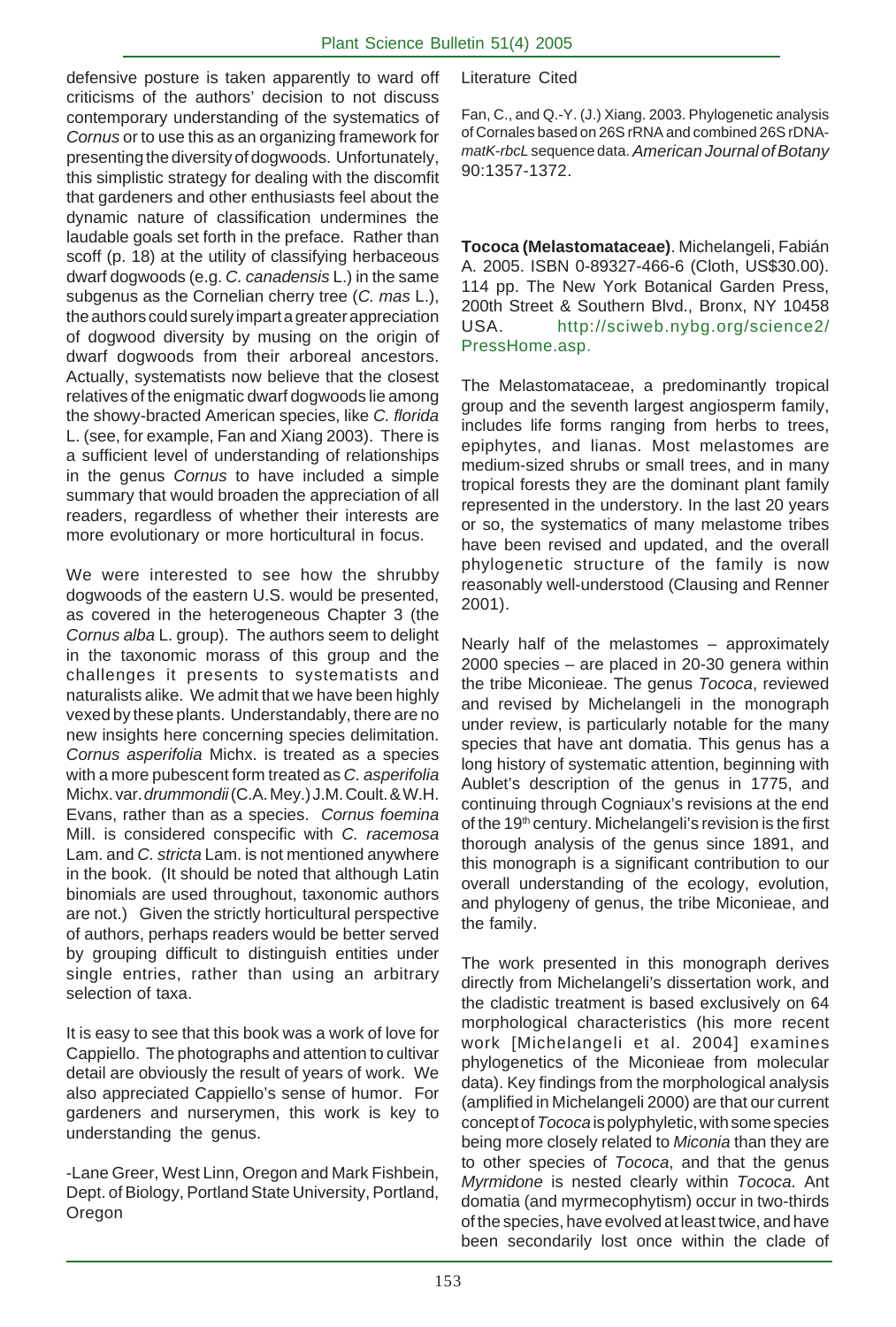*Tococa* sensu strico. It is particularly curious that many of the myrmecophytic species do not have specialist co-evolved ants associated with them, but instead host a broad range of ants, themselves in several subfamilies. This suggests a fairly recent and perhaps rapid evolution of myrmecophytism in *Tococa*, but this hypothesis has not yet been addressed either in *Tococa* or in the other unrelated myrmecophytic melastomes.

The bulk of Michelangeli's monograph is devoted to the systematic treatment of the 47 individual species in *Tococa* sensu lato. The treatments are detailed, and include brief notes on how to discriminate among similar species. Few details on the ecology or habitat of each are given, reflecting the broad need for detailed studies of individual taxa. Twenty of the species are illustrated, some with original drawings by Bruno Manara, and others reprinted from Berry et al. (2001). Range maps are given for 45 of the species; the remaining two, *T. stellata* and *T. undabunda* are known only from type specimens. The distribution maps are not always placed within or adjacent to species descriptions, and so I often found myself hunting for the range map to map the species under discussion.

Overall, this monograph is a significant contribution to our understanding of the systematics of a large, diverse, and difficult plant family. It highlights the value of careful analysis of morphological data, and provides the basic information necessary for comparative ecological studies of *Tococa*, and of ant-plant relationships in the Melastomataceae. For the growing cadre of melastom-ologists, this monograph will be a welcome addition to the library.

– Aaron M. Ellison, Harvard Forest, Harvard University, Petersham, MA 01366.

Literature cited:

Berry, P. E., B. K. Holst, and K. Yatskievych (editors). 2001. Flora of the Venezuelan Guayana, volume 6. Saint Louis: Missouri Botanical Garden Press.

Clausing, G., and S. S. Renner. 2001. Molecular phylogenetics of Melastomataceae and Memecylaceae: implications for character evolution. American Journal of Botany 88: 486-498.

Michelangeli, F. A. 2000. A cladistic analysis of the genus *Tococa* (Melastomataceae). Systematic Botany 25: 211- 234.

Michelangeli, F. A., D. S. Penneys, J. Giza, D. Soltis, M. H. Hils, and J. D. Skean. 2004. A preliminary phylogeny of the tribe Miconieae (Melastomataceae) based on nrITS sequence data and its implications on inflorescence position. Taxon 53: 279-290.

**Photographic Atlas of Botany and Guide to Plant Identification.** Castner, James L. 2004. ISBN 0- 9625150-0-0 (Spiral US\$40.00) 310 pp. Feline Press, P.O. Box 357219, Gainsville, FL 32635.

Photographic Atlas of Botany and Guide to Plant Identification is James Castner's newest book and is formatted similarly to his Photographic Atlas of Entomology and Guide to Insect Identification that was released by Feline Press in 2000. Castner is well known for his many other works focusing primarily on aspects of entomology and the Amazon Rainforest, and the photographs featured in this book are of the same high quality as those of his previous works.

The book consists of two sections: one on plant anatomy and a second on plant taxonomy. The plant anatomy section focuses on the form and function of roots, stems, leaves, fruits and flowers. Macroscopic and microscopic photographs of plants demonstrate the wide variation within Kingdom Plantae, and each photograph is labeled for easy identification of the discussed plant features.

Castner does an admirable job of clearly distinguishing structures that are confusing to beginning botany students, e.g. thorns, spines and prickles. Definitions are reinforced by detailed photographs that illustrate anatomical structures on common plants that many students will find familiar.

The plant taxonomy section focuses on the distinguishing characteristics of 153 commonly studied families of seedless vascular plants, nonflowering seed plants and flowering plants. Vivid photographs featuring important characteristics of each family are accompanied by brief descriptions of anatomical and ecological attributes that allow easy identification of living specimens. On a visit to the Missouri Botanical Garden, I was able to use the general taxonomic information provided to correctly identify the families of several plant species I previously knew little about.

This work would be a wonderful guide for any educator teaching introductory plant anatomy or diversity, as well as an easy to understand resource for students in the classroom or laboratory. The clear photographs and concise definitions and descriptions allow anyone, especially those without a botanical background, to easily grasp all the topics covered within the book. Although the actual book is a bit large to be a convenient resource when working in the field, its spiral binding and glossy pages make it an ideal reference manual in the laboratory.

-Kasey Hames, Department of Biological Sciences, Saint Louis University.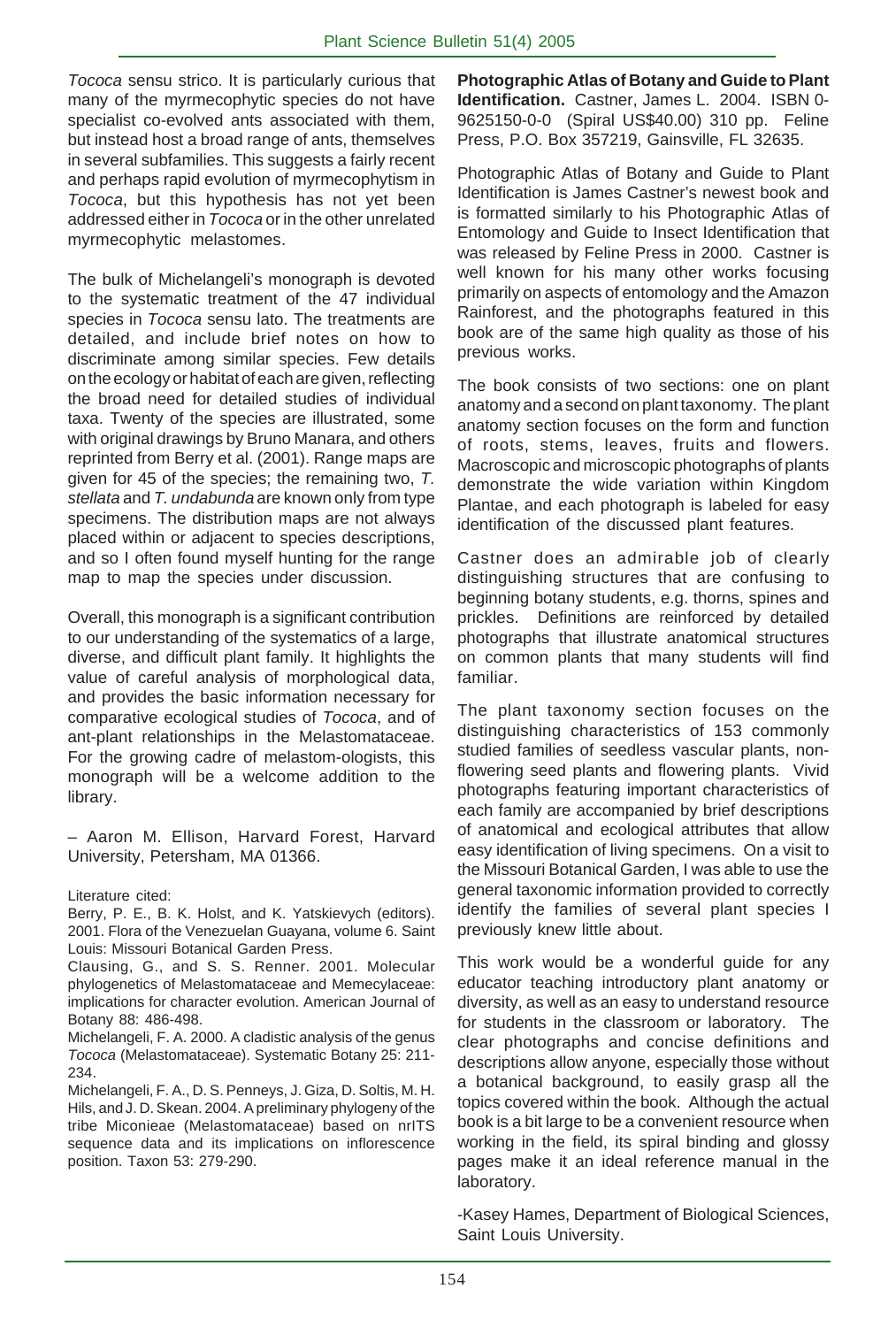

#### **BSA Contact Information**

All inquiries for the BSA Business Office should be directed to:

 Executive Director: William Dahl and / or Administrative Coordinator: Wanda Lovan

 BSA Business Office Botanical Society of America, Inc. 4475 Castleman Avenue P.O. Box 299 St. Louis, MO 63166-0299

 Voice: 314-577-9566 FAX: 314-577-9515 E-mail: bsa-manager@botany.org Office hours are 7:30 am to 4:30 pm Central Time http://www.botany.org/

 President: Allison Snow <snow.1@osu.edu>

All inquiries about the Botany 2005 meeting (and any other future meeting) should be directed to:

 Mrs. Johanne Stogran, Meetings Manager. E-mail: johanne@botany.org or meetings@botany.org Voice: 614-292-3519 Fax: 614-247-6444 http://www.botanyconference.org/



#### **Books Received**

If you would like to review a book or books for PSB, contact the Editor, stating the book of interest and the date by which it would be reviewed (15 January, 15 April, 15 July or 15 October). E-mail

psb@botany.org, call, or write as soon as you notice the book of interest in this list because they go quickly! - Editor

**Begonias: Cultivation, Identification, and Natural History.** Tebbitt, Mark C. 2005. ISBN 0-88192- 73303 (Cloth US\$34.95) 360 pp Timber Press, 133 S.W. Avenue, Suite 450, Portland, OR 97204- 3527.

**Bibliography of Conifers**. Farjon, Alijos. 2005. ISBN 1-84246-120-6 (Cloth £75.00) 212 pp. Royal Botanic Gardens, Kew, Richmond, Surrey TW9 3AB, United Kingdom.

**Flora of North America, Volume 5, Magnoliophyta: Caryophyllidae, part 2**. Flora of North America Editorial Committee. 2005. ISBN 0-19-522211-3 (Cloth US\$120.00) 690 pp. Oxford University Press, 198 Madison Avenue, New York, NY 10016-4314.

**Growing Hardy Orchids.** Tullock, John. 2005. ISBN 0-88192-715-5 (Cloth US\$49.95) 220 pp. Timber Press, 133 S.W. Avenue, Suite 450, Portland, OR 97204-3527.

**Handbook of Medicinal Plants.** Yaniv, Zohara. (ed.) 2005. ISBN 1-56022-995-0 (Paper US\$ 59.95) xx + 500 pp. Food Products Press, 10 Alice Street, Binghamton, NY 13904-1580.

**Inspiration and Translation: Botanical and Horticultural Lithographs of Joseph Prestele and Sons**. White, James J., Jugene B. Bruno and Susan H. Fugate. 2005. ISBN 0-913196-80-0 (Paper US\$18.00) 84 pp Hunt Institute for Botanical Documantation, Carnegie Mellon University, 5000 Forbes Avenue, Pittsburgh, PA 15213.

**Monograph of Cupressaceae and Sciadopitys**. Farjon, Alijos. 2005. ISBN 1-84246-068-4 (Cloth £125.00) 648 pp. Royal Botanic Gardens, Kew, Richmond, Surrey TW9 3AB, United Kingdom.

**Plant Conservation: A Natural History Approach.** Krupnick, Gary A., and W. John Kress (eds) 2005. ISBN 0-226-45513-0 (Paper US\$30.00) 344 pp. The University of Chicago Press, 1427 E. 60<sup>th</sup> Street, Chicago, Il. 60637.

**Plant-Provided Food for Carnivorous Insects: a Protective Mutualism and its Applications.** Wäckers, Felix L., Paul C.J. van Rijn, and Jan Bruin (eds). 2005. ISBN 0-521-81941-5 (Cloth